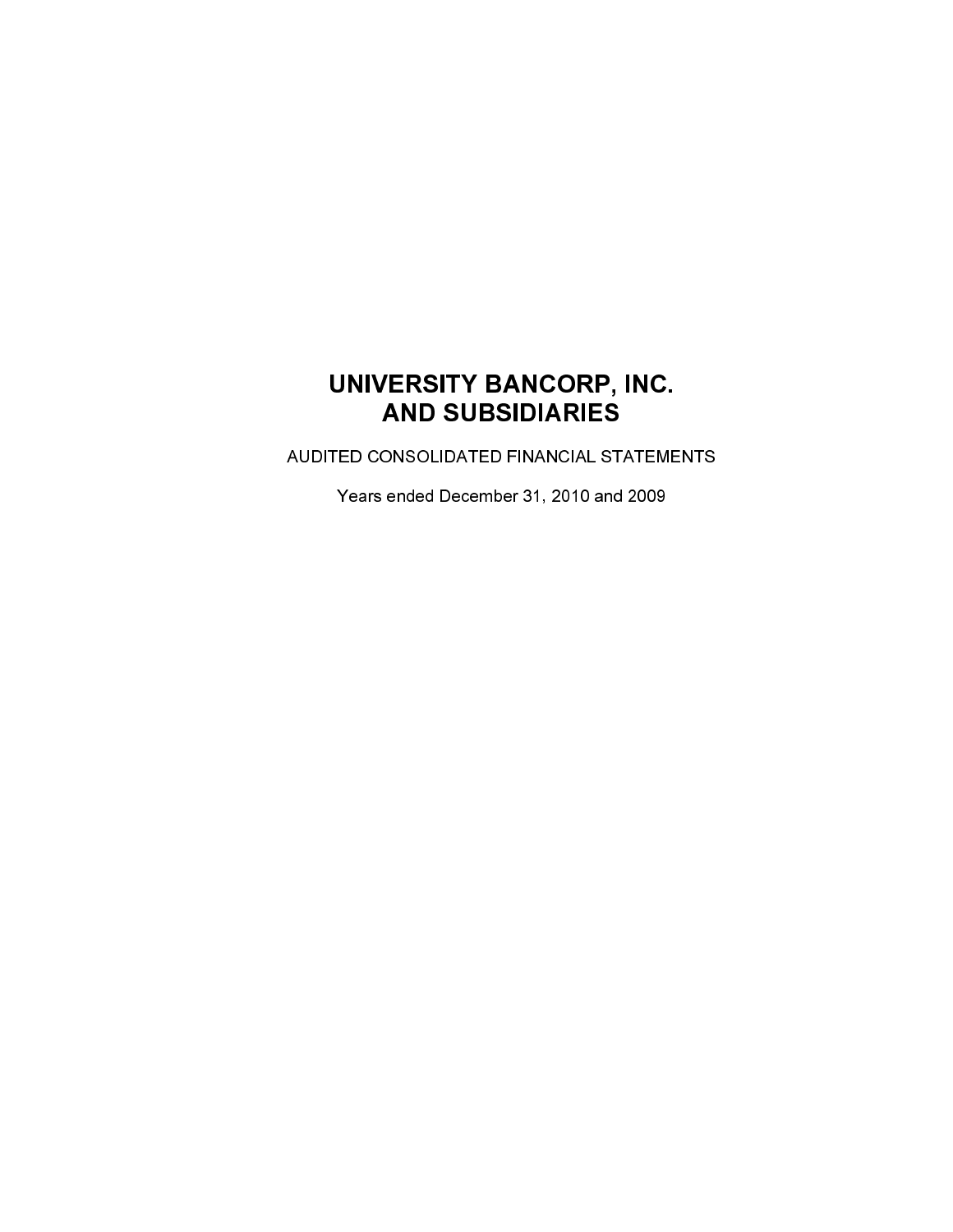# UNIVERSITY BANCORP, INC. AND SUBSIDIARIES

# **TABLE OF CONTENTS**

|                                                                                                                                                                                                                                                             | Page                               |
|-------------------------------------------------------------------------------------------------------------------------------------------------------------------------------------------------------------------------------------------------------------|------------------------------------|
| <b>Independent Auditor's Report</b>                                                                                                                                                                                                                         | 1                                  |
| <b>Financial Statements</b><br><b>Consolidated Balance Sheets</b><br><b>Consolidated Statements of Operations</b><br><b>Consolidated Statements of Equity</b><br><b>Consolidated Statements of Cash Flows</b><br>Notes to Consolidated Financial Statements | 3<br>4<br>5<br>6<br>$\overline{7}$ |
| <b>Supplemental Information:</b>                                                                                                                                                                                                                            |                                    |
| Independent Auditor's Report on Internal Control                                                                                                                                                                                                            | 42                                 |
| Independent Auditor's Report on Compliance with Specific<br>Program Requirements That Could Have a Direct and Material Effect<br>on Each Major HUD-Assisted Program                                                                                         | 44                                 |
| Independent Auditor's Report on Compliance with Specific Requirements<br><b>Applicable to Nonmajor HUD-Assisted Programs</b>                                                                                                                                | 45                                 |
| <b>Computation of Adjusted Net Worth to Determine</b><br><b>Compliance with HUD Net Worth Requirements</b>                                                                                                                                                  | 46                                 |
| <b>Computation of Liquidity to Determine Compliance</b><br>with HUD Liquidity Requirements                                                                                                                                                                  | 47                                 |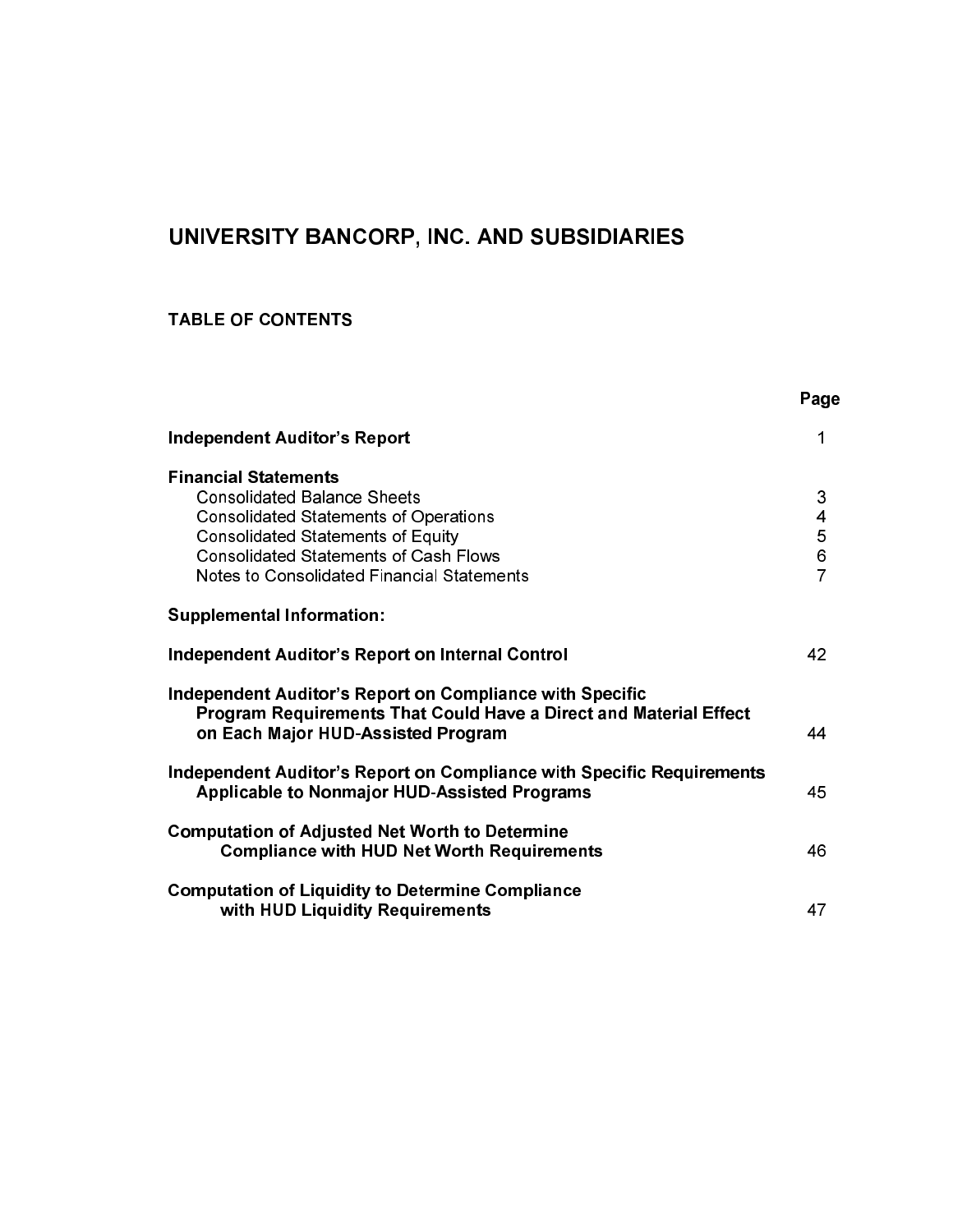

#### **INDEPENDENT AUDITOR'S REPORT**

Board of Directors and Stockholders University Bancorp, Inc. and Subsidiaries

We have audited the accompanying consolidated balance sheets of University Bancorp. Inc. and Subsidiaries (the "Company") as of December 31, 2010 and 2009, and the related consolidated statements of operations, equity, and cash flows for the years then ended. These consolidated financial statements are the responsibility of the Company's management. Our responsibility is to express an opinion on these consolidated financial statements based on our audits.

As of and for the year ended December 31, 2010, we conducted our audit in accordance with auditing standards generally accepted in the United States of America and the standards applicable to the financial audits contained in Governmental Auditing Standards issued by the Comptroller General of the United States. As of and for the year ended December 31, 2009, we conducted our audit in accordance with auditing standards generally accepted in the United States of America. Both these standards require that we plan and perform the audits to obtain reasonable assurance about whether the consolidated financial statements are free of material misstatement. An audit includes examining on a test basis, evidence supporting the amounts and disclosures in the consolidated financial statements. An audit also includes assessing the accounting principles used and significant estimates made by management, as well as evaluating the overall financial statement presentation. We believe that our audits provide a reasonable basis for our opinion.

In our opinion, the consolidated financial statements referred to above present fairly, in all material respects, the financial position of University Bancorp, Inc. and Subsidiaries as of December 31, 2010 and 2009, and the results of its operations and its cash flows for the years then ended in conformity with accounting principles generally accepted in the United States of America.

In accordance with Government Auditing Standards, we have also issued our report dated April 27, 2011, on our consideration of University Bank's internal control over financial reporting. The purpose of that report is to describe the scope of our testing of internal control over financial reporting and not to provide an opinion on the internal control over financial reporting. In accordance with Government Auditing Standards, we have also issued a report dated April 27, 2011, on University Bank's compliance with certain provisions of laws, regulations, contracts, grants, agreements and other matters that could have a direct and material effect on a major HUD-assisted program. Those reports are an integral part of an audit performed in accordance with Government Auditing Standards, and should be read in conjunction with this report in considering the results of our audits.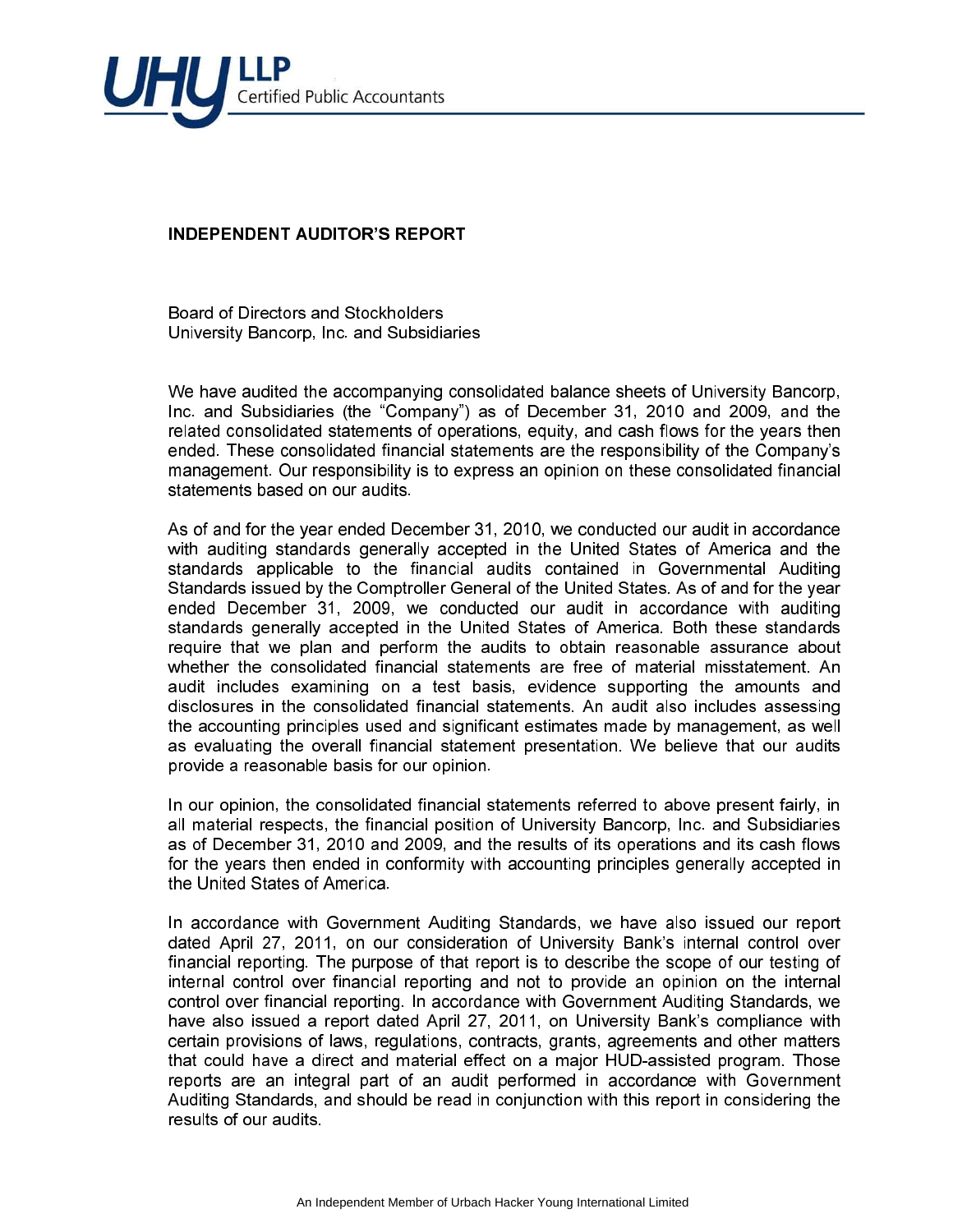Board of Directors and Stockholders University Bancorp, Inc. and Subsidiaries Page Two

Our audits were conducted for the purpose of forming an opinion on the basic consolidated financial statements taken as a whole. The accompanying supplemental information (shown on pages 42-47) is presented for purposes of additional analysis and is not a required part of the basic consolidated financial statements of University Bancorp, Inc. and Subsidiaries. Such information has been subjected to the auditing procedures applied in the audit of the basic consolidated financial statements and, in our opinion, is fairly stated in all material respects in relation to the consolidated financial statements taken as a whole.

UHY LLP

Southfield, Michigan April 27, 2011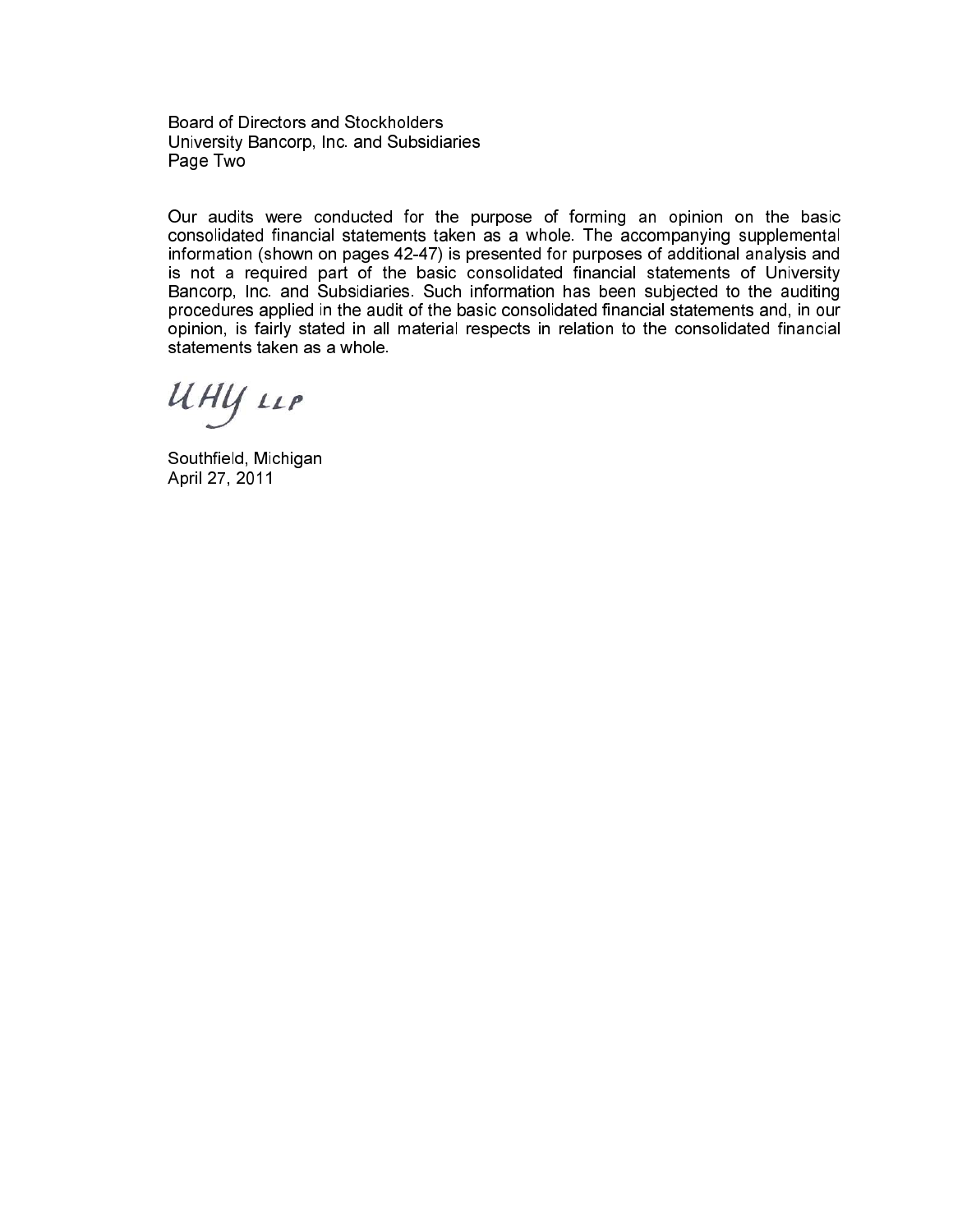# **UNIVERSITY BANCORP, INC. AND SUBSIDIARIES**<br>CONSOLIDATED BALANCE SHEETS

|                                                   | December 31,     |                    |  |  |
|---------------------------------------------------|------------------|--------------------|--|--|
|                                                   | 2010             | 2009               |  |  |
| <b>ASSETS</b>                                     |                  |                    |  |  |
| Cash and due from banks                           | \$<br>13,595,247 | \$<br>40,689,831   |  |  |
| Certificates of deposit                           | 6,250,000        |                    |  |  |
| Trading securities, at fair value                 | 964,893          | 1,513,047          |  |  |
| Investment securities available-for-sale, at fair |                  |                    |  |  |
| value                                             | 2,934,369        | 557,096            |  |  |
| Federal Home Loan Bank Stock, at cost             | 1,197,400        | 1,325,000          |  |  |
| Loans and financings held for sale, at lower of   |                  |                    |  |  |
| cost or market                                    | 3,645,675        | 3,110,100          |  |  |
| Loans and financings held for sale, at fair value | 18,811,794       | 19,360,521         |  |  |
| Loans and financings, net                         | 57,603,267       | 58,355,345         |  |  |
| Premises and equipment, net                       | 2,979,735        | 2,811,030          |  |  |
| Mortgage servicing rights, at fair value          | 2,929,514        | 2,465,243          |  |  |
| Other real estate owned, net                      | 1,425,821        | 679,403            |  |  |
| Accounts receivable                               | 966,055          | 727,000            |  |  |
| Accrued interest and financing income receivable  | 195,277          | 213,713            |  |  |
| Prepaid expenses                                  | 996,889          | 828,887            |  |  |
| Derivatives, at fair value                        | 107,012          | 115,442            |  |  |
| Goodwill                                          | 103,914          | 103,914            |  |  |
| Other assets                                      | 2,558,699        | 1,559,469          |  |  |
| <b>Total assets</b>                               | 117,265,561      | 134,415,041<br>\$. |  |  |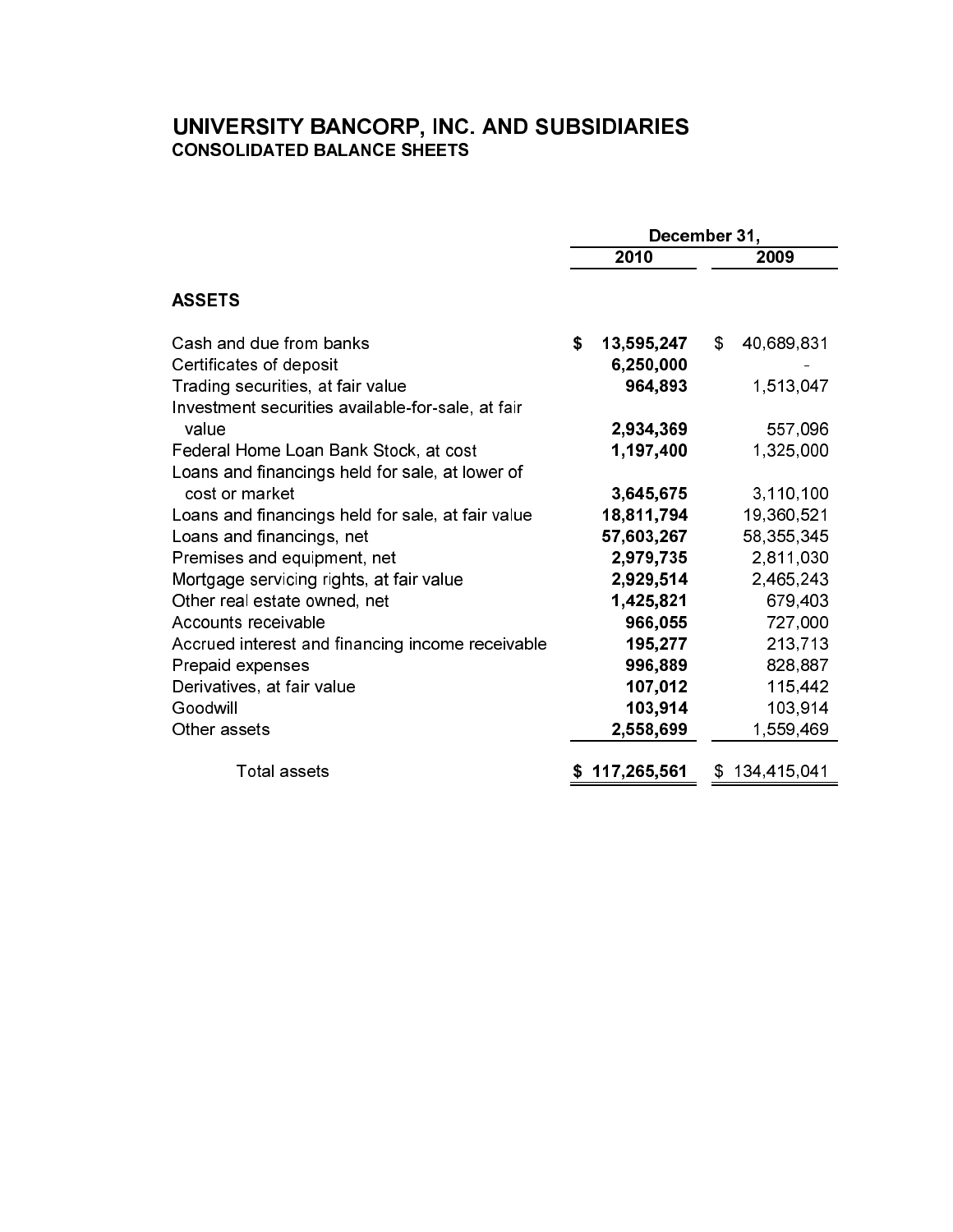|                                                                                                                                                                                                | December 31,     |                  |  |  |
|------------------------------------------------------------------------------------------------------------------------------------------------------------------------------------------------|------------------|------------------|--|--|
|                                                                                                                                                                                                | 2010             | 2009             |  |  |
| <b>LIABILITIES AND EQUITY</b>                                                                                                                                                                  |                  |                  |  |  |
| <b>LIABILITIES</b>                                                                                                                                                                             |                  |                  |  |  |
| Deposits:<br>Demand - non-interest bearing                                                                                                                                                     | \$<br>74,570,044 | 80,765,969<br>\$ |  |  |
| Demand - interest bearing and profit sharing                                                                                                                                                   | 11,432,451       | 23,214,716       |  |  |
| Savings                                                                                                                                                                                        | 275,307          | 308,984          |  |  |
| Time                                                                                                                                                                                           | 13,335,788       | 13,744,890       |  |  |
| <b>Total deposits</b>                                                                                                                                                                          | 99,613,590       | 118,034,559      |  |  |
| Derivatives, at fair value                                                                                                                                                                     |                  | 14,905           |  |  |
| Accounts payable                                                                                                                                                                               | 412,817          | 561,731          |  |  |
| Accrued interest and profit sharing payable                                                                                                                                                    | 44,274           | 50,617           |  |  |
| <b>Other liabilities</b>                                                                                                                                                                       | 5,986,100        | 4,001,903        |  |  |
| Preferred stock subject to mandatory redemption                                                                                                                                                | 880,140          | 806,120          |  |  |
| <b>Total liabilities</b>                                                                                                                                                                       | 106,936,921      | 123,469,835      |  |  |
| <b>EQUITY</b><br>University Bancorp, Inc. stockholders' equity:<br>Common stock, \$.01 par value per share;<br>5,000,000 shares authorized, 4,391,062<br>shares issued as of both December 31, |                  |                  |  |  |
| 2010 and 2009                                                                                                                                                                                  | 43,911           | 43,911           |  |  |
| Additional paid-in capital                                                                                                                                                                     | 6,154,967        | 6,154,967        |  |  |
| Additional paid-in capital, stock options                                                                                                                                                      | 49,234           | 49,234           |  |  |
| Treasury stock, at cost, 115,184 shares held                                                                                                                                                   | (340, 530)       | (340, 530)       |  |  |
| Retained earnings (accumulated deficit)                                                                                                                                                        | (51, 632)        | 266,943          |  |  |
| Accumulated other comprehensive income                                                                                                                                                         | 67,759           | 2,872            |  |  |
| Equity attributable to stockholders of University                                                                                                                                              |                  |                  |  |  |
| Bancorp, Inc.                                                                                                                                                                                  | 5,923,709        | 6,177,397        |  |  |
| Noncontrolling interest                                                                                                                                                                        | 4,404,931        | 4,767,809        |  |  |
| Total equity                                                                                                                                                                                   | 10,328,640       | 10,945,206       |  |  |
| Total liabilities and equity                                                                                                                                                                   | \$117,265,561    | \$134,415,041    |  |  |

# See notes to consolidated financial statements.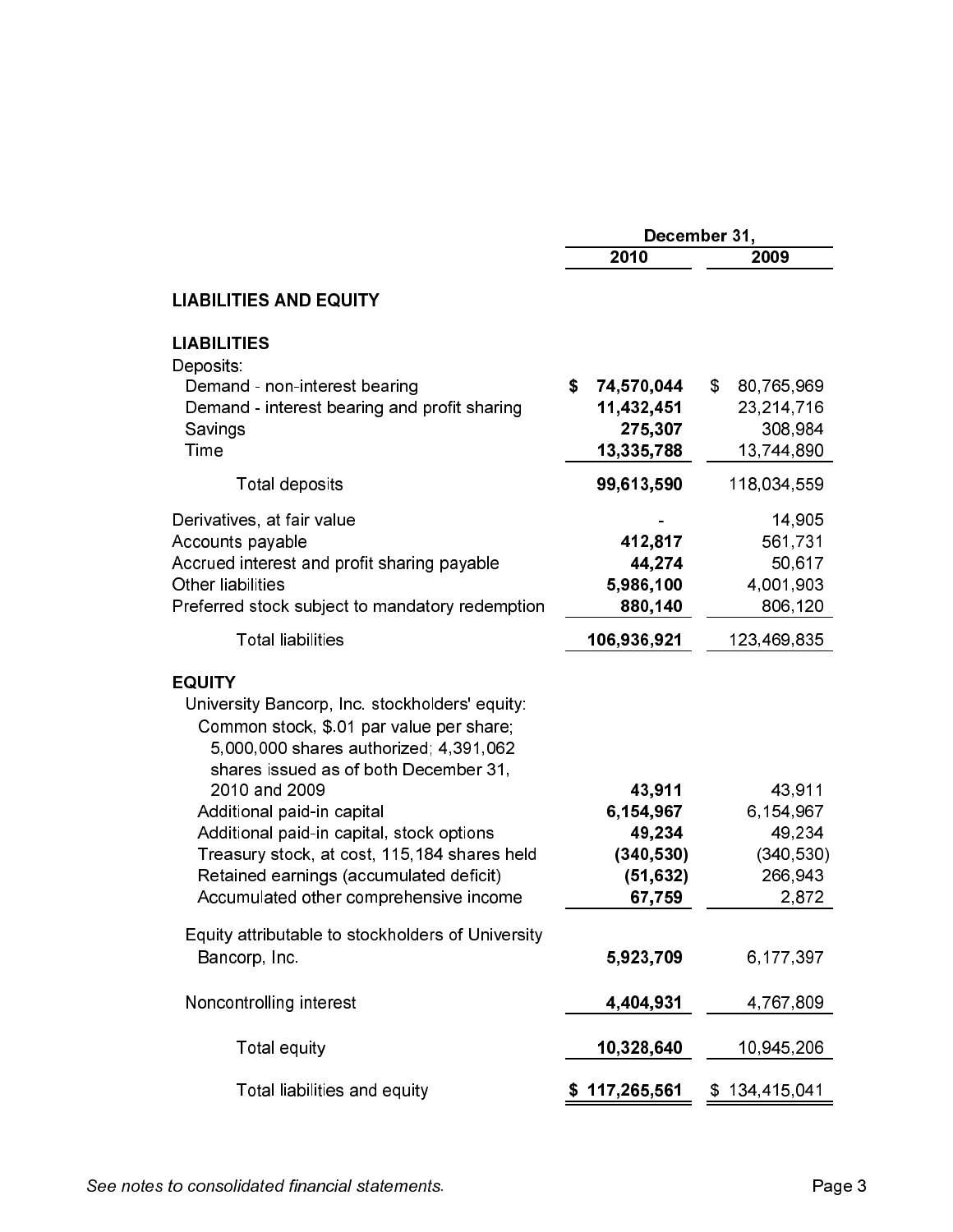# UNIVERSITY BANCORP, INC. AND SUBSIDIARIES<br>CONSOLIDATED STATEMENTS OF OPERATIONS

|                                                                                                                 | <b>Years ended December 31,</b> |                             |  |  |
|-----------------------------------------------------------------------------------------------------------------|---------------------------------|-----------------------------|--|--|
|                                                                                                                 | 2010                            | 2009                        |  |  |
|                                                                                                                 |                                 |                             |  |  |
| Interest and financing income:<br>Interest and fees on loans and financing income \$<br>Interest on securities: | 4,464,094                       | $\mathfrak{S}$<br>4,877,510 |  |  |
| U.S. Government agencies                                                                                        | 10,703                          | 209,622                     |  |  |
| Other securities                                                                                                | 14,928                          | 37,766                      |  |  |
| Interest on Federal funds and other                                                                             | 182,506                         | 62,168                      |  |  |
| Total interest and financing income                                                                             | 4,672,231                       | 5,187,066                   |  |  |
| Interest and profit sharing expense:<br>Interest and profit sharing on deposits:                                |                                 |                             |  |  |
| Demand deposits                                                                                                 | 418,812                         | 368,962                     |  |  |
| Savings deposits                                                                                                | 651                             | 1,237                       |  |  |
| Time deposits                                                                                                   | 327,422                         | 609,972                     |  |  |
| Short-term borrowings                                                                                           |                                 | 4,400                       |  |  |
| Total interest and profit sharing expense                                                                       | 746,885                         | 984,571                     |  |  |
| Net interest and financing income                                                                               | 3,925,346                       | 4,202,495                   |  |  |
| Provision for loan losses                                                                                       | 891,094                         | 1,293,546                   |  |  |
| Net interest and financing income after<br>provision for loan losses                                            | 3,034,252                       | 2,908,949                   |  |  |
| Other income:                                                                                                   |                                 |                             |  |  |
| Loan servicing and sub-servicing fees                                                                           | 4,775,784                       | 3,611,402                   |  |  |
| Initial loan set-up and other fees                                                                              | 4,998,388                       | 4,839,320                   |  |  |
| Gain on sale of mortgage loans, net                                                                             | 5,571,048                       | 7,511,571                   |  |  |
| Insurance & investment fee income                                                                               | 191,215                         | 235,584                     |  |  |
| Deposit service charges and fees                                                                                | 13,987                          | 23,341                      |  |  |
| Net realized gain (loss) on trading securities                                                                  | (8, 338)                        | 160,156                     |  |  |
| Net realized gain (loss) on securities                                                                          |                                 |                             |  |  |
| available-for-sale                                                                                              |                                 | 6,299                       |  |  |
| Change in fair value of mortgage servicing rights                                                               | (145, 152)                      | 87,447                      |  |  |
| Change in fair value of loans held for sale,                                                                    |                                 |                             |  |  |
| interest rate locks and forward commitments                                                                     | 126,464                         | 76,345                      |  |  |
| Other income                                                                                                    | 242,097                         | 76,208                      |  |  |
| Total other income                                                                                              | 15,765,493                      | 16,627,673                  |  |  |
|                                                                                                                 |                                 |                             |  |  |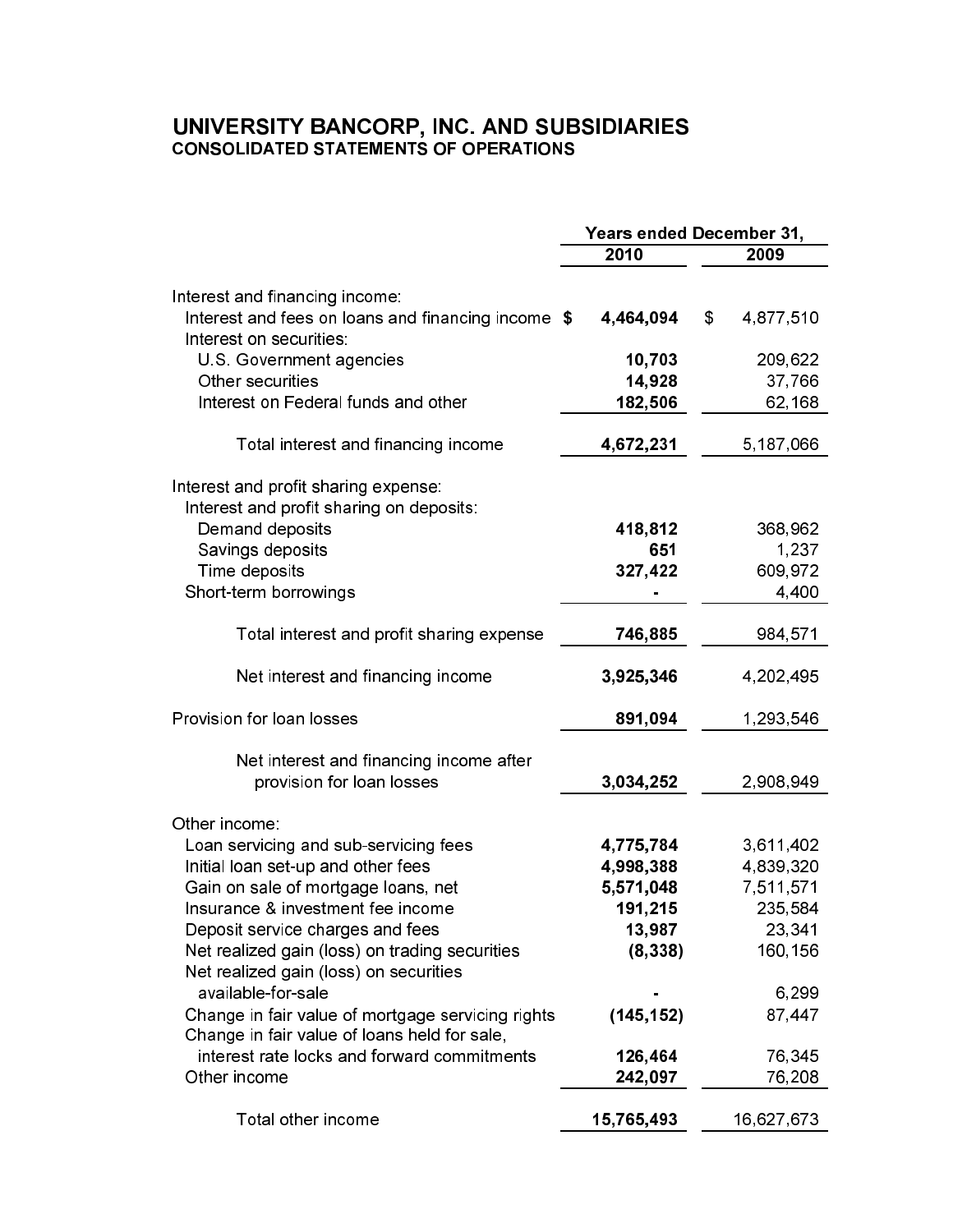|                                                                                      | <b>Years ended December 31,</b> |                  |    |            |
|--------------------------------------------------------------------------------------|---------------------------------|------------------|----|------------|
|                                                                                      | 2010                            |                  |    | 2009       |
| Other expenses:                                                                      |                                 |                  |    |            |
| Salaries and benefits                                                                | \$                              | 10,803,594       | \$ | 9,444,190  |
| Occupancy                                                                            |                                 | 762,114          |    | 721,920    |
| Data processing and equipment expense                                                |                                 | 937,908          |    | 872,518    |
| Legal and audit                                                                      |                                 | 907,726          |    | 662,897    |
| Consulting fees                                                                      |                                 | 408,175          |    | 1,071,810  |
| Mortgage banking                                                                     |                                 | 1,955,364        |    | 1,471,764  |
| Advertising                                                                          |                                 | 142,272          |    | 157,930    |
| Membership and training                                                              |                                 | 242,608          |    | 224,054    |
| Travel and entertainment                                                             |                                 | 309,941          |    | 310,608    |
| Supplies and postage                                                                 |                                 | 527,031          |    | 542,879    |
| Insurance                                                                            |                                 | 243,185          |    | 211,023    |
| Other operating expenses                                                             |                                 | 1,252,318        |    | 1,413,352  |
| Total other expenses                                                                 |                                 | 18,492,236       |    | 17,104,945 |
| Income before income taxes                                                           |                                 | 307,509          |    | 2,431,677  |
| Income tax expense (benefit)                                                         |                                 | 138,150          |    | (186, 595) |
| <b>Net income</b>                                                                    |                                 | 169,359          |    | 2,618,272  |
| Net income attributable to the noncontrolling<br>interests                           |                                 | 410,564          |    | 1,924,755  |
| Net income (loss) attributable to common<br>stockholders of University Bancorp, Inc. | S                               | <u>(241,205)</u> | \$ | 693,517    |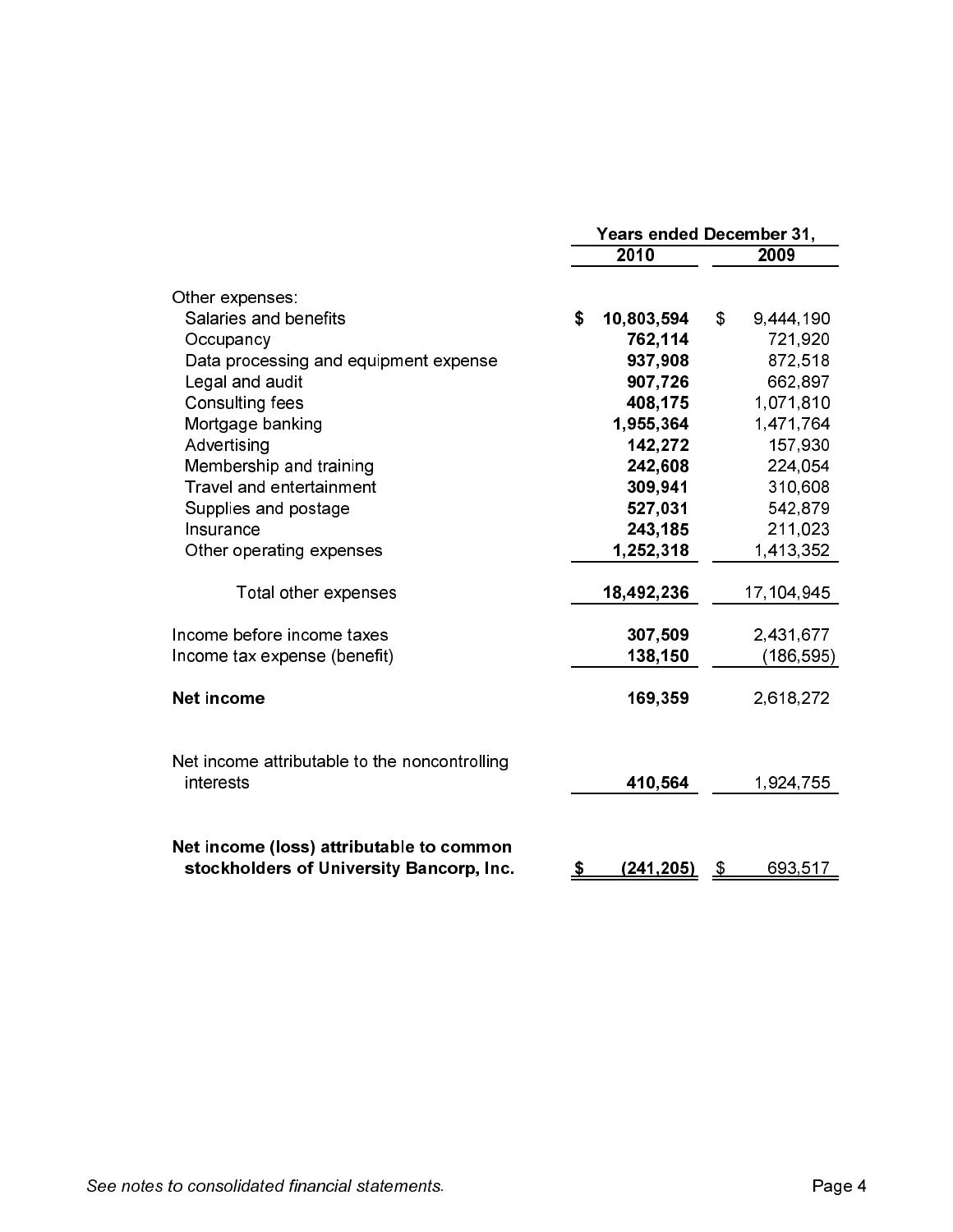# UNIVERSITY BANCORP, INC. AND SUBSIDIARIES<br>CONSOLIDATED STATEMENTS OF EQUITY

|                                                                                                                                                         | <b>University Bancorp, Inc. Stockholders'</b> |                                                               |                                         |                                                                           |  |  |
|---------------------------------------------------------------------------------------------------------------------------------------------------------|-----------------------------------------------|---------------------------------------------------------------|-----------------------------------------|---------------------------------------------------------------------------|--|--|
| <b>Number</b><br>of Shares                                                                                                                              |                                               | <b>Common Stock</b><br>\$.01 Par value<br>Par<br><b>Value</b> | <b>Additional</b><br>Paid-in<br>Capital | <b>Additional</b><br>Paid-in<br>Capital<br><b>Stock</b><br><b>Options</b> |  |  |
| <b>Balance at January 1, 2009</b>                                                                                                                       | 4,391,062                                     | 43,911<br>$\mathfrak{S}$                                      | \$6,154,967                             | 49,234<br>$\mathfrak{S}$                                                  |  |  |
| Comprehensive income (loss):<br>Net income<br>Other comprehensive income (loss)<br>Change in unrealized gain<br>on securities available-for-sale        |                                               |                                                               |                                         |                                                                           |  |  |
| Total comprehensive income                                                                                                                              |                                               |                                                               |                                         |                                                                           |  |  |
| Preferred stock dividend                                                                                                                                |                                               |                                                               |                                         |                                                                           |  |  |
| <b>Balance at December 31, 2009</b>                                                                                                                     | 4,391,062                                     | 43.911                                                        | 6,154,967                               | 49.234                                                                    |  |  |
| Comprehensive income (loss):<br>Net income (loss)<br>Other comprehensive income (loss)<br>Change in unrealized gain<br>on securities available-for-sale |                                               |                                                               |                                         |                                                                           |  |  |
| Total comprehensive income (loss)                                                                                                                       |                                               |                                                               |                                         |                                                                           |  |  |
| Dividends to noncontrolling interest<br>Preferred stock dividend                                                                                        |                                               |                                                               |                                         |                                                                           |  |  |
| <b>Balance at December 31, 2010</b>                                                                                                                     | 4,391,062                                     | 43,911<br>\$                                                  | \$6,154,967                             | 49,234<br>\$                                                              |  |  |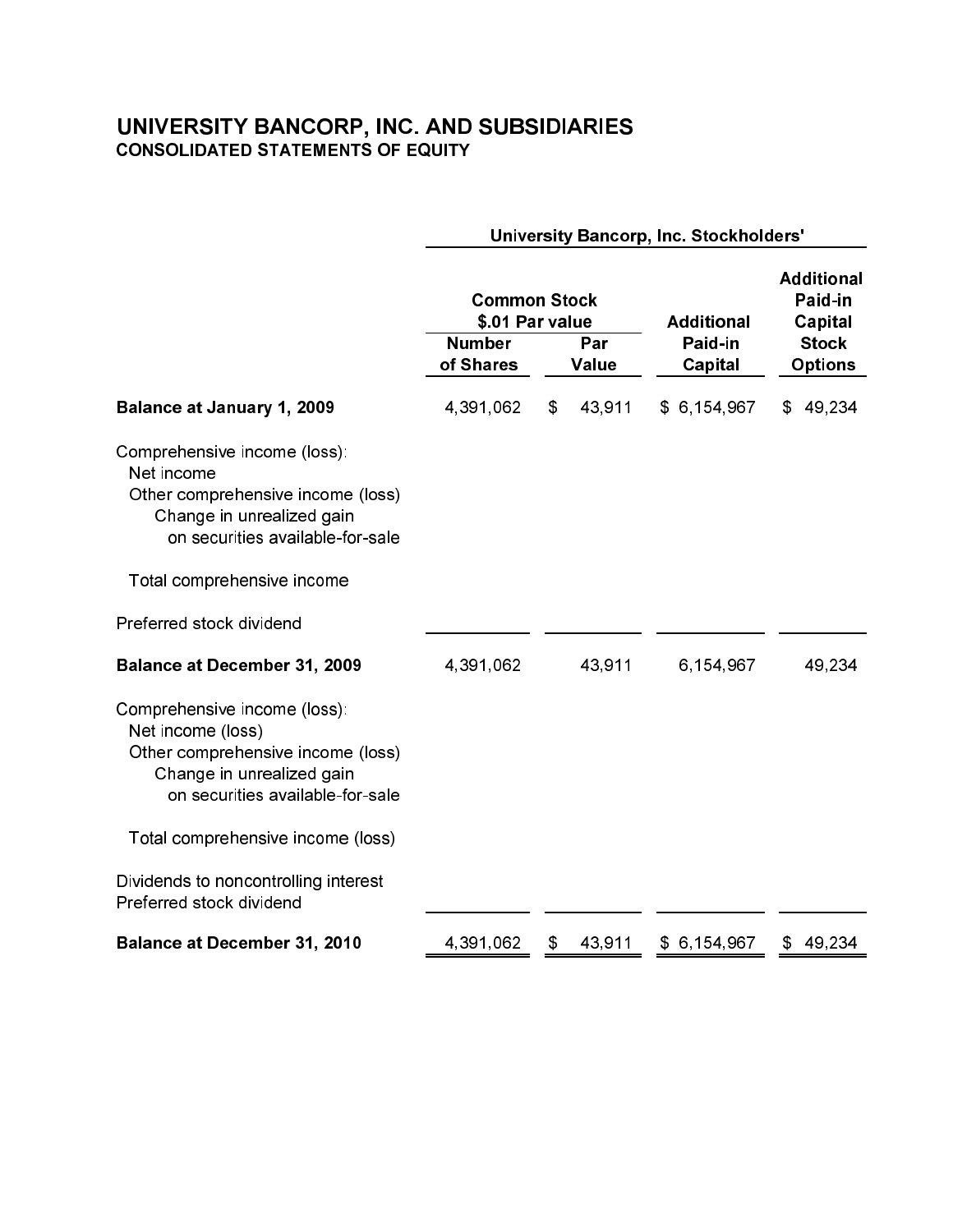|                            |                       | <b>University Bancorp, Inc. Stockholders'</b> |                                                   |                                |                         |
|----------------------------|-----------------------|-----------------------------------------------|---------------------------------------------------|--------------------------------|-------------------------|
|                            | <b>Treasury Stock</b> | <b>Retained</b><br><b>Earnings</b>            | <b>Accumulated</b><br>Other<br>Compre-<br>hensive | Non-                           |                         |
| <b>Number</b><br>of Shares | Cost                  | (Accumulated<br>Deficit)                      | Income<br>(Loss)                                  | controlling<br><b>Interest</b> | <b>Total</b>            |
| (115, 184)                 | (340, 530)<br>\$      | \$<br>(360, 046)                              | (34, 300)<br>\$                                   | 2,843,054<br>\$                | 8,356,290<br>\$         |
|                            |                       | 693,517                                       |                                                   | 1,924,755                      | 2,618,272               |
|                            |                       |                                               | 37,172                                            |                                | 37,172                  |
|                            |                       | 693,517                                       | 37,172                                            | 1,924,755                      | 2,655,444               |
|                            |                       | (66, 528)                                     |                                                   |                                | (66, 528)               |
| (115, 184)                 | (340, 530)            | 266,943                                       | 2,872                                             | 4,767,809                      | 10,945,206              |
|                            |                       | (241, 205)                                    |                                                   | 410,564                        | 169,359                 |
|                            |                       |                                               | 64,887                                            |                                | 64,887                  |
|                            |                       | (241, 205)                                    | 64,887                                            | 410,564                        | 234,246                 |
|                            |                       | (77, 370)                                     |                                                   | (773, 442)                     | (773, 442)<br>(77, 370) |
| (115, 184)                 | (340, 530)<br>\$      | \$<br>(51, 632)                               | 67,759<br>\$                                      | 4,404,931<br>\$                | \$10,328,640            |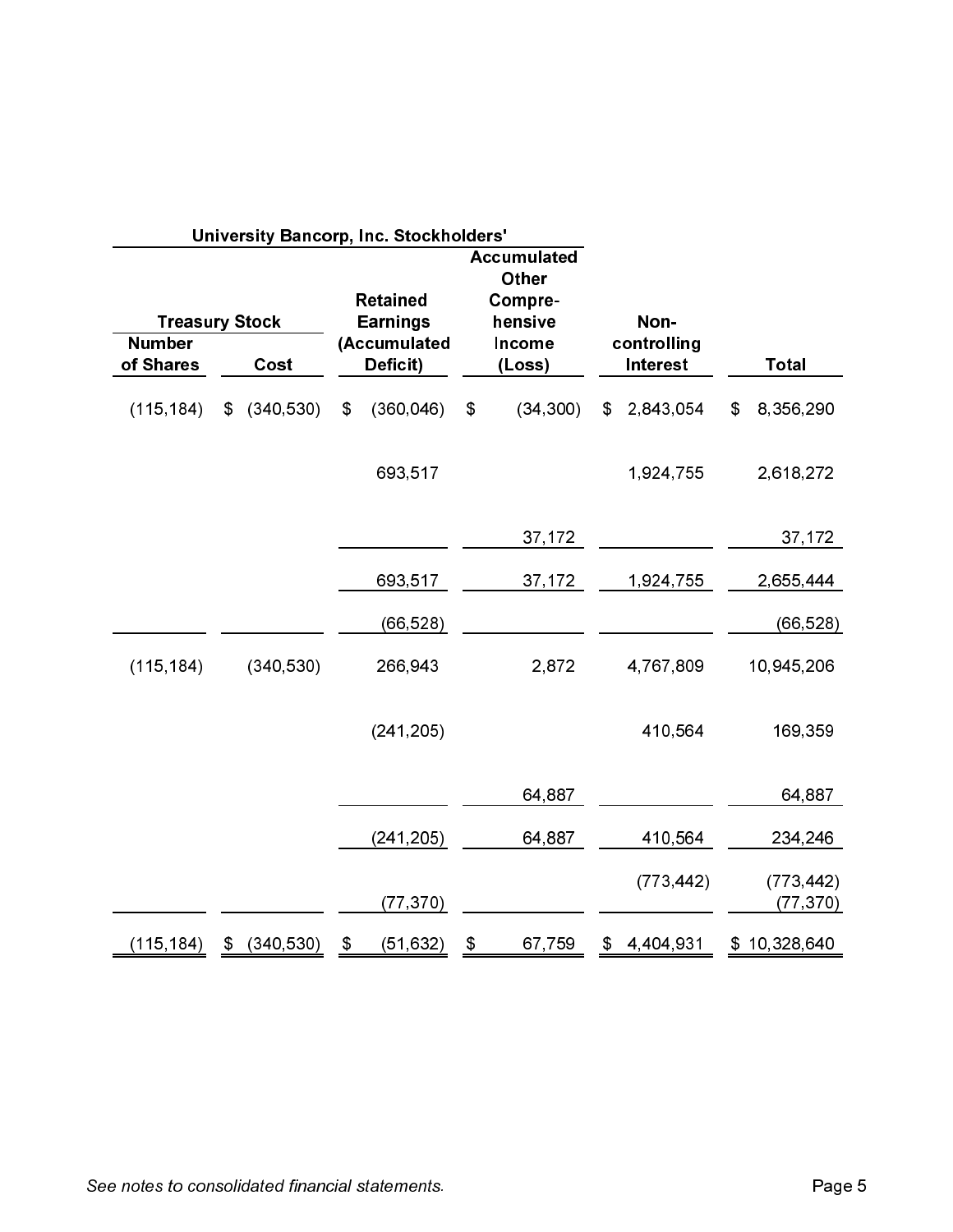# UNIVERSITY BANCORP, INC. AND SUBSIDIARIES<br>CONSOLIDATED STATEMENTS OF CASH FLOWS

|                                                      | <b>Years ended December 31,</b> |                 |  |
|------------------------------------------------------|---------------------------------|-----------------|--|
|                                                      | 2010                            | 2009            |  |
| <b>OPERATING ACTIVITIES</b>                          |                                 |                 |  |
| Net income                                           | \$<br>169,359                   | 2,618,272<br>\$ |  |
| Adjustments to reconcile net income to net           |                                 |                 |  |
| cash flows from operating activities:                |                                 |                 |  |
| Depreciation and amortization                        | 471,765                         | 435,113         |  |
| Change in fair value of mortgage servicing rights    | 145,152                         | (87, 447)       |  |
| Change in fair value of loans held for sale,         |                                 |                 |  |
| interest rate locks and forward commitments          | (126, 464)                      | (76, 345)       |  |
| Deferred income tax benefit                          | 138,150                         | (186, 595)      |  |
| Provision for loan losses                            | 891,094                         | 1,293,546       |  |
| Net gain on sale of mortgages                        | (5,571,048)                     | (7, 511, 571)   |  |
| Net realized (gain) loss on trading securities       | 8,338                           | (160, 156)      |  |
| Net gain on securities available-for-sale            |                                 | (6, 299)        |  |
| Proceeds from maturities of trading securities       | 539,818                         | 1,068,170       |  |
| Proceeds from sales of trading securities            |                                 | 2 502 582       |  |
| Net loss on sale of mortgage servicing rights        | 25,516                          |                 |  |
| Net loss on the sale of other real estate owned      | 4,949                           | 14,078          |  |
| Net amortization (accretion) on investment           |                                 |                 |  |
| securities                                           | (9,658)                         | 4,638           |  |
| Write down of other real estate owned                | 29,132                          | 259,420         |  |
| Loss on disposal of premises and equipment           |                                 | 21,338          |  |
| Originations of mortgage loans and financings        | (381, 380, 905)                 | (549, 701, 692) |  |
| Proceeds from mortgage loan and financing            |                                 |                 |  |
| sales                                                | 387,085,094                     | 565,872,611     |  |
| Net change in:                                       |                                 |                 |  |
| Various other assets                                 | (1,526,001)                     | (66, 514)       |  |
| Various other liabilities                            | 1,902,960                       | 288,838         |  |
|                                                      |                                 |                 |  |
| Net cash provided by operating activities            | 2,797,251                       | 16,581,987      |  |
| <b>INVESTING ACTIVITIES</b>                          |                                 |                 |  |
| Purchase of certificates of deposit                  | (6, 250, 000)                   |                 |  |
| Purchase of securities available-for-sale            | (2, 333, 844)                   |                 |  |
| Proceeds from sale of securities available-for-sale  |                                 | 19,623,469      |  |
| Proceeds from maturities of securities               |                                 |                 |  |
| available-for-sale                                   | 31,114                          | 504,621         |  |
| Net proceeds from sale of Federal Home Loan Bank     |                                 |                 |  |
| stock                                                | 127,600                         |                 |  |
| Proceeds from sale of mortgage servicing rights      | 99,953                          |                 |  |
| Proceeds from sale of other real estate owned        | 433,375                         | 931,713         |  |
| Payments for improvements of other real estate owned | (8, 594)                        |                 |  |
| Loans granted, net of repayments                     | (1,344,296)                     | (2,091,126)     |  |
| Increase in mortgage servicing rights                | (734, 892)                      | (1, 136, 412)   |  |
| Purchases of premises and equipment                  | (640,470)                       | (484, 755)      |  |
|                                                      |                                 |                 |  |
| Net cash provided by (used in) investing             |                                 |                 |  |
| activities                                           | (10,620,054)                    | 17,347,510      |  |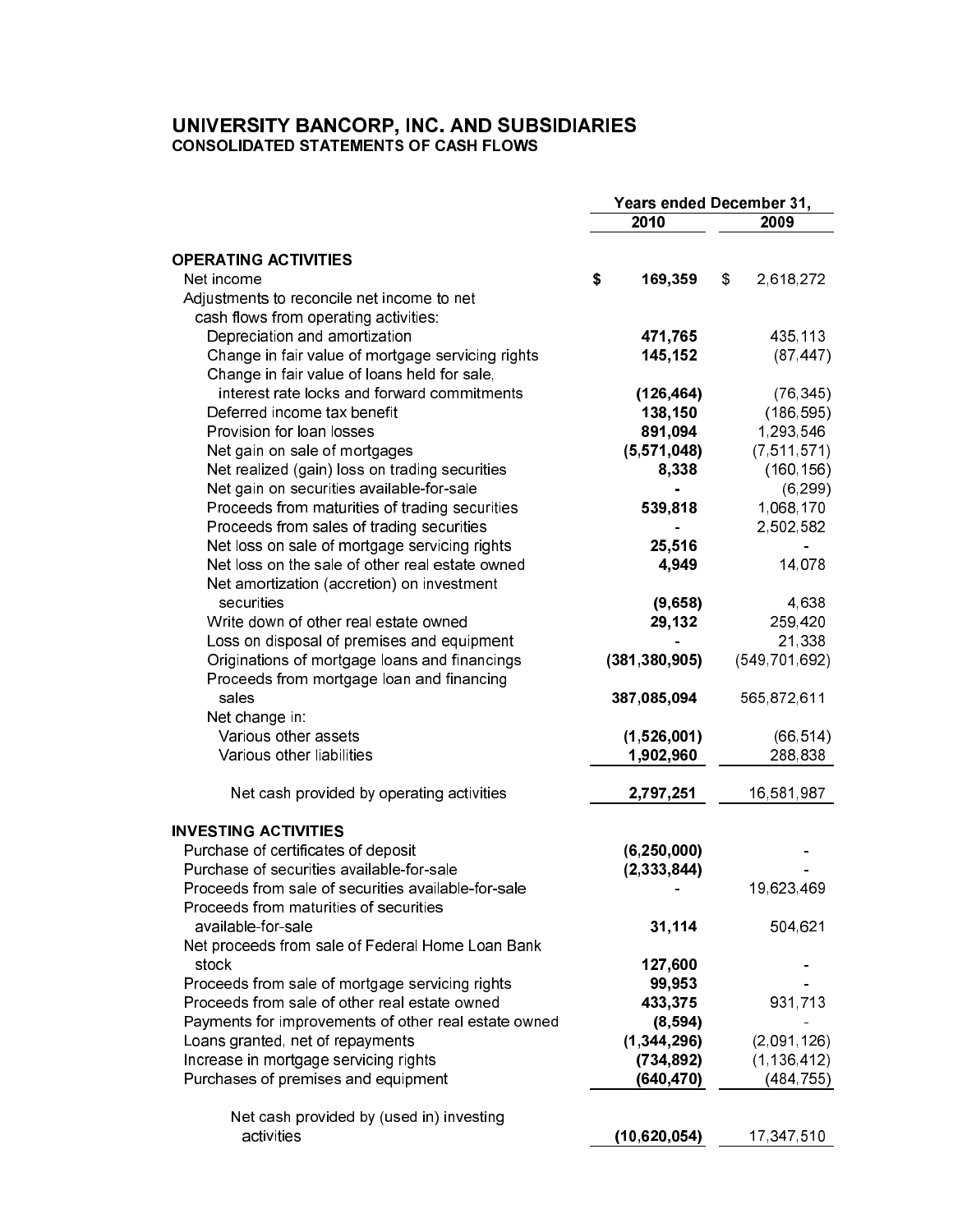|                                                                                                                           | <b>Years ended December 31,</b> |                |          |                |
|---------------------------------------------------------------------------------------------------------------------------|---------------------------------|----------------|----------|----------------|
|                                                                                                                           |                                 | 2010           |          | 2009           |
| <b>FINANCING ACTIVITIES</b>                                                                                               |                                 |                |          |                |
| Net change in deposits                                                                                                    |                                 | (18, 420, 969) |          | 14,040,109     |
| Dividends on preferred stock                                                                                              |                                 | (77, 370)      |          | (66, 528)      |
| Net repayments to Federal Home Loan Bank                                                                                  |                                 |                |          | (12, 011, 678) |
| Dividends to noncontrolling interest                                                                                      |                                 | (773, 442)     |          |                |
| Issuance of preferred stock                                                                                               |                                 |                |          | 200,000        |
| Net cash provided by (used in) financing                                                                                  |                                 |                |          |                |
| activities                                                                                                                |                                 | (19, 271, 781) |          | 2,161,903      |
| <b>NET CHANGE IN CASH</b>                                                                                                 |                                 | (27,094,584)   |          | 36,091,400     |
| <b>Cash and Cash Equivalents, Beginning</b>                                                                               |                                 | 40,689,831     |          | 4,598,431      |
| <b>Cash and Cash Equivalents, Ending</b>                                                                                  |                                 | 13,595,247     | S.       | 40,689,831     |
| SUPPLEMENTAL DISCLOSURE OF CASH<br><b>FLOW INFORMATION:</b><br>Cash paid during the year for:<br>Interest<br>Income taxes | \$<br>\$                        | 753,228        | \$<br>\$ | 990,055        |
| SUPPLEMENTAL DISCLOSURE OF NON-CASH<br><b>TRANSACTIONS:</b><br>Mortgage loans converted to other real estate              |                                 |                |          |                |
| owned and other assets                                                                                                    | \$                              | 1,205,280      | \$       | 850,293        |
| Accrued dividends on preferred stock converted<br>to additional shares of preferred stock                                 | \$                              | 74,020         | \$       | 54,950         |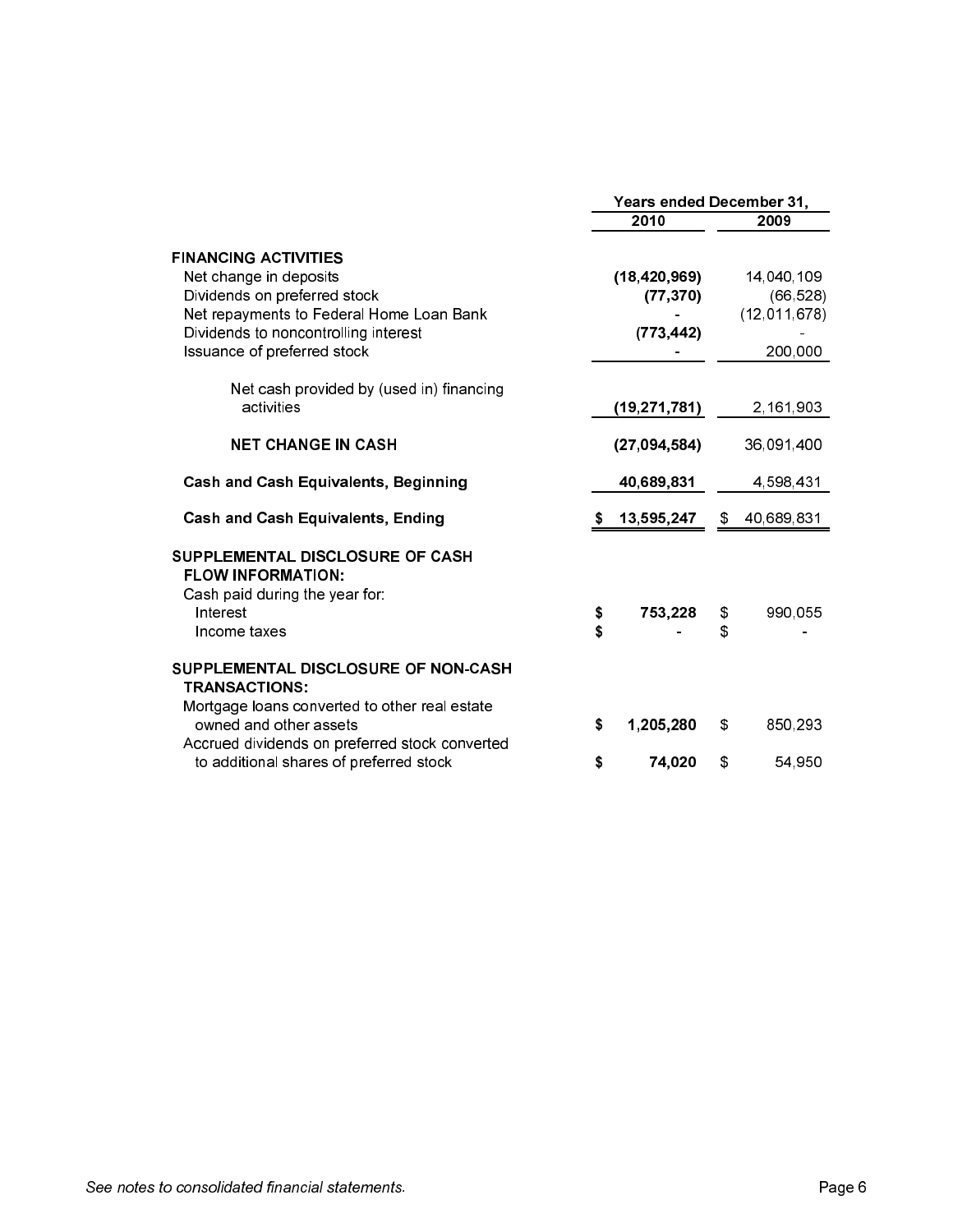#### **NOTE 1 - SUMMARY OF SIGNIFICANT ACCOUNTING POLICIES**

#### **Principles of Consolidation and Nature of Operations**

The consolidated financial statements of University Bancorp, Inc. (the "Company") include the operations of its wholly owned subsidiary, University Bank, Inc. (the "Bank"), the Bank's wholly owned subsidiaries. University Insurance & Investment Services, Inc. ("Agency") and Hoover, LLC ("Hoover"), the Bank's two 80% owned subsidiaries, Midwest Loan Services, Inc. ("Midwest") and University Islamic Financial Corporation ("UIFC"), and the Bank's 50.01% owned subsidiary University Lending Group, LLC ("ULG"). These consolidated financial statements also include the operations of Hoover's wholly owned subsidiary, Tuomy, LLC. The accounts are maintained on an accrual basis in accordance with generally accepted accounting principles and predominant practices within the banking and mortgage banking industries. All significant intercompany balances and transactions have been eliminated in preparing the consolidated financial statements

The Company is a bank holding company. University Bank, which is located in Michigan. is a full service community bank, which offers all customary banking services, including the acceptance of checking, savings and time deposits. The Bank also makes commercial, real estate, personal, home improvement, automotive and other installment, credit card and consumer loans, and provides fee based services such as annuity and mutual fund sales, stock brokerage and money management, life insurance, property casualty insurance and foreign currency exchange. The Bank's customer base is primarily located in the Ann Arbor, Michigan area.

University Bank's loan portfolio is concentrated in Ann Arbor and Washtenaw County, Michigan. While the loan portfolio is diversified, the customers' ability to honor their debts is partially dependent on the local economy. The Ann Arbor area is primarily dependent on the education, healthcare, services and manufacturing (automotive and other) industries. Most real estate loans are secured by residential or commercial real estate and business assets secure most business loans. Generally, installment loans are secured by various items of personal property

The Agency is engaged in the sale of insurance products including life, health, property and casualty, and investment products including annuities, mutual funds, stock brokerage and money management. The Agency is located in the Bank's Ann Arbor main office. The Agency also has a limited partnership investment in low-income housing tax credits through Michigan Capital Fund for Housing Limited Partnership I.

Hoover owns the Bank's headquarters facility. Tuomy owns commercial land with a rental building.

Midwest is engaged in the business of servicing and sub-servicing residential mortgage loans. Midwest began operations in 1992 and was acquired by University Bank in December 1995. Midwest is based in Houghton, Michigan, and also originates mortgage loans for itself and other financial institutions, including the Bank (See Note 5).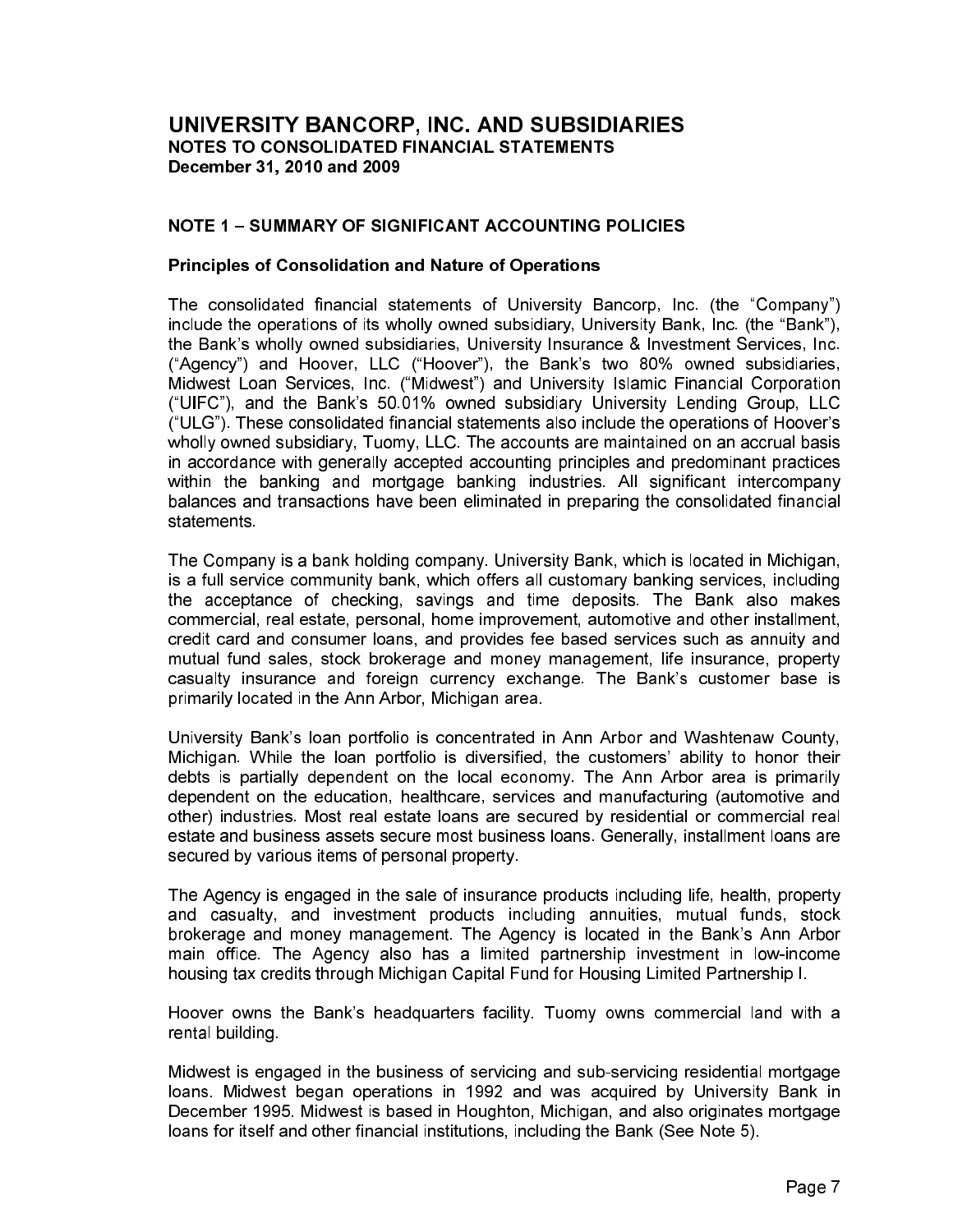#### NOTE 1 - SUMMARY OF SIGNIFICANT ACCOUNTING POLICIES (Continued)

#### Principles of Consolidation and Nature of Operations (Continued)

ULG commenced operations in April 2008 and operates in Farmington Hills, Michigan. ULG also operates two loan processing offices, one in Michigan and one in Ohio. ULG is engaged in the business of marketing, processing, closing and selling secondary mortgage market loans. ULG is also engaged in the business of servicing mortgage loans as servicing rights are retained on selective loans that are sold.

UIFC is engaged in Islamic Banking and was formed on December 30, 2005. Its current products, which comply with Islamic (Sharia'a) law, are FDIC-insured deposits and home financings (as agent for the Bank), mutual funds (as agent for a third-party fund distribution company) and home financings (as principal for its own account). The Sharia'a compliant products are offered to service the large number of Muslim customers in general area of the Company.

There are two distinct home financing products offered, the liara and the Murabaha.

Under the liara method, a single-asset trust is established by or on behalf of the originator (Bank/UIFC), as settlor, naming a special purpose entity as the trustee. The trust is subject to the terms of the written indenture designed for this specific purpose which is used generically for all financings in the redeemable lease (ljara) program. The funds necessary to acquire the real property are deposited into the trust by the originator, as settlor, and used to fund the purchase of the property. The trust then enters into a combination lease/contract-for-deed agreement with the lessee/purchaser. The settlor is the initial beneficiary of the trust, but the beneficial interest in the payment stream arising from the trust is assignable to third parties. The power to remove and appoint trustees is granted to the beneficiary and the beneficiary has the power to direct the trustee with respect to foreclosure of the property. These rights are assignable with the payment stream.

The terms of the lease and contract-for-deed agreements, in combination, result in a payment stream and cost of the real property that are functionally equivalent to secured real estate lending for both the lessee/purchaser and the Company. The lease payment under the lease agreement is similar to an interest payment under a conventional mortgage. The contract-for-deed payments resemble a principal payment under a conventional mortgage

The redeemable lease arrangement is treated as financing rather than leasing in accordance with generally accepted accounting principles ("GAAP"). A lease that transfers substantially all of the benefits and risks incident to the ownership of property should be accounted for as the acquisition of an asset by the lessee and as a financing by the lessor. Under lease accounting standards of the Accounting Standards Codification ("ASC"), a lease would generally be accounted for as a financing if:

1. The underlying property is transferred to the lessee at the end of the lease, or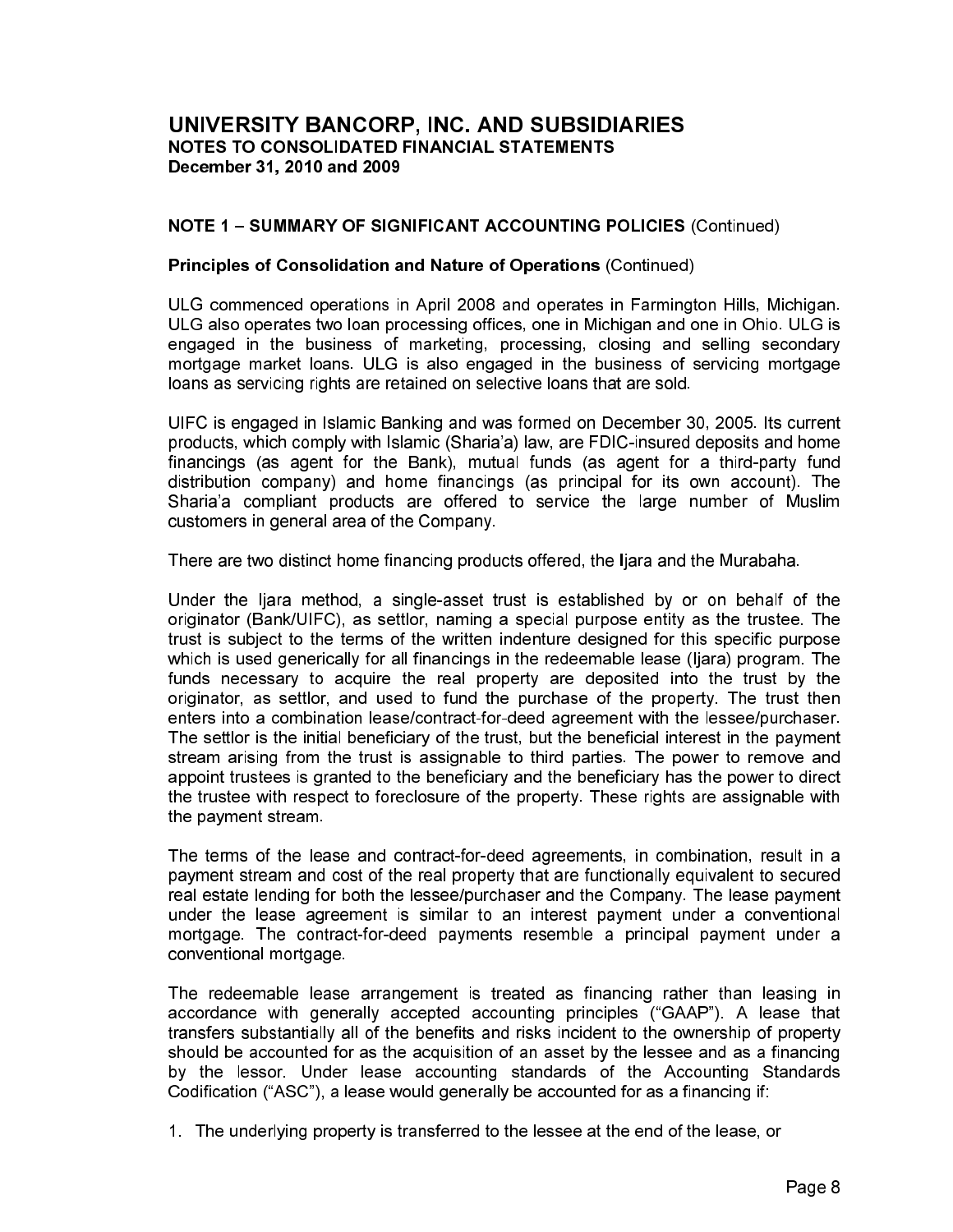#### **NOTE 1 - SUMMARY OF SIGNIFICANT ACCOUNTING POLICIES (Continued)**

#### Principles of Consolidation and Nature of Operations (Continued)

- 2. The lease contains a bargain purchase that is reasonably assured of being exercised and
- 3. It is reasonably certain that the lease payments will be collected, and
- 4. No uncertainties surround the amount of un-reimbursable costs yet to be incurred by the lessor under the lease

Accordingly, the Company's accounting for this product is essentially the same as a conventional mortgage product. To reflect the legal substance of the liara transactions, the Company uses the balance sheet account title "Loans and financings", instead of a typical title of "Loans". In the statement of operations, "Interest and fees on loans" is modified to state "Interest and fees on loans and financing income".

The second form of home financing is the Murabaha. This form of financing is similar to an installment sale contract. As agent for the Federal Home Loan Mortgage Corporation ("Freddie Mac"), the Bank buys a home selected by a customer and then resells it to the customer, at a selling price higher than the purchase price. The difference between the Bank's purchase price and the selling price is the profit that the ultimate holder (Freddie Mac) of the installment contract will accrete into income over the life of the contract. After the contract is executed by the Bank and the customer, Freddie Mac reimburses the Bank for its outlay of cash to purchase the home and pays the Bank a fee for originating the transaction. The customer pays Freddie Mac for the home that was purchased on an installment basis, per an agreed repayment schedule.

As of December 31, 2009, the installment contracts are recorded at the lower of cost or market on the Company's balance sheet for the short period of time that they are held before settlement with Freddie Mac. During 2010, the Company began to record these contracts at fair value. As of December 31, 2010, the installment contracts are recorded at fair value. The installment contracts are sold with servicing retained. Thus, the value of the installment contract and value of the servicing is determined to calculate the fair value and any gain or loss on the sale of the underlying installment contract. See Note 19 for additional discussion of the determination of fair value.

On the liability side of the balance sheet, the Bank offers FDIC-insured deposits that are compliant with Sharia'a. These deposits are specifically invested in Sharia'a compliant investments such as, but not limited to, the liara. Sharia'a compliant savings, money markets and certificates of deposit pay out earnings that are derived specifically from the revenues from the Sharia'a compliant investments net of certain expenses. In compliance with the FDIC definition of a deposit, balances in these accounts like all deposit accounts, are FDIC insured. The sharing of earnings paid out to the depositors holding these accounts can fluctuate with the net earnings of the ljara portfolio and or other Sharia'a compliant investments. The earnings paid to the depositors are accounted for as an expense.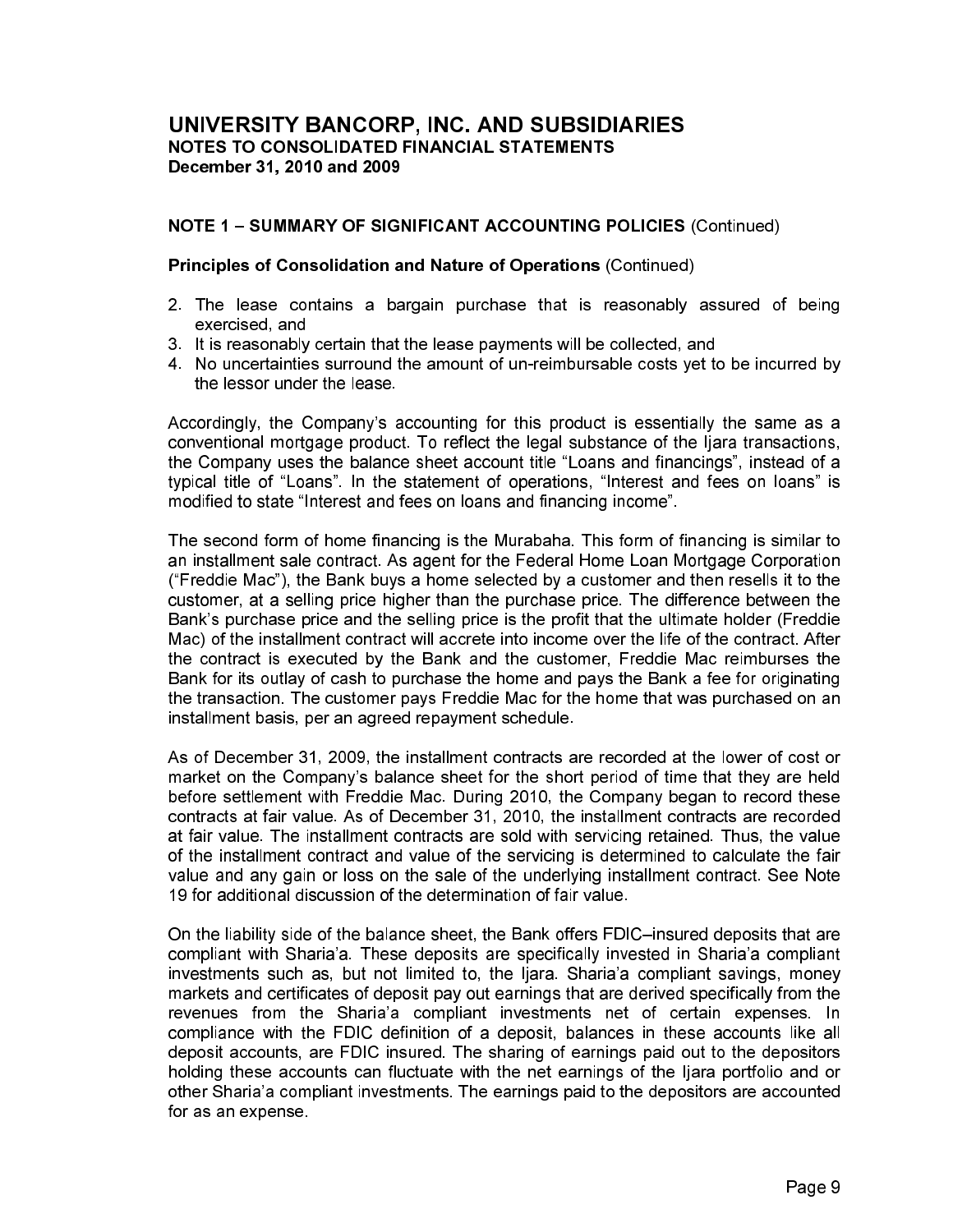#### **NOTE 1 - SUMMARY OF SIGNIFICANT ACCOUNTING POLICIES (Continued)**

#### Principles of Consolidation and Nature of Operations (Continued)

This expense is analogous to interest expense paid on deposits in conventional finance. To reflect the legal substance of the Sharia'a compliant deposits, the Company uses the balance sheet account title "Demand deposits – interest bearing and profit sharing" instead of the typical title of "Demand deposits – interest bearing". In the statement of operations, "Interest on deposits" is modified to state "Interest and profit sharing on deposits"

#### **Use of Estimates**

The preparation of consolidated financial statements in conformity with GAAP requires management to make estimates and assumptions based upon available information. These estimates and assumptions affect the reported amounts of assets and liabilities and disclosures of contingent assets and liabilities at the dates of the consolidated financial statements and the reported amounts of revenues and expenses during the reporting periods. Actual results could differ from those estimates.

The significant estimates incorporated into these consolidated financial statements. which are more susceptible to change in the near term, include the value of mortgage servicing rights, the allowance for loan losses, the identification and valuation of impaired loans, the valuation of other real estate owned, impairment analysis of goodwill, the fair value of financial instruments, the valuation of deferred tax assets, and the fair value of certain loans held for sale and derivative instruments such as mortgage interest rate locks and forward commitments.

#### **Cash Flow Reporting**

For purposes of the consolidated statements of cash flows, cash and cash equivalents is defined to include the cash on hand, interest bearing deposits in other institutions. federal funds sold and other investments with an original maturity of three months or less. Net cash flows are reported for customer loan and deposit transactions and interest bearing deposits with other banks.

#### **Securities**

Securities are classified as trading securities or available-for-sale at the date of purchase. Securities available-for-sale are carried at fair value, with unrealized holding gains and losses reported in other comprehensive income or loss. Trading securities are carried at fair value with realized gains and losses recorded in earnings. Available-forsale securities are written down to fair value through a charge to earnings when a decline in fair value is not temporary. Interest income includes amortization of purchase premium or discount. Other securities such as Federal Home Loan Bank stock are carried at cost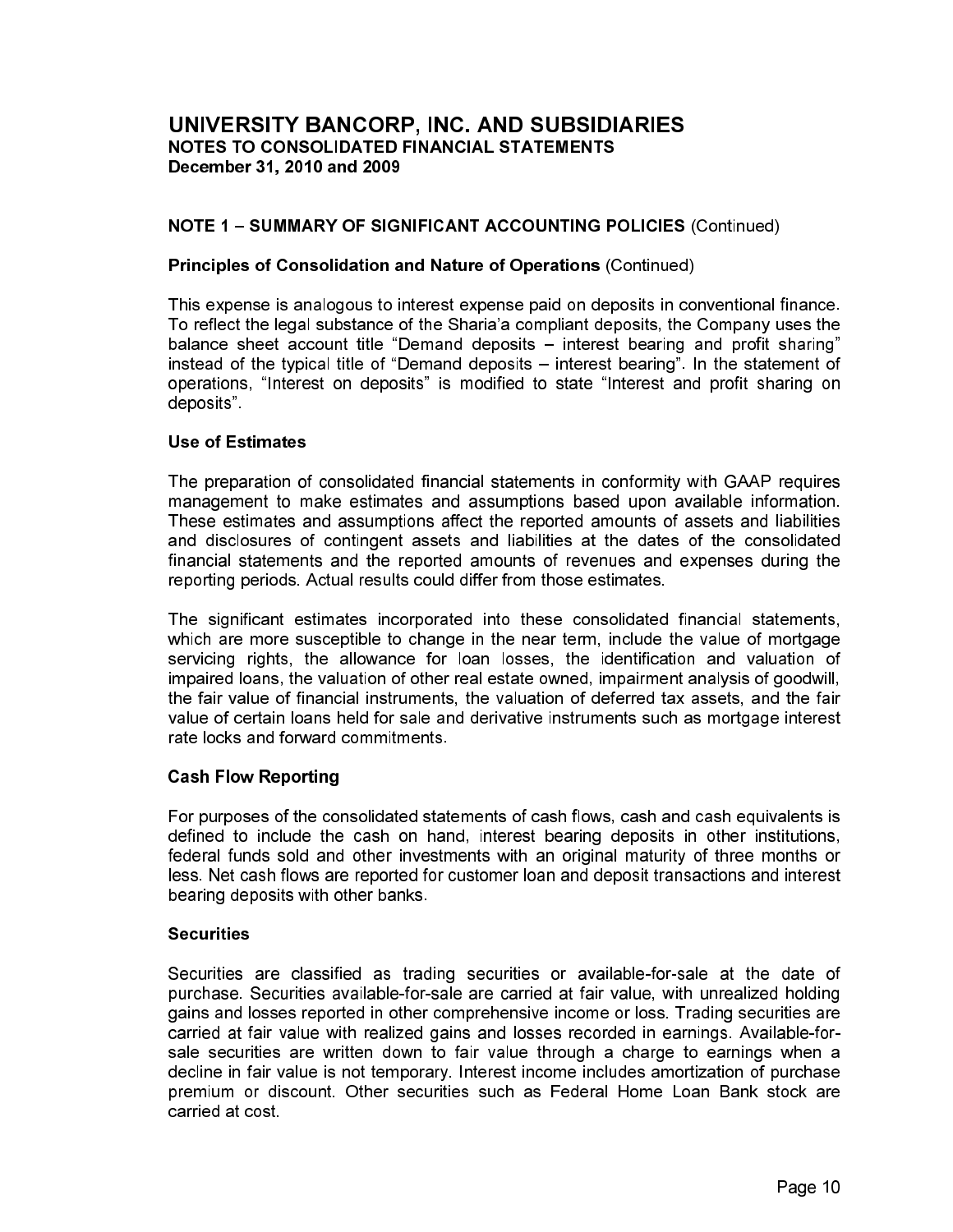#### NOTE 1 - SUMMARY OF SIGNIFICANT ACCOUNTING POLICIES (Continued)

#### **Federal Home Loan Bank Stock**

As a member of the Federal Home Loan Bank ("the FHLB"), the Bank is required to invest in FHLB stock, which is carried at cost since there is no readily available market value. When redeemed, the Bank receives an amount equal to the par value of the stock. Dividends paid on FHLB stock are subject to economic events, regulatory actions and other factors

#### **Loans and Financings**

Loans are reported at the principal balance outstanding, net of unearned interest or profit sharing, deferred loan or financing fees and costs, and an allowance for loan losses. Interest income is reported on the interest method and includes amortization of net deferred loan fees and costs over the loan term. Profit sharing flows from lease income calculated monthly and includes amortization of net deferred financing fees and costs over the term of the financing. Interest or profit sharing income is not reported when full loan repayment is in doubt, typically when payments are past due over ninety days. Payments received on such loans are reported as principal reductions, unless all interest or profit sharing and principal payments in arrears are paid in full.

#### **Allowance for Loan Losses**

The allowance for loan losses is a valuation allowance for probable credit losses. increased by the provision for loan losses and recoveries and decreased by charge-offs. Management estimates the balance required based on past loan loss experience, known and inherent risks in the portfolio, information about specific borrower situations and estimated collateral values, economic conditions, and other factors. Allocations of the allowance may be made for specific loans or financings, but the entire allowance is available for any loan or financing that, in management's judgment, should be chargedoff.

Loan or financing impairment is reported when full payment under the loan terms is not expected. Impairment is evaluated in total for smaller-balance loans of similar nature such as residential mortgage, consumer, and credit card loans, and on an individual loan or financing basis for other loans or financings. If a loan or financing is impaired, a portion of the allowance is allocated so that the loan or financing is reported, net, at the present value of estimated future cash flows using the loan's or financing's existing rate or at the fair value of collateral if repayment is expected solely from the collateral. Loans or financings are evaluated for impairment when payments are delayed, typically ninety days or more, or when it is probable that all principal and interest or profit sharing amounts will not be collected according to the original terms of the loan or financing.

#### **Premises and Equipment, Net**

Premises and equipment are stated at cost less accumulated depreciation. Depreciation is computed primarily on the straight-line method over the assets estimated useful lives.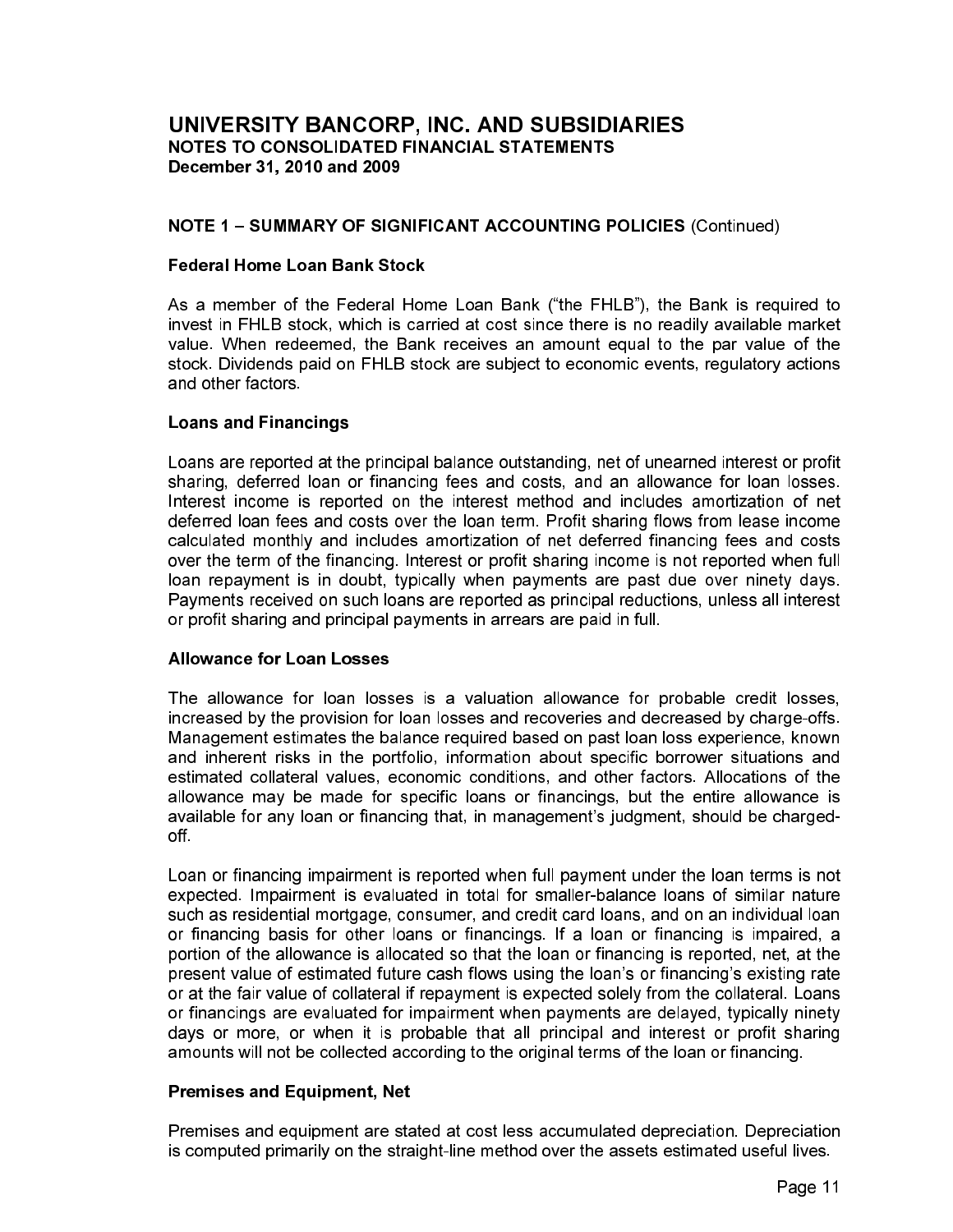#### NOTE 1 - SUMMARY OF SIGNIFICANT ACCOUNTING POLICIES (Continued)

#### **Premises and Equipment, Net (Continued)**

The Company used the following useful lives as of December 31, 2010 and 2009:

|                                    | Years            |
|------------------------------------|------------------|
| Building and building improvements | 5-39             |
| Leasehold improvements             | Term of lease or |
|                                    | 5-39 years       |
| Equipment                          | $3 - 10$         |
| Furniture and fixtures             | $3 - 7$          |
| Software                           | 2.5              |
|                                    |                  |

#### **Mortgage Servicing Rights**

Mortgage servicing rights ("MSRs") represent both purchased rights and the allocated value of servicing rights retained on loans or financings originated and sold.

The Company accounts for its MSRs in accordance with the applicable standards under the ASC which requires that mortgage servicing rights be initially recognized at their fair value and by providing the option to either: (1) carry mortgage servicing rights at fair value with changes in fair value recognized in earnings; or (2) continue recognizing periodic amortization expense and assess the mortgage servicing rights for impairment. This option may be applied by class of servicing assets or liabilities. The Company has identified MSRs relating to mortgage loans as a class of servicing rights and has elected to apply fair value accounting to these assets.

#### **Other Real Estate Owned**

Real estate properties acquired in collection of a loan or financing are recorded at fair value upon foreclosure, establishing a new cost basis. Any reduction to fair value from the carrying value of the related loan or financing is accounted for as a loan loss. After foreclosure, management periodically performs valuations to ensure real estate is carried at the lower of cost or fair value, less estimated costs to sell. Expenses, gains and losses on disposition, and decreases in the fair value are reported in other expenses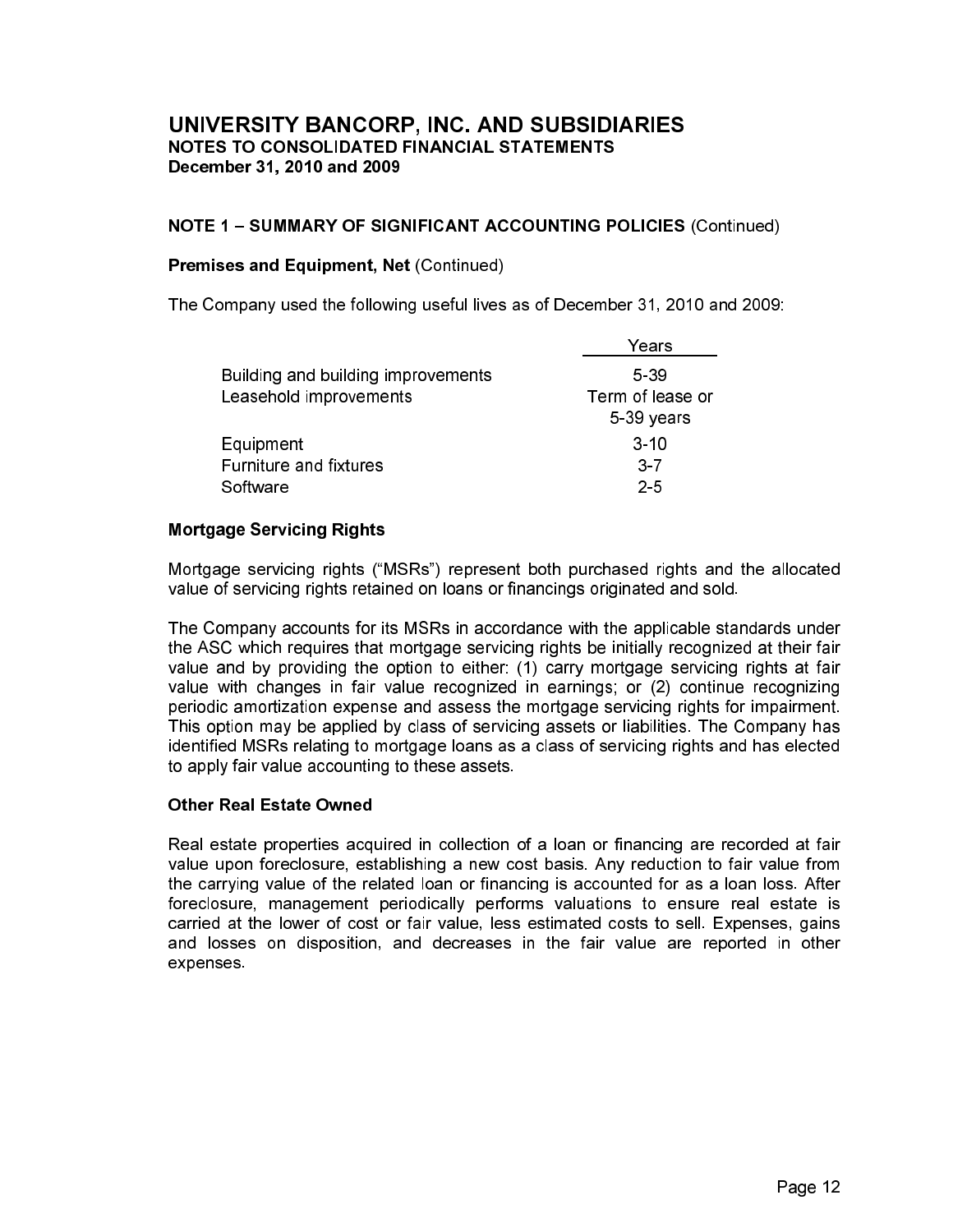#### **NOTE 1 - SUMMARY OF SIGNIFICANT ACCOUNTING POLICIES (Continued)**

#### **Mortgage Banking Activities**

Mortgage banking activities include retail, wholesale and servicing operations. Mortgage loans are originated through various channels, including relationships with financial institutions, mortgage brokers and real estate brokerage firms. Mortgage loans held for sale are sold with selective loans having their servicing retained, and others on a servicing released basis. The Company elected to record ULG and UIFC mortgage loans held for sale at fair value as discussed in Note 19. All other loans held for sale are valued at the lower of cost or market as determined by bid prices for loans in the secondary market. Mortgage loans are sold without recourse, except in certain events as defined in the loan purchase documents.

An allowance was booked for potential recourse liabilities related to loans sold and loans held for sale in the amount of \$298,586 and \$293,747 as of December 31, 2010 and 2009, respectively. This allowance is included in "Other liabilities" on the face of the consolidated balance sheets.

Loan servicing and sub-servicing fees are contractually based and are recognized monthly as earned over the life of the loans.

#### **Derivative Instruments**

ULG enters into interest rate lock commitments ("IRLCs") in connection with its mortgage banking activities to fund residential mortgage loans at specified times in the future. IRLCs that relate to the origination of mortgage loans that will be held for sale are considered derivative instruments under the ASC. As such, these IRLCs are recorded at fair value (see Note 19) with changes in fair value recorded in earnings.

Outstanding IRLCs expose ULG to the risk that the price of the loans underlying the commitments might decline from inception of the interest rate lock to the funding of the loan. To protect against this risk, ULG utilizes forward loan sales commitments to economically hedge the risk of potential changes in the value of the loans that would result from the commitments. These forward commitments are valued at fair value (see Note 19) with net changes in fair value recorded in earnings. The Company documents its risk management strategy and hedge effectiveness at the inception of and during the term of the IRLCs and forward sales commitments within the portfolio.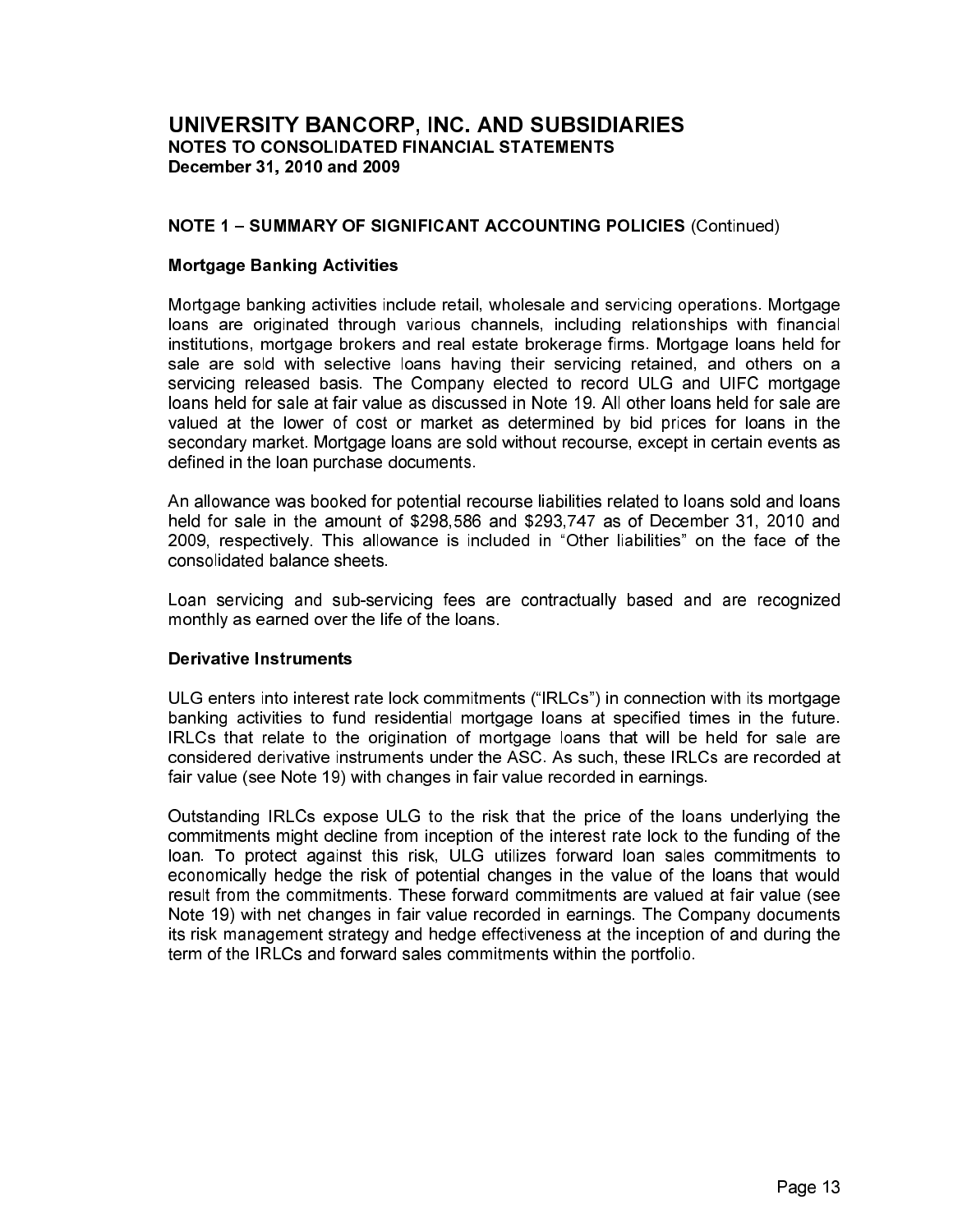#### **NOTE 1 - SUMMARY OF SIGNIFICANT ACCOUNTING POLICIES (Continued)**

#### Goodwill

The Company evaluates the carrying value of goodwill during each quarter of each year and between quarterly evaluations if events occur or circumstances change that would more likely than not reduce the fair value of the reporting unit below its carrying amount. When evaluating whether goodwill is impaired, the Company compares the fair value of the reporting unit to which the goodwill is assigned, to the reporting unit's carrying amount, including goodwill. An impairment loss would be recognized when the carrying amount of goodwill exceeds its fair value. The Company's evaluations of goodwill completed during 2010 and 2009 resulted in no impairment losses.

#### **Income Taxes**

Deferred income tax assets and liabilities are recorded for estimated future tax consequences attributable to the differences between the financial carrying amounts of existing assets and liabilities and their respective tax bases. Deferred income taxes are to be computed on the liability method and deferred tax assets are recognized only when realization is certain. Deferred income tax assets and liabilities are measured using the tax rate in effect for the year in which those temporary differences are expected to turn around. If necessary, a valuation allowance is booked to reduce net deferred tax assets to a net amount that more likely than not to be realized.

The Company adopted ASC standards regarding accounting for uncertainty in income taxes. This guidance clarifies the accounting for income taxes by prescribing the minimum recognition threshold an income tax position is required to meet before being recognized in the financial statements and applies to all income tax positions. Each income tax position is assessed using a two step process. A determination is first made as to whether it is more likely than not that the income tax position will be sustained, based upon technical merits, upon examination by the taxing authorities. If the income tax position is expected to meet the more likely than not criteria, the benefit recorded in the financial statements equals the largest amount that is greater than 50% likely to be realized upon its ultimate settlement. At December 31, 2010 and 2009, there were no uncertain tax positions that require accrual.

The Company's 2007 federal tax return was subject to examination by the Internal Revenue Service ("IRS"). As of the date of this report, this examination was complete and there were no significant findings noted. ULG's 2008 federal tax return is currently under examination by the IRS. As of the date of this report, there were no findings noted. None of the Company's other federal or state income tax returns are currently under examination by the Internal Revenue Service ("IRS") or state authorities. However, fiscal years 2007 and later remain subject to examination by the IRS and its respective states.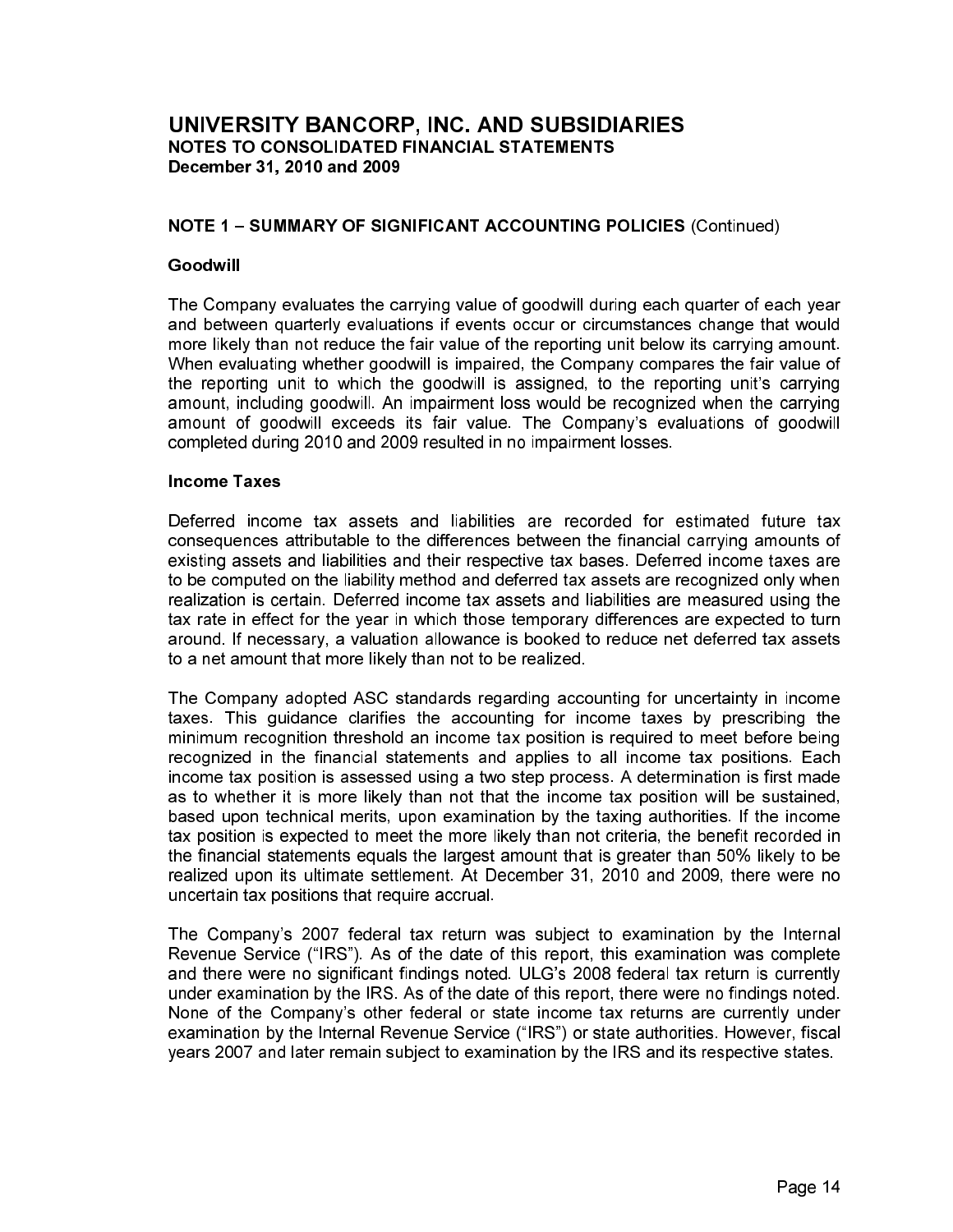#### **NOTE 1 - SUMMARY OF SIGNIFICANT ACCOUNTING POLICIES (Continued)**

#### **Income Taxes (Continued)**

Michigan adopted a business tax which includes a tax on taxable income, a tax on adjusted gross receipts, and a franchise tax. Under the Michigan Business Tax law the Company is subject to the franchise tax. It is management's policy to include the franchise tax in other operating expenses.

The Michigan statute created a "joint and severally liable" unitary tax on entities which are commonly controlled and have inter-company "flow of value" transactions. Hence, the Company pays this tax on a consolidated basis just as it pays its federal tax on a consolidated basis.

The Company has a tax sharing agreement with some of its subsidiaries in which the subsidiaries record their share of federal and state taxes in accordance with the tax sharing agreements.

#### **Retirement Plan**

The Bank has a 401(K) Plan that allows employees of the Bank and the Bank's subsidiaries to contribute up to 15% of salary pre-tax, to the allowable limit prescribed by the Internal Revenue Service. Management has discretion to make matching contributions to the Plan. The Bank made no matching contributions for each of the years ended December 31, 2010 and 2009.

#### **Employee Stock Ownership Plan ("ESOP")**

The Company has a noncontributory ESOP covering all full-time employees who have met certain service requirements. The employees' share in the Company's contribution is based on their current compensation as a percentage of the total employee compensation. As shares are contributed to the plan they are allocated to employees and compensation expense is recorded at the shares' fair value. The Company made no contribution during either vear ended December 31, 2010 or 2009.

#### **Stock Options**

In accordance with the ASC, the Company is required to recognize the compensation cost relating to share-based payment transactions in the consolidated financial statements. That cost is to be measured based on the fair value of the equity or liability instruments issued. For each of the years ended December 31, 2010 and 2009, the Company recorded no compensation expense related to stock options.

#### **Comprehensive Income (Loss)**

Comprehensive income (loss) includes both net income (loss) and the change in unrealized gains and losses on securities available-for-sale.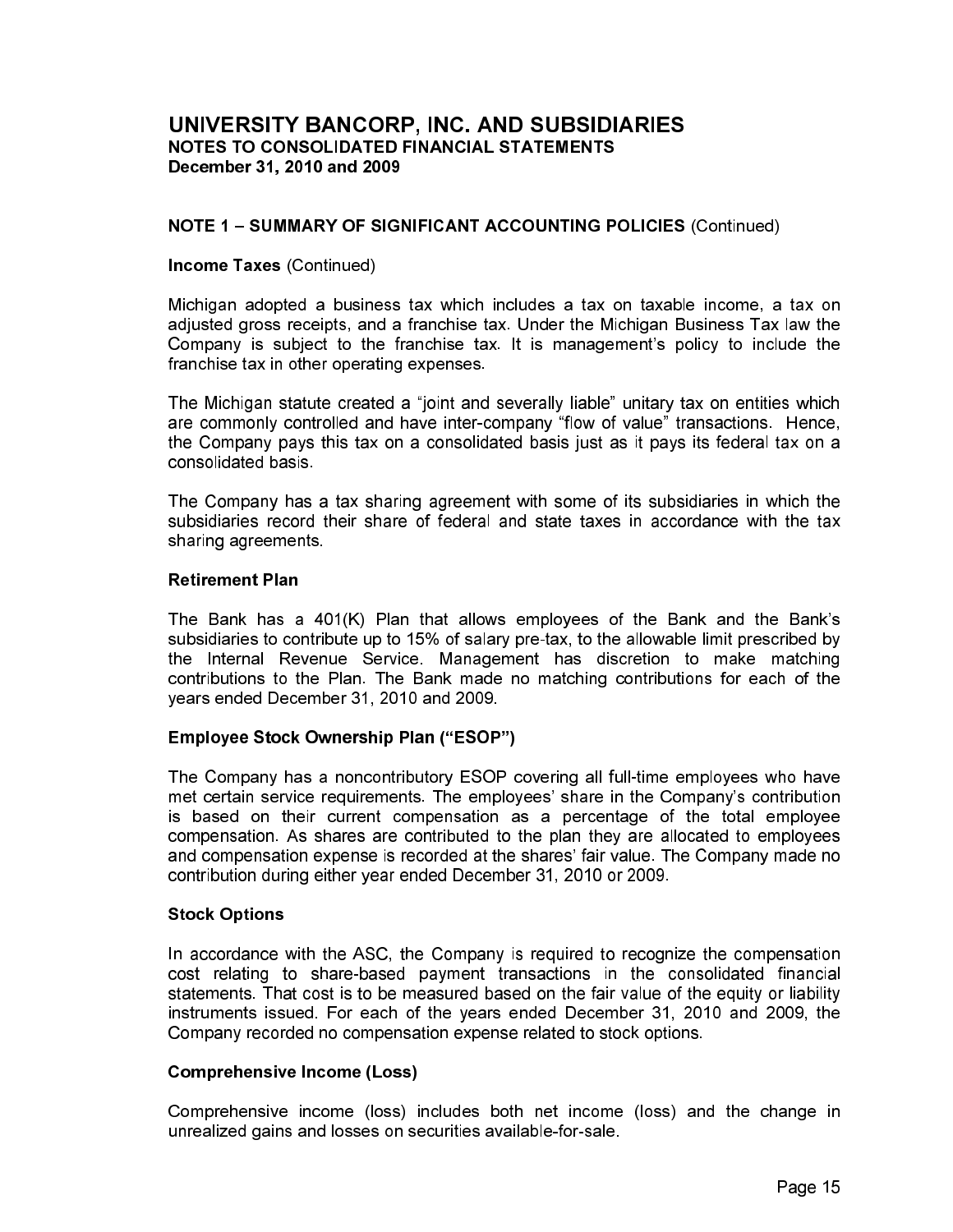#### **NOTE 1 - SUMMARY OF SIGNIFICANT ACCOUNTING POLICIES (Continued)**

#### **Segment Reporting**

The Company's segments are determined by the products and services offered, primarily distinguished between banking and its two separate mortgage banking operations. Loans, investments, and deposits provide the revenues in the banking operation. Servicing fees, underwriting fees and loan sales provide the revenues in each of the mortgage banking operations. All operations are domestic.

#### **Reclassifications**

Certain amounts in the 2009 consolidated financial statements have been reclassified to conform to presentation adopted in 2010.

#### **NOTE 2 – RESTRICTIONS ON CASH AND AMOUNTS DUE FROM BANKS**

The Bank is required to maintain average balances on hand or with the Federal Reserve Bank. At December 31, 2010 and 2009 this reserve requirement amounted to \$7,611,000 and \$4,891,000, respectively.

#### **NOTE 3 - INVESTMENT SECURITIES**

#### **Trading Securities**

The Bank's trading securities portfolio had a net accumulated unrealized gain of \$31,658 and \$39,996 at December 31, 2010 and 2009, respectively.

Trading securities consist of the following:

|                             | December 31. |            |  |
|-----------------------------|--------------|------------|--|
|                             | 2010         | 2009       |  |
| U.S. agency mortgage-backed |              |            |  |
| securities                  | 964 893      | \$1513,047 |  |

#### **Available-for-Sale Securities**

The following is a summary of the amortized cost, gross unrealized gains, gross unrealized losses and fair value of securities available-for-sale.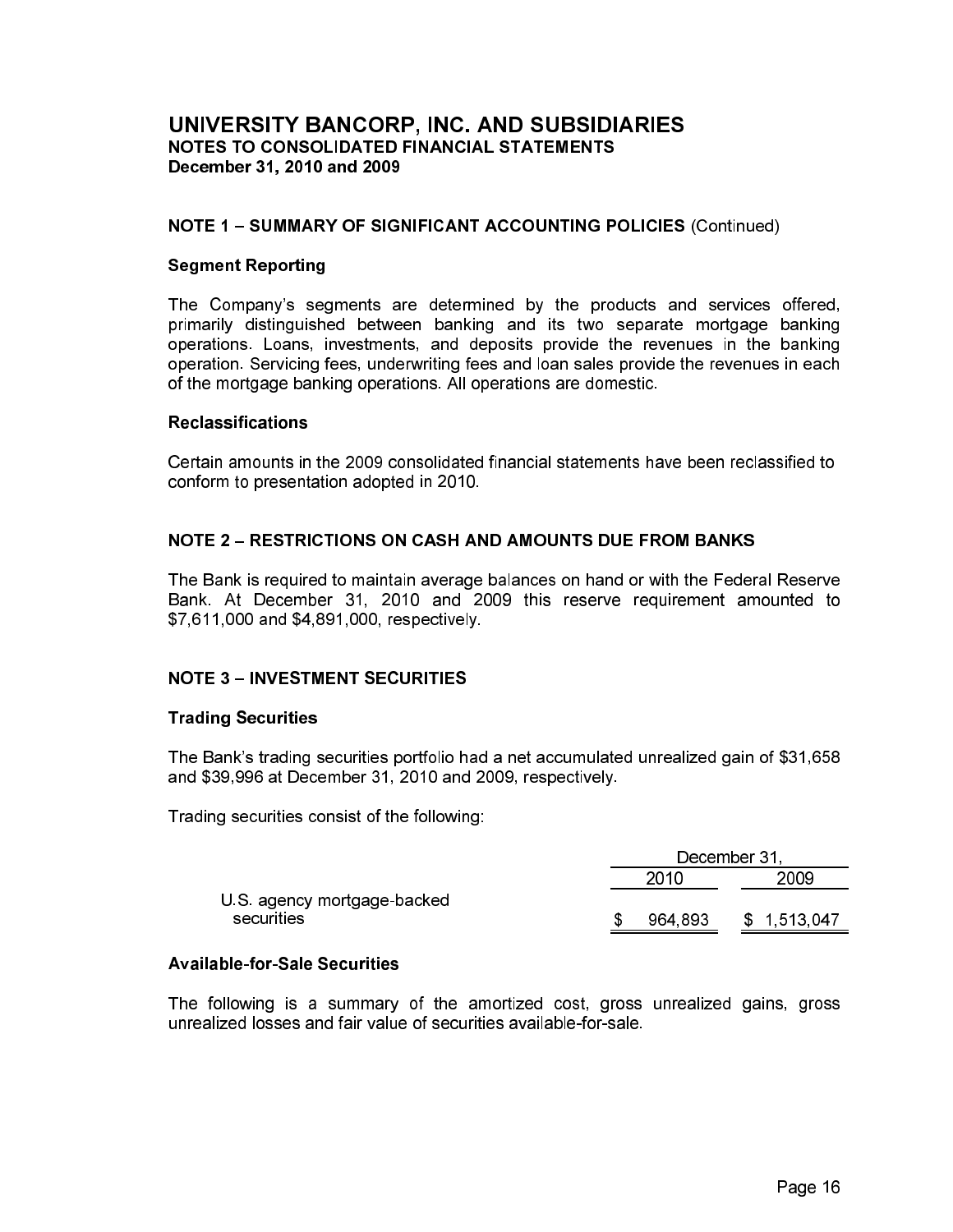#### **NOTE 3 - INVESTMENT SECURITIES (Continued)**

#### Available-for-Sale Securities (Continued)

Securities available-for-sale at December 31, 2010 consists of the following:

|                                            | Amortized<br>cost |     | Unrealized<br>Gain | Fair<br>Value |
|--------------------------------------------|-------------------|-----|--------------------|---------------|
| U.S. agency mortgage-<br>backed securities | 2 866 610         | \$. | 67.759             | 2 934 369     |

Securities available-for-sale at December 31, 2009 consists of the following:

|                                            | Amortized<br>cost |         | Unrealized<br>Gain |  | Fair<br>Value |  |
|--------------------------------------------|-------------------|---------|--------------------|--|---------------|--|
| U.S. agency mortgage-<br>backed securities |                   | 554 224 | 2.872              |  | 557 096       |  |

At December 31, 2010 and 2009, the fair value of these securities pledged to secure certain borrowings were \$3,899,262 and \$2,070,143, respectively. The balance of these borrowings at both December 31, 2010 and 2009 was \$-0-.

Actual maturities may differ from contractual maturities because issuers and borrowers may have the right to call or prepay obligations with or without call or prepayment penalties. Proceeds from pay downs of mortgage-backed securities amounted to \$570,932 and \$1,572,791 for the years ended December 31, 2010 and 2009, respectively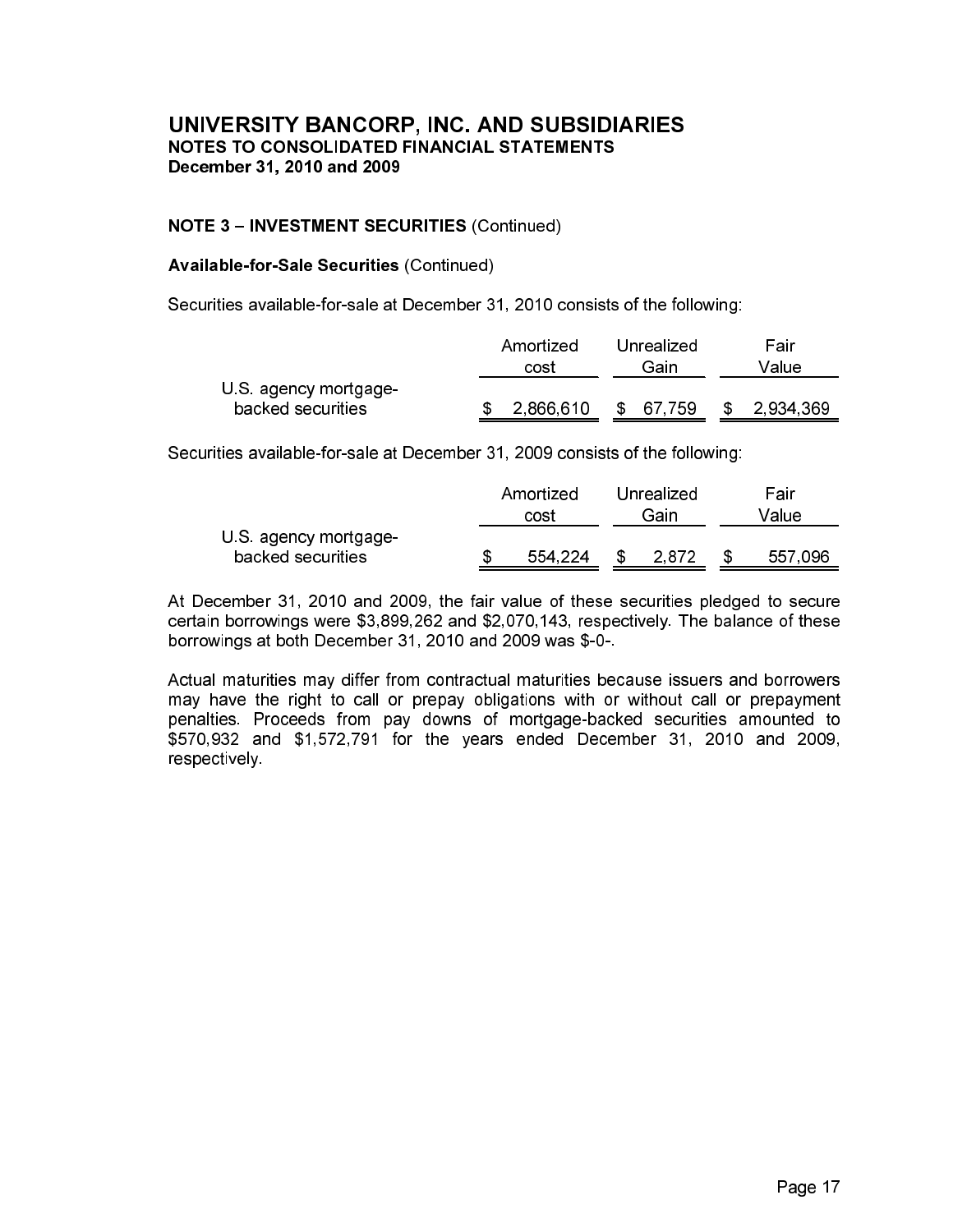#### **NOTE 4 – LOANS AND FINANCINGS, NET**

Major classifications of loans are as follows:

|                                                                            | December 31, |                                                |    |                                                |  |
|----------------------------------------------------------------------------|--------------|------------------------------------------------|----|------------------------------------------------|--|
|                                                                            |              | 2010                                           |    | 2009                                           |  |
| \$<br>Commercial<br>Residential real estate<br>Installment<br>Credit cards |              | 31,296,085<br>26,883,830<br>194,656<br>578,534 | \$ | 26,311,952<br>32,315,990<br>360,718<br>276,041 |  |
| Gross Ioans                                                                |              | 58,953,105                                     |    | 59,264,701                                     |  |
| Allowance for loan losses                                                  |              | (1,349,838)                                    |    | (909,356)                                      |  |
| Net loans                                                                  |              | 57,603,267                                     |    | 58,355,345                                     |  |

Changes in the allowance for loan losses were as follows:

|                                 | December 31, |             |   |             |
|---------------------------------|--------------|-------------|---|-------------|
|                                 |              | 2010        |   | 2009        |
| Balance, beginning of year      | \$           | 909,356     | S | 925,940     |
| Provision charged to operations |              | 891,094     |   | 1,293,546   |
| Recoveries                      |              | 617,477     |   | 17,185      |
| Charge-offs                     |              | (1,068,089) |   | (1,327,315) |
| Balance, end of year            |              | 1,349,838   |   | 909,356     |

Non-accrual loans are summarized as follows:

|                                             |   | December 31.       |      |                        |  |
|---------------------------------------------|---|--------------------|------|------------------------|--|
|                                             |   | 2010               | 2009 |                        |  |
| Residential real estate<br>Commercial loans | S | 943,347<br>827,718 |      | 1,171,334<br>2,379,827 |  |
| Total                                       |   | 1,771,065          |      | 3,551,161              |  |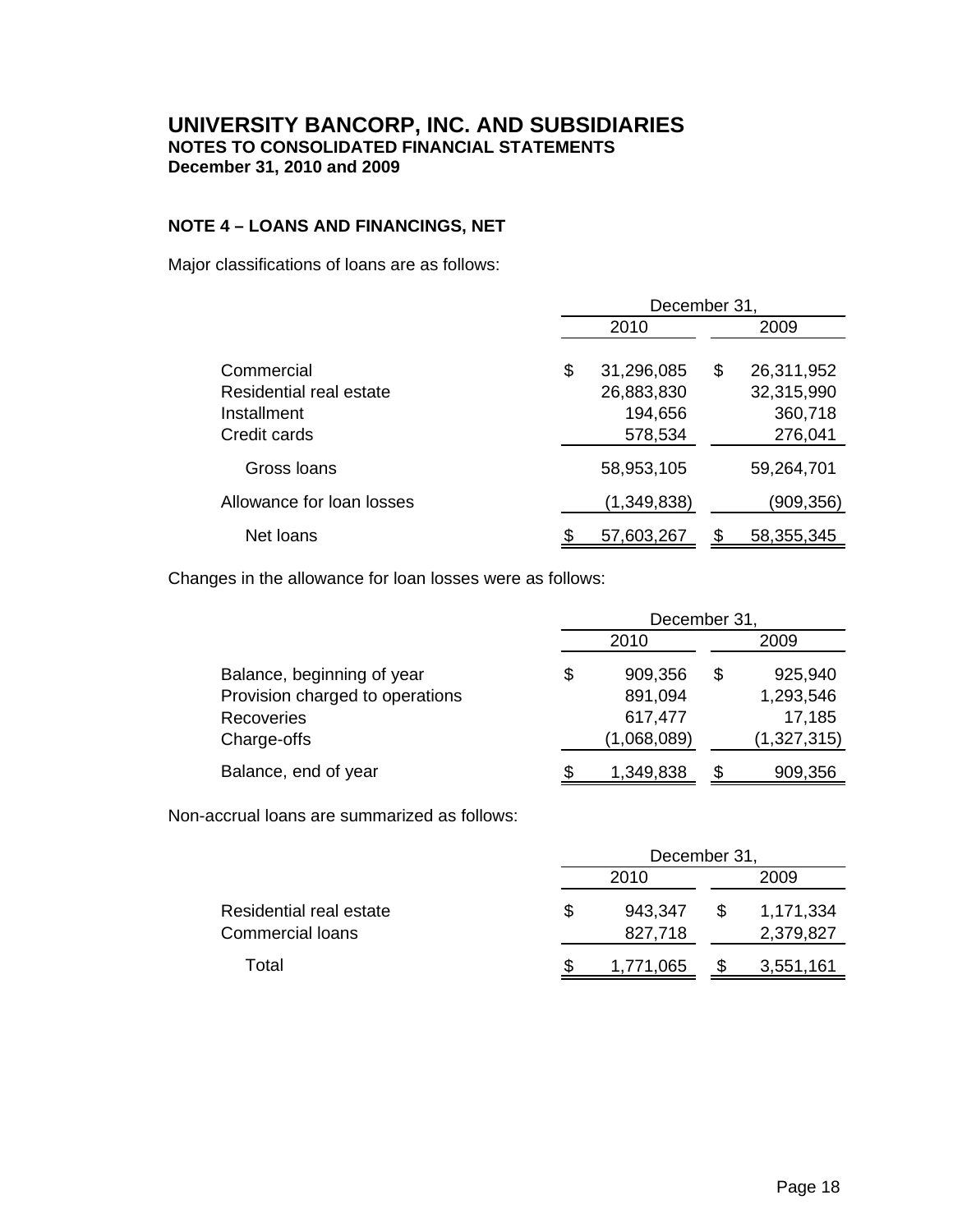#### **NOTE 4 - LOANS AND FINANCINGS, NET (Continued)**

Information regarding impaired loans is as follows:

|                                                                       | December 31 |             |    |           |
|-----------------------------------------------------------------------|-------------|-------------|----|-----------|
|                                                                       |             | 2010        |    | 2009      |
| Impaired loans:                                                       |             |             |    |           |
| Loans with allowance allocated<br>Amount of allowance for loan losses | \$          | 4, 148, 545 | \$ | 3,487,293 |
| allocated                                                             | \$          | 1,008,585   | \$ | 555,928   |
| Impaired loans:                                                       |             |             |    |           |
| Average balance during the year                                       | \$          | 3,120,665   | \$ | 2,412,101 |
| Interest income recognized thereon                                    | \$          | 398,069     | \$ | 164 249   |
| Cash basis interest income recognized                                 | \$          | 372,607     | \$ | 161,960   |

#### **NOTE 5 - MORTGAGE BANKING ACTIVITIES**

Midwest provides sub-servicing of real estate mortgage loans for several financial institutions. The unpaid principal balance of these loans was approximately \$9.0 billion and \$7.9 billion as of December 31, 2010 and 2009, respectively. The value of these mortgage servicing rights are not included in the accompanying consolidated financial statements.

University Bank, Midwest, UIFC and ULG sell residential mortgage loans to the secondary market with servicing rights retained for selective loans. These loans are owned by other institutions and are not included in the Company's consolidated balance sheets, but the mortgage servicing rights are included in the accompanying consolidated financial statements. Such mortgage loans have been sold predominately without recourse or with limited recourse. The unpaid principal balance of these loans was \$355.3 million and \$276.9 million at December 31, 2010 and 2009, respectively.

Custodial escrow balances maintained in connection with these loans were \$122.8 million and \$50.9 million, at December 31, 2010 and 2009, respectively, and were not included in the accompanying consolidated financial statements.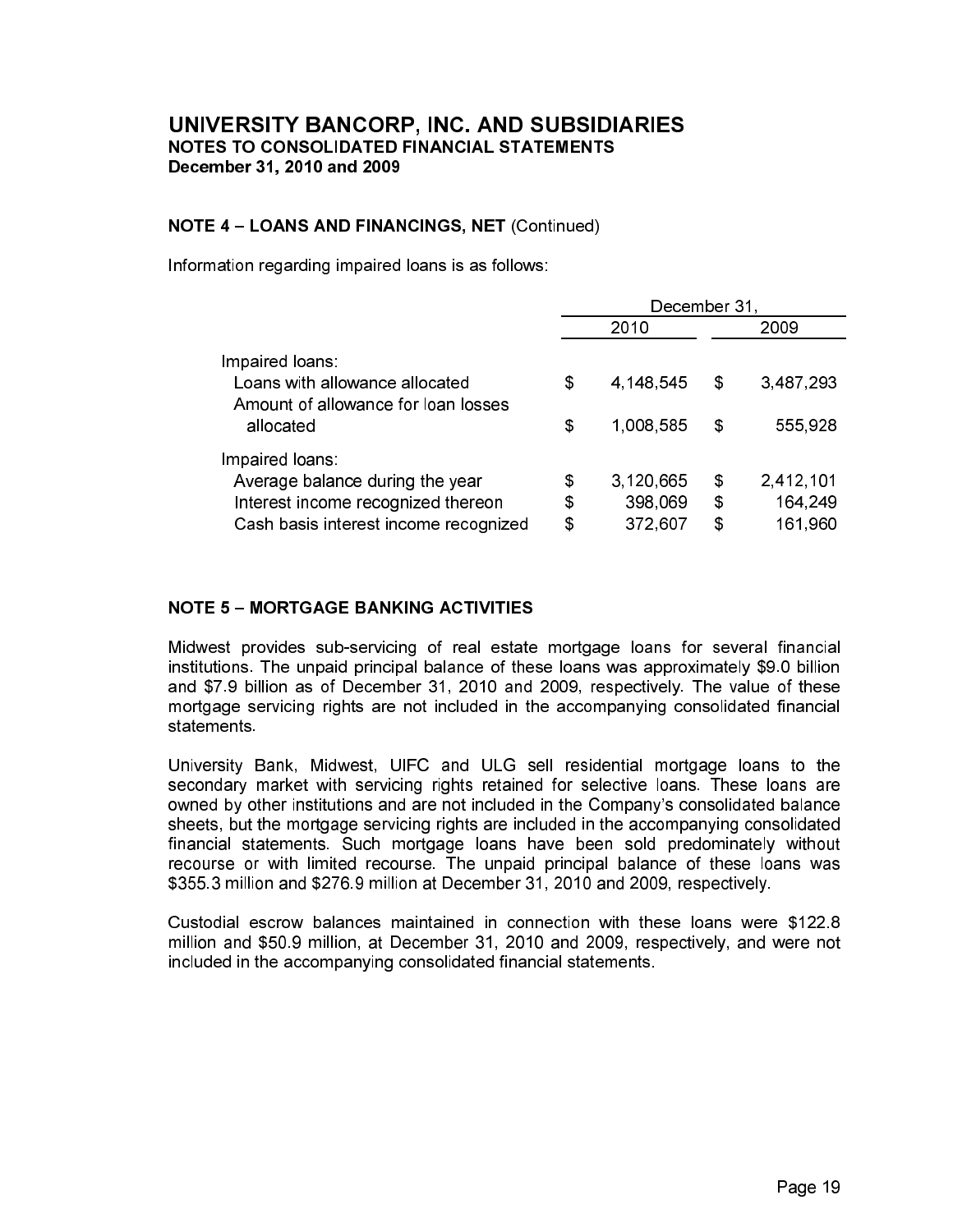#### **NOTE 5-MORTGAGE BANKING ACTIVITIES (Continued)**

The following summarizes the activity relating to mortgage servicing rights:

|                          | December 31     |           |  |  |
|--------------------------|-----------------|-----------|--|--|
|                          | 2010            | 2009      |  |  |
| Balance, January 1       | 2,465,243<br>\$ | 1,241,384 |  |  |
| Amount capitalized       | 734.892         | 1,136,412 |  |  |
| Sale of servicing rights | (125, 469)      |           |  |  |
| Change in fair value     | (145, 152)      | 87447     |  |  |
| Balance, December 31     | 2,929,514       | 2 465 243 |  |  |

ULG began operations in 2008. ULG enters into IRLCs in connection with its mortgage banking activities to fund residential mortgage loans at specified times in the future. As of December 31, 2010 and 2009, IRLCs amounted to \$21.4 million and \$12.1 million, respectively, of which management estimated \$15.1 million and \$9.8 million, respectively, to eventually close and be funded. These IRLCs were recorded in assets on the face of the consolidated balance sheet at a fair value of \$105,342 as of December 31, 2010 and in liabilities at a fair value of \$14,905 as of December 31, 2009.

ULG also utilizes forward loan sales commitments in order to economically hedge the risk of potential changes in the value of the loans that would result from the IRLCs. Forward sales commitments to fund loans at specified rates amounted to \$14.9 million and \$11.3 million as of December 31, 2010 and 2009, respectively, which were recorded in assets on the face of the consolidated balance sheet at a fair value of \$1,670 and \$115,442, respectively.

The net change in fair value of the IRLCs and the related forward loan sales commitments held at December 31, 2010 and 2009 resulted in a gain of \$107,012 and \$100,537, respectively, which has been recognized in "Other income" in the consolidated statement of operations. These gains are due principally to the inclusion of day one gains associated with the adoption of fair value accounting as discussed in Note 19. Prior to companies being permitted to adopt fair value accounting, the recognition of such day one gains was prohibited and these gains were not recognized until realized through the sale of the related loans.

Market interest rate conditions can quickly affect the fair value of mortgage servicing rights, IRLCs, and forward loan sales commitments in a positive or negative fashion, as long-term interest rates rise and fall. See Note 19 for further discussion of management's assumptions used in determination of fair value of these assets and **liabilities**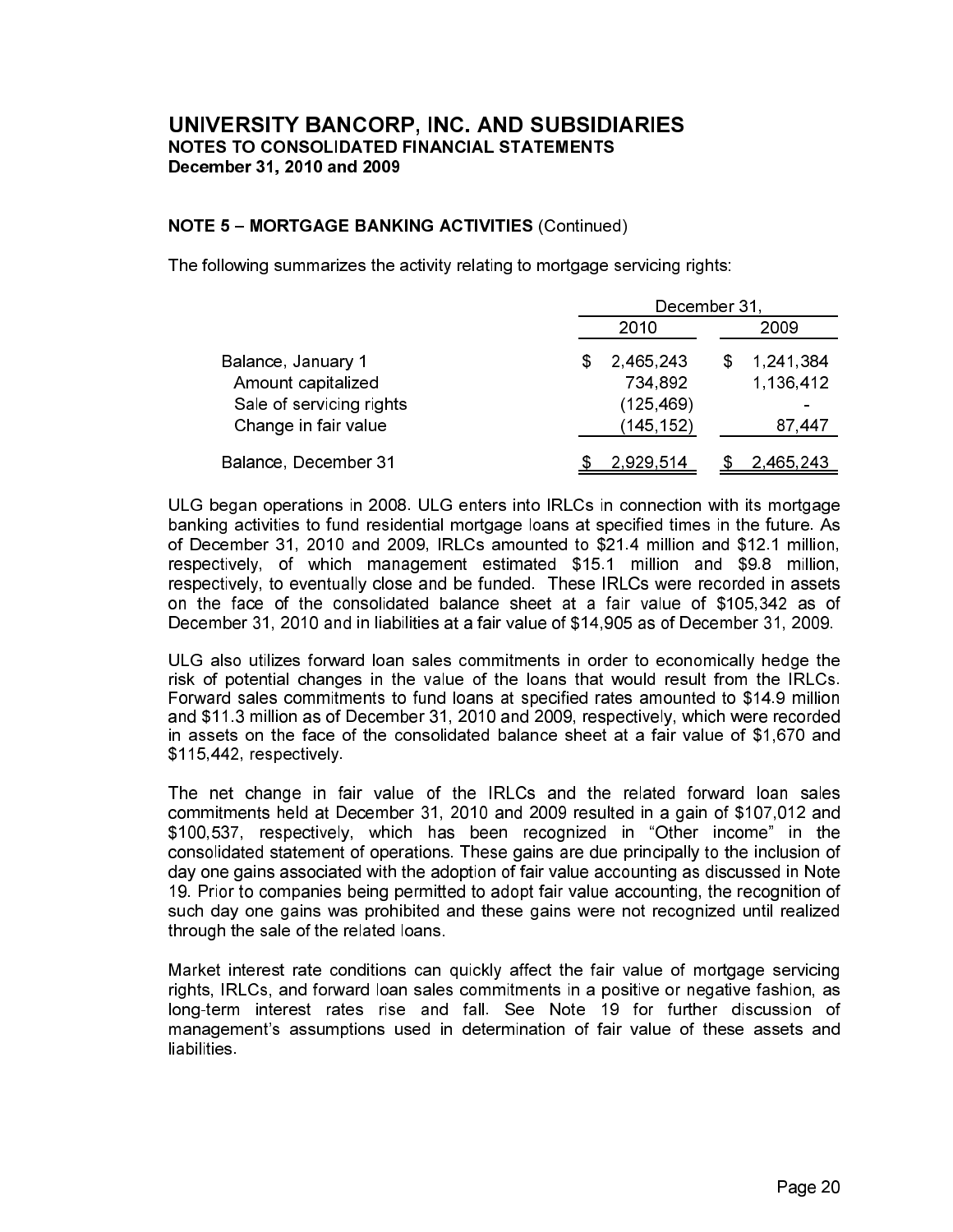#### **NOTE 6 - PREMISES AND EQUIPMENT, NET**

Premises and equipment consist of the following:

|                                             | December 31 |             |   |             |  |  |
|---------------------------------------------|-------------|-------------|---|-------------|--|--|
|                                             | 2010        |             |   | 2009        |  |  |
| Land                                        | \$          | 375,000     | S | 365,000     |  |  |
| Buildings and improvements                  |             | 2,039,322   |   | 1,782,915   |  |  |
| Furniture, fixtures, equipment and software |             | 4,503,298   |   | 4.129,235   |  |  |
| Less accumulated depreciation and           |             | 6,917,620   |   | 6,277,150   |  |  |
| amortization                                |             | (3,937,885) |   | (3,466,120) |  |  |
|                                             |             | 2,979,735   |   | 2811030     |  |  |

Depreciation and amortization expense related to premises and equipment amounted to \$471,765 and \$435,113 for the years ended December 31, 2010 and 2009, respectively.

Midwest leases its office space for approximately \$44,167 per year in Houghton, Michigan. ULG leases office space for approximately \$130,000 per year in Farmington, Michigan. The Company leases various other facilities at varying rates on a month-tomonth basis. Total rent expense for all operating leases was approximately \$214,000 and \$198,000 in 2010 and 2009, respectively. The following table summarizes the future minimum payments under the contractual obligations of the Company as of December 31, 2010.

| Year ended December 31 |    | Amount  |
|------------------------|----|---------|
| 2011                   | \$ | 156,155 |
| 2012                   |    | 138,291 |
| 2013                   |    | 138,341 |
| 2014                   |    | 142,351 |
| 2015 and thereafter    |    | 167,033 |
|                        |    |         |
|                        | S  | 742,171 |

#### **NOTE 7 - TIME DEPOSITS**

Time deposit liabilities issued in denominations of \$100,000 or more were \$8,700,236 and \$9,052,531 at December 31, 2010 and 2009, respectively.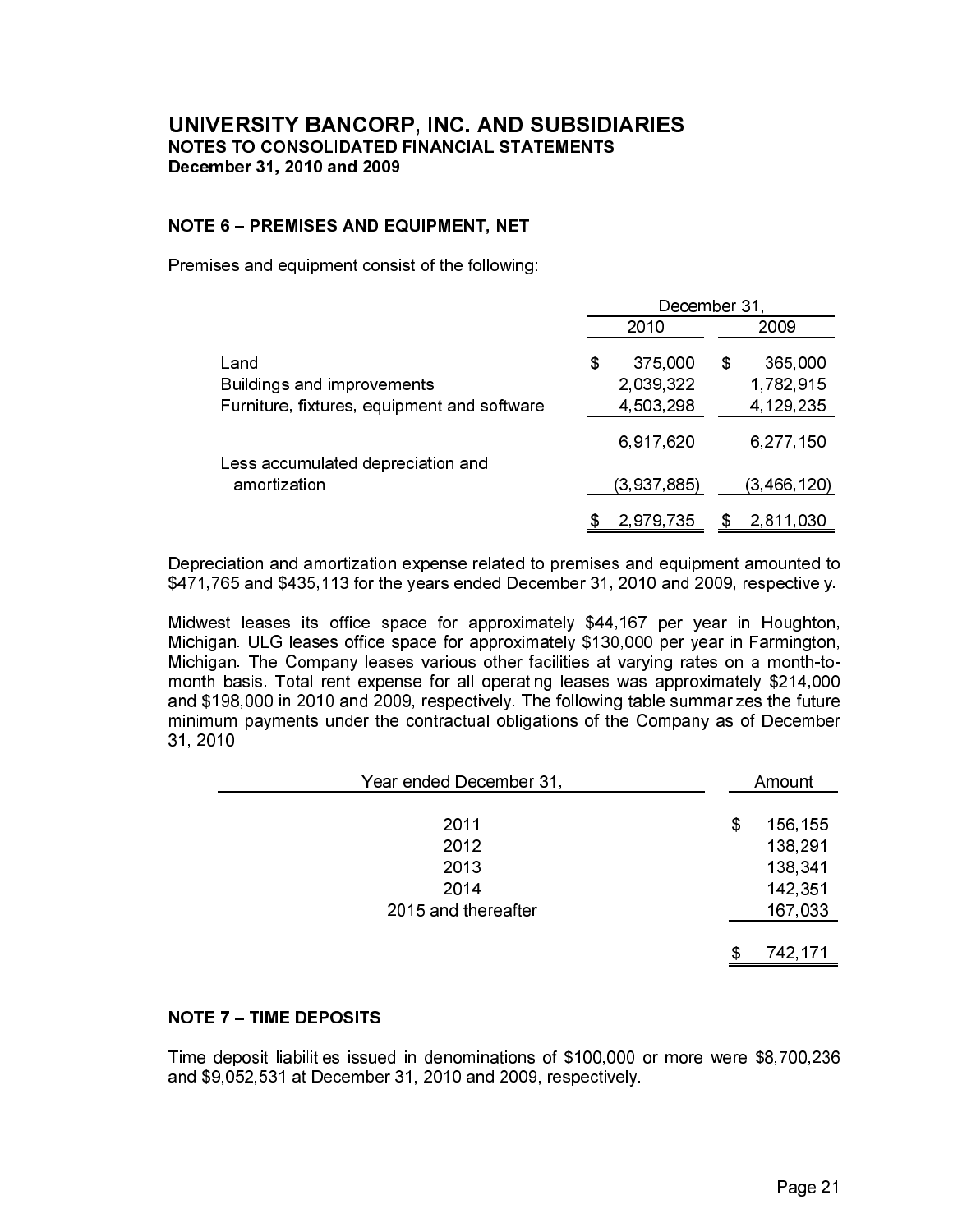#### **NOTE 7 - TIME DEPOSITS (Continued)**

At December 31, 2010, stated maturities of time deposits were:

| Year ended December 31       |    | Amount                                      |  |  |
|------------------------------|----|---------------------------------------------|--|--|
| 2011<br>2012<br>2013<br>2014 | \$ | 5,996,091<br>2,178,602<br>86,361<br>144,025 |  |  |
| 2015 and thereafter          |    | 4 930 709                                   |  |  |
|                              |    | 13,335,788                                  |  |  |

#### **NOTE 8 - OTHER LIABILITIES**

Other liabilities consist of the following:

|                                                | December 31 |           |   |           |  |
|------------------------------------------------|-------------|-----------|---|-----------|--|
|                                                |             | 2010      |   | 2009      |  |
| Liability to fund closed but undisbursed loans | S           | 1,941,992 | S | 2 654 479 |  |
| Remittances                                    |             | 2,418,406 |   |           |  |
| Escrow and mortgage insurance liability        |             | 230,607   |   | 180,357   |  |
| Allowance for loan recourse                    |             | 298,586   |   | 293,747   |  |
| Other                                          |             | 1,096,509 |   | 873,320   |  |
|                                                |             | 5,986,100 |   | 4,001,903 |  |

#### **NOTE 9 - INCOME TAXES**

Income tax expense (benefit) for the years ended December 31, 2010 and 2009 is summarized as follows

|                     | December 31                     |  |                             |  |
|---------------------|---------------------------------|--|-----------------------------|--|
|                     | 2010                            |  | 2009                        |  |
| Current<br>Deferred | \$<br>$\blacksquare$<br>138,150 |  | $\blacksquare$<br>(186,595) |  |
|                     | 138,150                         |  | (186,595)                   |  |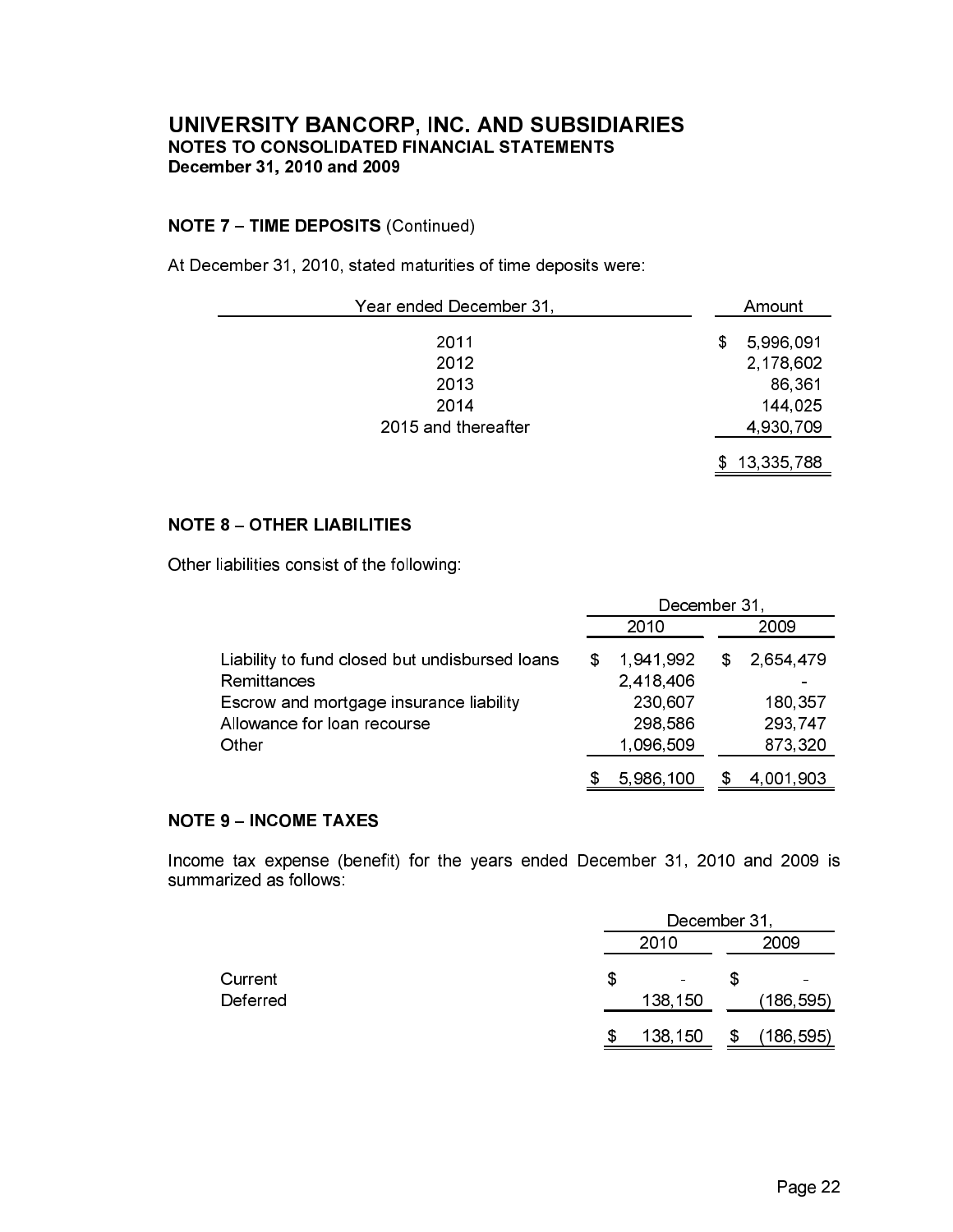#### **NOTE 9 - INCOME TAXES (Continued)**

The effective tax rate differs from the statutory income tax rate as a result of permanent differences in accounting for certain income and expense items for financial and tax reporting purposes, primarily meals and entertainment expense. Based on management's estimates of future income, during 2009, management decreased the valuation allowance in order to increase the net deferred tax asset to an amount that is more likely than not to be realized.

Significant components of the Company's deferred income tax assets and liabilities as of December 31, 2010 and 2009 are as follows:

|                                               | December 31   |    |           |  |  |
|-----------------------------------------------|---------------|----|-----------|--|--|
|                                               | 2010          |    | 2009      |  |  |
| Deferred income tax assets:                   |               |    |           |  |  |
| Allowance for loan losses                     | \$<br>376,688 | \$ | 54,397    |  |  |
| Net operating loss carry-forward              | 206,668       |    | 590,465   |  |  |
| Tax credit carry-forward                      | 1,241,866     |    | 1,241,866 |  |  |
| Donation carry-forward                        |               |    | 5,640     |  |  |
| Depreciation                                  | 31,921        |    | 38,029    |  |  |
| Other                                         | 27,283        |    | 86,134    |  |  |
| Deferred tax asset                            | 1,884,426     |    | 2,016,531 |  |  |
| Deferred income tax liabilities               |               |    |           |  |  |
| Mortgage servicing rights                     | 872,221       |    | 786,488   |  |  |
| Other                                         | 113,155       |    | 192,843   |  |  |
| Deferred tax liability                        | 985,376       |    | 979,331   |  |  |
| Net deferred tax asset<br>Valuation allowance | 899,050       |    | 1,037,200 |  |  |
| Net deferred tax asset                        | \$<br>899,050 | \$ | 1,037,200 |  |  |

The net deferred tax asset is included in "Other assets" on the consolidated balance sheets.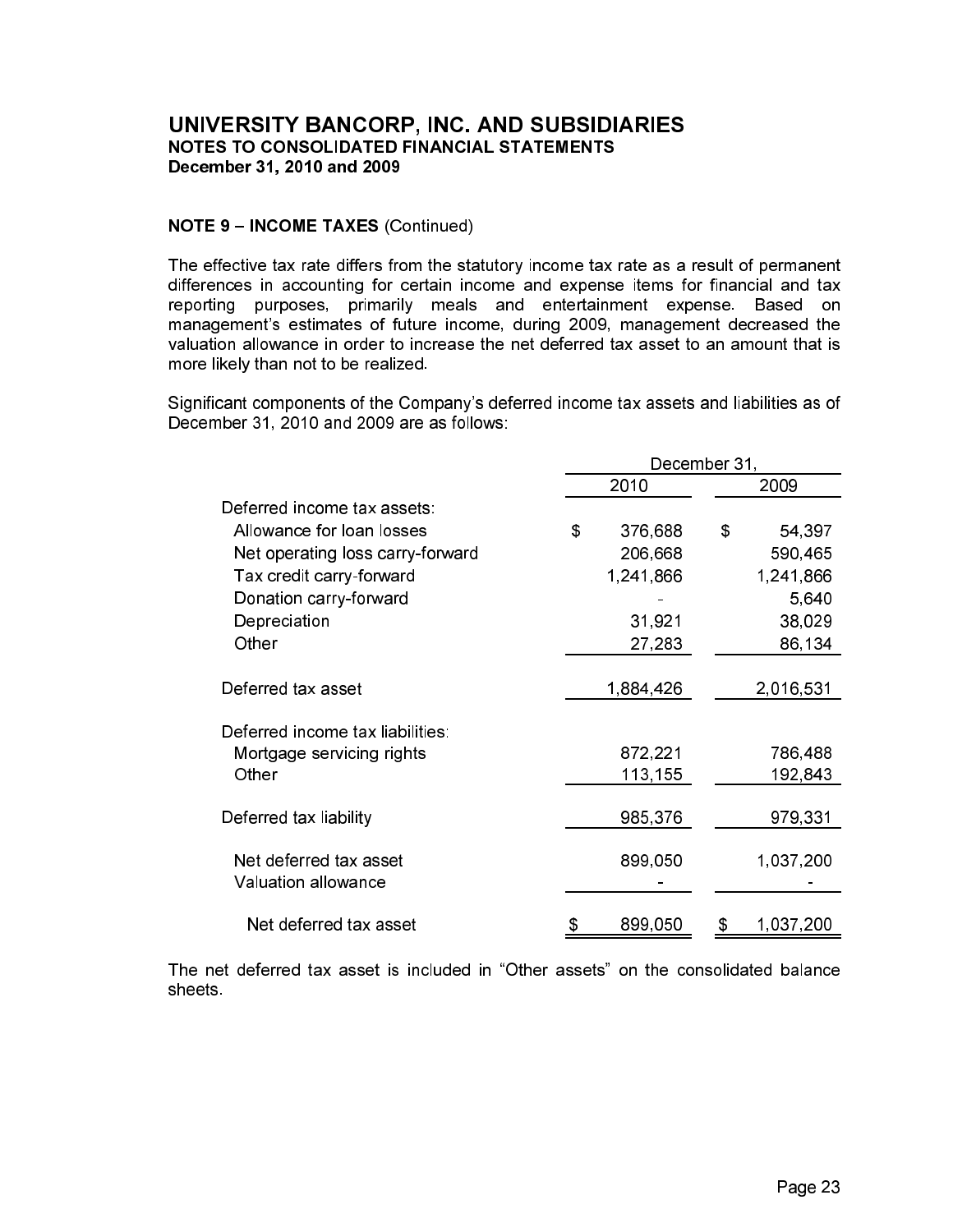#### **NOTE 9 - INCOME TAXES (Continued)**

The Company has the following unused net operating loss carry forwards and available credits as of December 31, 2010;

|                            |   |           | Date of        |  |  |
|----------------------------|---|-----------|----------------|--|--|
|                            |   | Amount    | expiration     |  |  |
| Federal net operating loss | S | 608,000   | Beginning 2028 |  |  |
| Low income housing credits |   | 1.140.284 | Beginning 2012 |  |  |
| Minimum tax credits        |   | 101 582   | N/A            |  |  |

#### **NOTE 10 - MANDATORILY REDEEMABLE PREFERRED STOCK**

As of December 31, 2010 and 2009, the Company had 500,000 shares of preferred stock authorized with a \$.001 par value per share. There were 88,014 and 80,612 shares of this preferred stock issued and outstanding as of December 31, 2010 and 2009, respectively. The shares have a \$10 per share liquidation value and accrue dividends quarterly at an annual rate of 9%. Additional shares of preferred stock are issued semi-annually for unpaid accrued dividends. The preferred stock is mandatorily redeemable by the Company no later than April 30, 2012 but no earlier than April 30, 2010, at \$10 per share plus all accrued and unpaid dividends through the redemption date. As of December 31, 2010, none of the preferred stock had been redeemed.

Through private placement transactions, the Company raised \$200,000 through the sale of 20,000 shares of its preferred stock in 2009. During 2010 and 2009, the Company declared preferred dividends of \$77,370 and \$66,528, respectively. As of December 31, 2010 and 2009, the Company had unpaid preferred dividends of \$39,930 and \$36,573, respectively, which are included in "Other liabilities" on the consolidated balance sheets. The amount the Company would be required to pay to redeem the stock at December 31, 2010 is \$880,140 plus accrued dividends of \$39,930.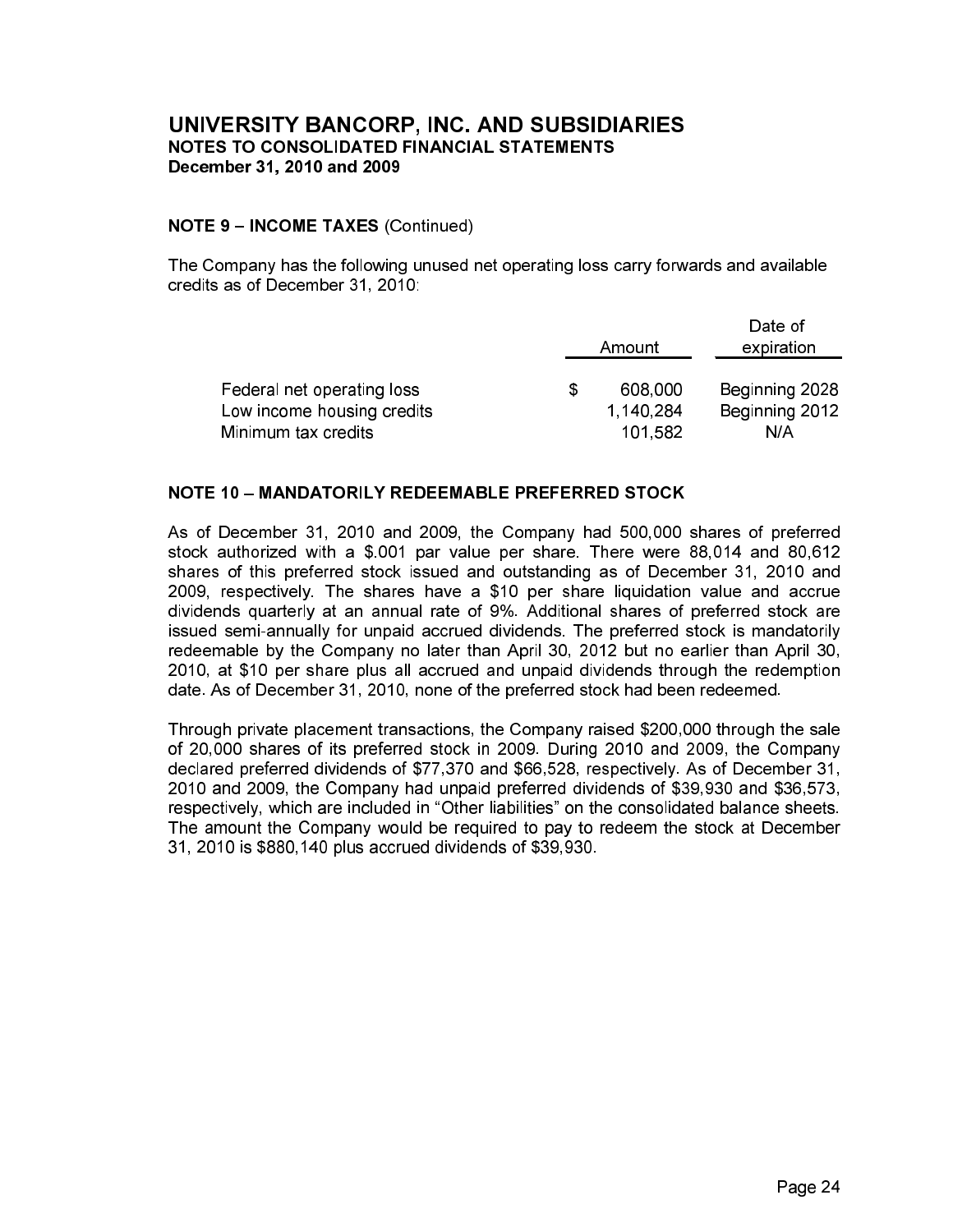#### **NOTE 11 - STOCK OPTIONS**

In 1995, the Company adopted a stock option and stock award plan ("the 1995 Stock Plan"), which provides for the grant of incentive stock options, as defined in Section 422(b) of the Internal Revenue Code of 1986, as amended, as well as the grant of nonqualified stock options and other stock awards. The plan provides for the grant to officers, directors and key employees of the Company, and independent contractors providing services to the Company, of options to purchase common stock and other awards of common stock. The exercise price of options granted under the plan shall be determined by the Board of Directors, or a compensation committee thereof. Options shall expire on the date specified by the Board of Directors or such committee, but not more than 10 years from the date of grant (or five years from the date of grant for incentive stock options if the grantee owned 10% of the Company's voting stock at the date of grant). The 1995 Stock Plan terminated on November 15, 2006; however, all outstanding options under the plan remain outstanding until expiration, exercise or forfeiture. Options continue to be granted outside of the 1995 Stock Plan.

The following tables summarize the activity relating to options to purchase the Company's common stock:

|                                                                                                                                                                                                                                                 | Number<br>of<br>Options | Weighted<br>Average<br>Exercise<br>Price |                                     |  |  |
|-------------------------------------------------------------------------------------------------------------------------------------------------------------------------------------------------------------------------------------------------|-------------------------|------------------------------------------|-------------------------------------|--|--|
| Outstanding at January 1, 2009<br>Granted - 2009<br>Exercised - 2009<br>Forfeited 2009                                                                                                                                                          | 328,026<br>(36,000)     | \$                                       | 1.83<br>1.85                        |  |  |
| Outstanding at December 31, 2009<br>Granted - 2010<br>Exercised - 2010<br>Forfeited 2010                                                                                                                                                        | 292,026<br>(118, 463)   |                                          | 1.83<br>2.00                        |  |  |
| Outstanding at December 31, 2010                                                                                                                                                                                                                | 173,563                 |                                          | 1.85                                |  |  |
| At December 31, 2010:<br>Number of options immediately exercisable<br>Weighted average exercise price of immediately<br>exercisable options<br>Range of exercise price of options outstanding<br>* Exercise price of 48,563 options will change |                         |                                          | 173,563<br>\$185<br>$$1.00 - $3.00$ |  |  |
| from \$3 00 to \$3.50 in 2012<br>Weighted average remaining life of options outstanding                                                                                                                                                         |                         |                                          | 2.30 years                          |  |  |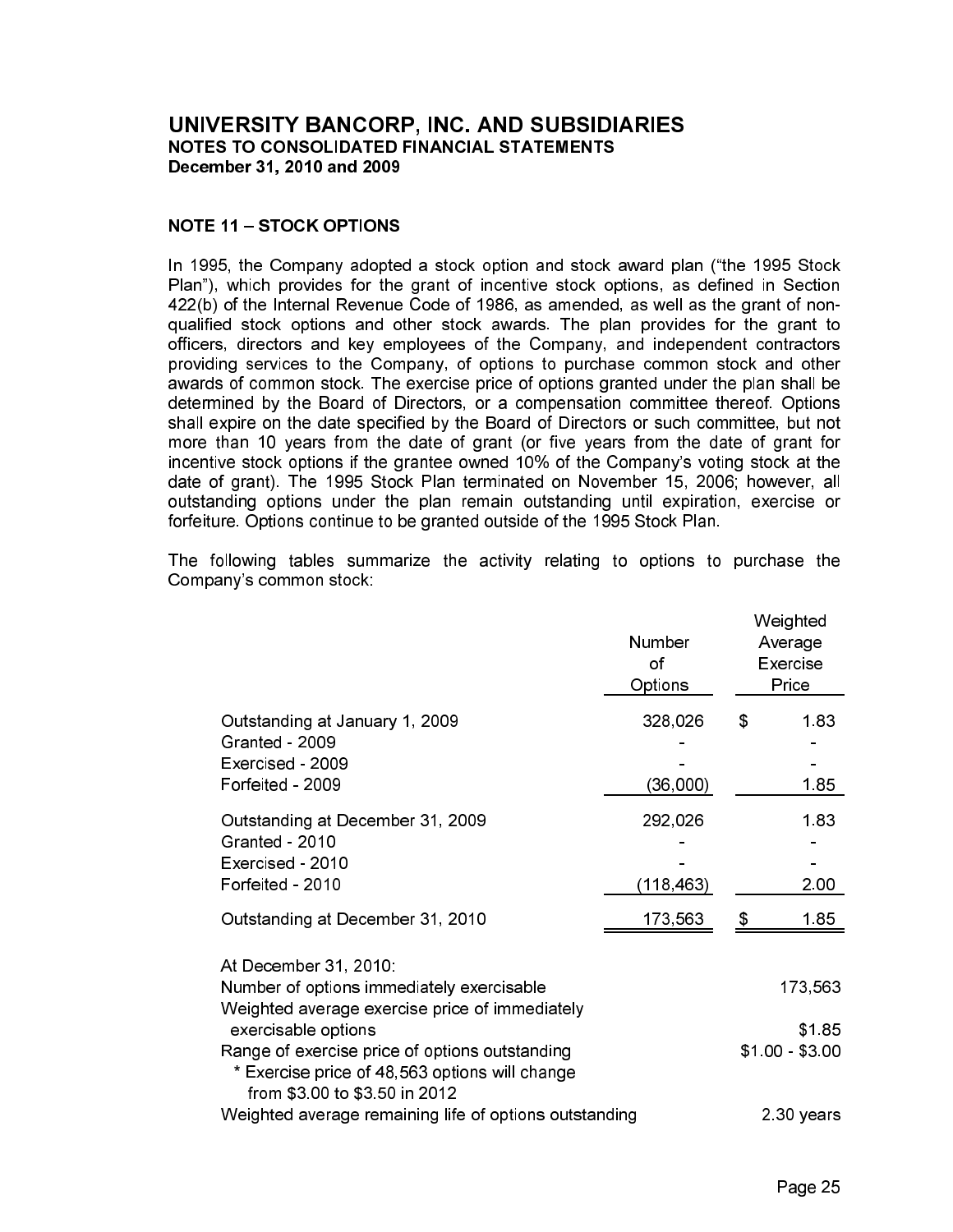#### **NOTE 11 – STOCK OPTIONS** (Continued)

The value of the options was determined pursuant to the Black Scholes model at the date of issuance. As the options vested, the Company recognized compensation expense in earnings. As of December 31, 2010 and 2009, all outstanding options were vested. The Company recognized no stock compensation expense during the years ended December 31, 2010 and 2009.

#### **NOTE 12 – EMPLOYEE STOCK OWNERSHIP PLAN ("ESOP")**

The employees' allocation of ESOP assets is based on their current compensation, after one year of service and upon reaching the age of twenty-one. The annual contribution to the ESOP is at the discretion of the Board of Directors. Assets of the plan are comprised entirely of 62,349 shares of the Company's stock at December 31, 2010 and 2009, all of which were fully allocated at December 31, 2010. Upon retirement from the plan, participants can receive distributions of their allocated shares of the Company's stock. The assets of the ESOP are held in trust and were valued at approximately \$99,758, and \$62,972 at December 31, 2010 and 2009, respectively.

#### **NOTE 13 – NONCONTROLLING INTEREST**

The Bank owns an 80% interest in the common stock of Midwest, with the remaining 20% owned by the President of Midwest. At December 31, 2010 and 2009, total equity of Midwest was \$6,887,281 and \$5,655,663, respectively, resulting in a \$1,377,455 and \$1,131,133 noncontrolling interest reflected on the Company's consolidated balance sheets, respectively.

Also, included in the consolidated financial statements are the results for UIFC. The Bank owns 80% of the common stock of UIFC. An outside investor owns the remaining 20%. At December 31, 2010 and 2009, total equity of UIFC was \$42,649,207 and \$34,652,927, respectively, which includes \$10,000,000 in common stock and \$33,315,000 of preferred stock as of December 31, 2010. The noncontrolling interest at December 31, 2010 and 2009 was \$1,866,843 and \$1,826,979, respectively.

Also, included in the consolidated financial statements are the results for ULG. The Bank owns 50.01% of ULG, with the remaining 49.99% owned by the President, CEO, and COO of ULG. The noncontrolling interest was to incur the first \$200,000 of start up losses, but would be the first to recoup the losses once income was earned. At December 31, 2010 and 2009, total members' equity of ULG was \$2,320,913 and \$3,620,118, respectively. At December 31, 2010 and 2009, the noncontrolling interest was \$1,160,633 and \$1,809,697, respectively.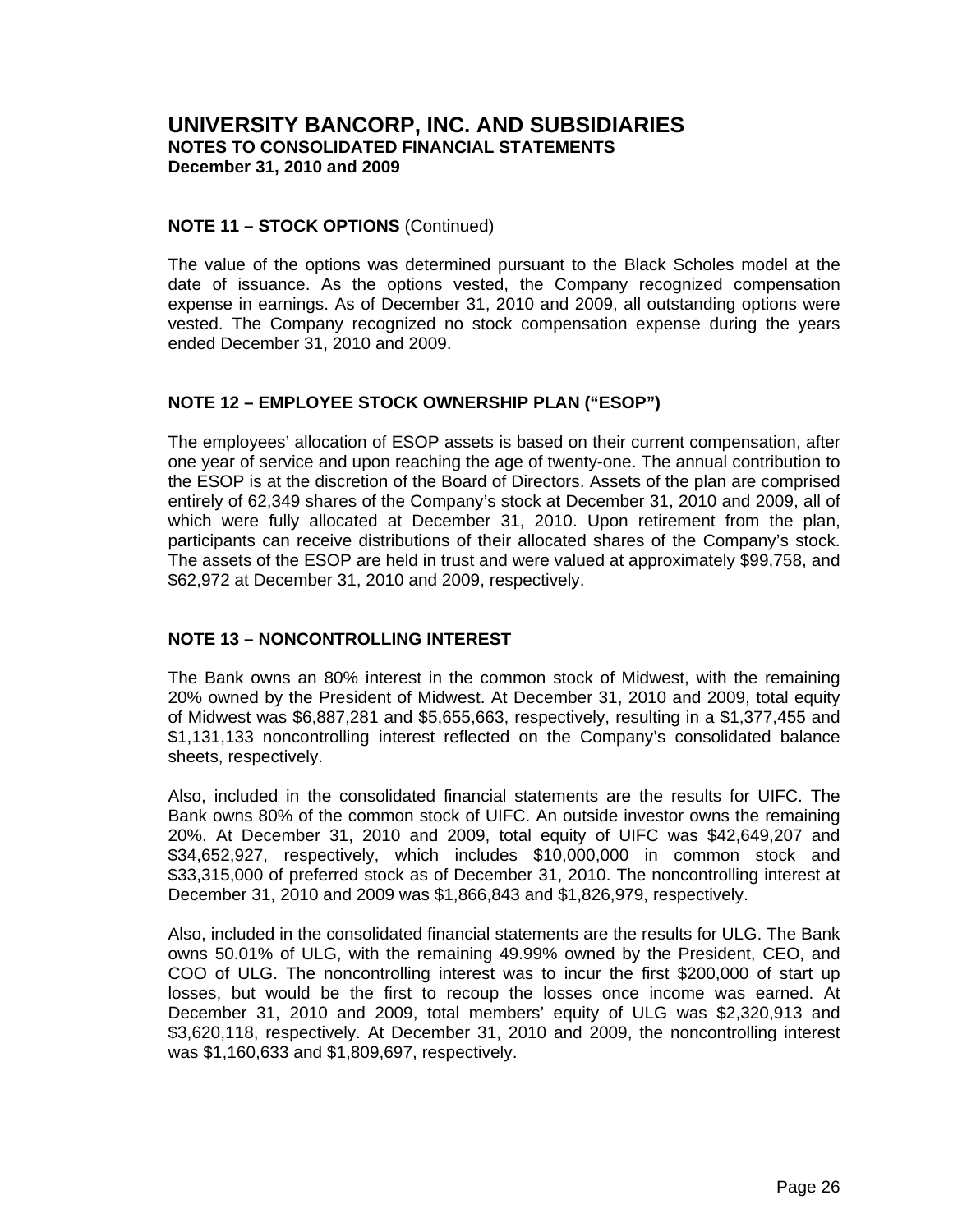#### **NOTE 13 - NONCONTROLLING INTEREST (Continued)**

In accordance with ULG's operating agreement, ULG is to make annual distributions to its members to be used to pay the members' tax liability associated with the members' ownership in ULG. ULG made distributions to the noncontrolling interest of \$773,442 and \$-0- during the years ended December 31, 2010 and 2009, respectively.

The results of Midwest's, UIFC's, and ULG's operations for the years ended December 31, 2010 and 2009 are included in the Company's consolidated statements of operations

#### **NOTE 14 - COMMITMENTS AND CONTINGENCIES**

#### **Commitments**

The Bank is party to financial instruments with off-balance sheet risk in the normal course of business to meet the financing needs of its customers. These financial instruments include commitments to fund lines of credit and credit card limits. The Bank's exposure to credit loss in the event of non-performance is equal to or less than the contractual amount of these instruments. The Bank follows the same credit policy to make such commitments as that followed by loans recorded in the consolidated financial statements

The following is a summary of commitments:

|                                                     |   | December 31          |      |                        |  |  |  |  |  |
|-----------------------------------------------------|---|----------------------|------|------------------------|--|--|--|--|--|
|                                                     |   | 2010                 | 2009 |                        |  |  |  |  |  |
| Unused lines of credit<br>Unused credit card limits | S | 1 264 442<br>827,124 | S    | 2,686,000<br>1,113,000 |  |  |  |  |  |
|                                                     |   | 2.091.566            |      | 3,799,000              |  |  |  |  |  |

#### **Legal Contingencies**

Various legal claims may arise from time to time in the normal course of business, which, in the opinion of management, will not have a material effect on the Company's financial statements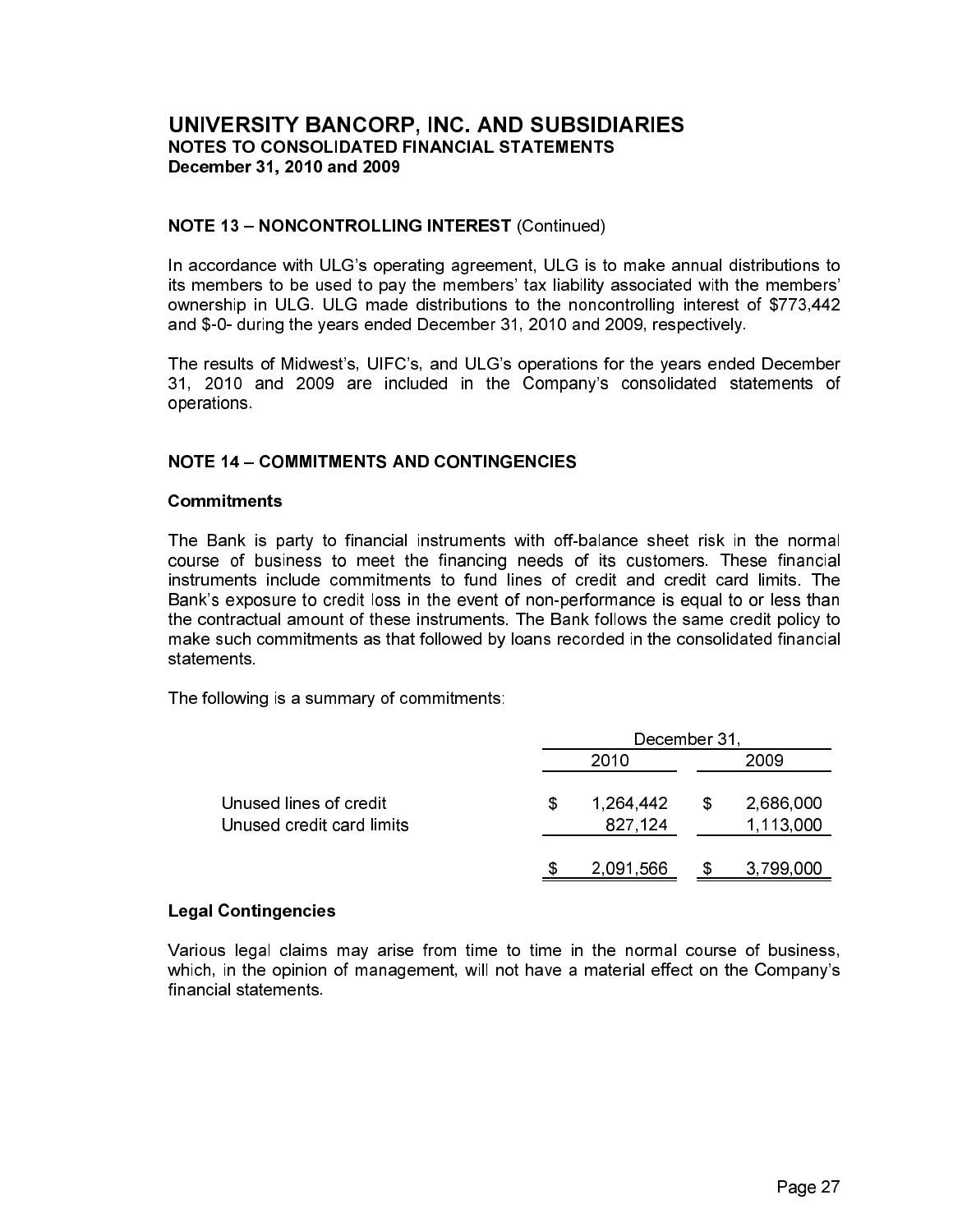#### **NOTE 15 - RELATED PARTY TRANSACTIONS**

The Bank had loans outstanding of \$102,904 and \$94,862 to related officers and directors at December 31, 2010 and 2009, respectively. Available lines of credit to related parties at both December 31, 2010 and 2009, totaled \$161,000. Related party loans were made in the normal course of business and were performing pursuant to terms at December 31, 2010 and 2009.

The Bank had demand deposits of \$443,110 and \$663,359 from directors, officers and their affiliates as of December 31, 2010 and 2009, respectively.

#### **NOTE 16 - FEDERAL HOME LOAN BANK ADVANCES**

The Bank has a line of credit available from the FHLB in the amount of \$3,000,000 and \$4,000,000 as of December 31, 2010 and 2009, respectively. There were no advances on this line of credit as of December 31, 2010 and 2009. Borrowings are secured by the pledge of specific mortgage loans held for investment along with FHLB stock, trading securities, and available-for-sale securities. As of December 31, 2010 and 2009, the Bank had \$3,000,000 and \$4,000,000 of unutilized and available credit under the line of credit respectively.

#### **NOTE 17 - REGULATORY MATTERS**

#### **Dividend Restriction**

Banking regulations require the maintenance of certain capital levels and limits the amount of dividends that may be paid by a bank to a holding company or by a holding company to shareholders. The Bank is currently required to get written consent prior to declaring or paying any dividend. The Bank paid \$50,000 and \$-0- dividends to the holding company, University Bancorp, Inc., during 2010 and 2009, respectively. University Bancorp, Inc. did not pay any dividends to common shareholders during 2010 or 2009.

#### **Regulatory Capital Requirements**

The Bank is subject to various regulatory capital requirements administered by the federal banking agencies. Failure to meet minimum capital requirements can initiate certain mandatory and possibly additional, discretionary actions by regulators that, if undertaken, could have a direct material effect on the Company's consolidated financial statements. Under capital adequacy guidelines and the regulatory framework for prompt corrective action, the Bank must meet specific capital guidelines that involve quantitative measures of the Bank's assets, liabilities, and certain off-balance-sheet items as calculated under regulatory accounting practices. The Bank's capital amounts and classification are also subject to qualitative judgments by regulators about components, risk weightings, and other factors.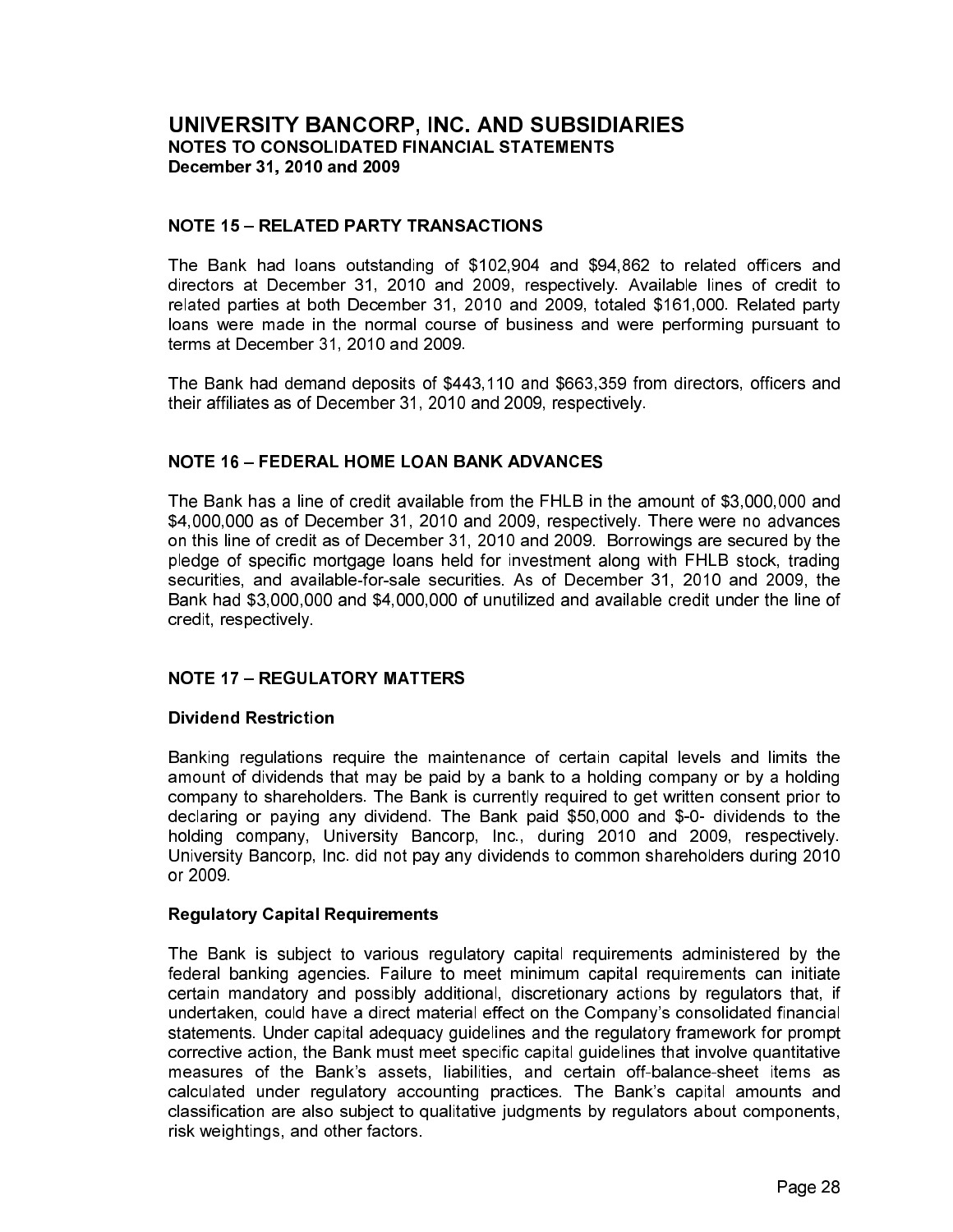#### **NOTE 17 - REGULATORY MATTERS (Continued)**

#### **Regulatory Capital Requirements (Continued)**

The Bank is also subject to prompt corrective action capital requirement regulations set forth by the FDIC. The FDIC requires the Bank to maintain a minimum of total capital and Tier 1 capital (as defined) to risk-weighted assets (as defined), and of Tier 1 capital (as defined) to average total assets (as defined). As of December 31, 2010 and 2009, respectively, the Bank met all capital adequacy requirements to which it is subject.

The Bank's required and actual ratios and amounts of Tier 1 leverage. Tier 1 riskweighted and total risk-weighted capital as of December 31 are as follows:

|                                                  |    |            |        |                          | To Be Adequately<br>Capitalized Under<br><b>Prompt Corrective</b> |        | To Be Well<br>Capitalized Under<br><b>Prompt Corrective</b> |                          |        |  |
|--------------------------------------------------|----|------------|--------|--------------------------|-------------------------------------------------------------------|--------|-------------------------------------------------------------|--------------------------|--------|--|
|                                                  |    | Actual     |        | <b>Action Provisions</b> |                                                                   |        |                                                             | <b>Action Provisions</b> |        |  |
|                                                  |    | Amount     | Ratios |                          | Ratios<br>Amount                                                  |        |                                                             | Amount                   | Ratios |  |
| As of December 31, 2010.<br>Total capital        |    |            |        |                          |                                                                   |        |                                                             |                          |        |  |
| (to risk-weighted assets)<br>Tier 1 capital      | S. | 11 519 000 | 18 74% | \$                       | 7,989,000                                                         | 13.00% | \$                                                          | 7,989,000                | 13 00% |  |
| (to risk-weighted assets)<br>Tier 1 capital      |    | 10,785,000 | 17.55% |                          | 2,458,000                                                         | 4.00%  |                                                             | 3,687,000                | 6.00%  |  |
| (to average assets)                              |    | 10,785,000 | 9.27%  |                          | 9,594,000                                                         | 8.25%  |                                                             | 9,594,000                | 8 25%  |  |
| As of December 31, 2009.<br><b>Total capital</b> |    |            |        |                          |                                                                   |        |                                                             |                          |        |  |
| (to risk-weighted assets)<br>Tier 1 capital      | \$ | 12,172,000 | 21 59% | \$                       | 7 329 000                                                         | 13 00% | \$                                                          | 7 329 000                | 13.00% |  |
| (to risk-weighted assets)<br>Tier 1 capital      |    | 11,503,000 | 20.10% |                          | 2,255,000                                                         | 4.00%  |                                                             | 3,383,000                | 6.00%  |  |
| (to average assets)                              |    | 11,503,000 | 9 2 1% |                          | 10,302,000                                                        | 8.25%  |                                                             | 10,302,000               | 8 25%  |  |

#### **NOTE 18 - OTHER CAPITAL REQUIREMENTS**

The Bank is subject to certain capital requirements in connection with seller/servicer agreements that the Bank has entered into with secondary market investors. Failure to maintain minimum capital requirements could result in the Bank's inability to originate and service loans for the respective investor and, therefore, could have a direct material effect on the Company's consolidated financial statements.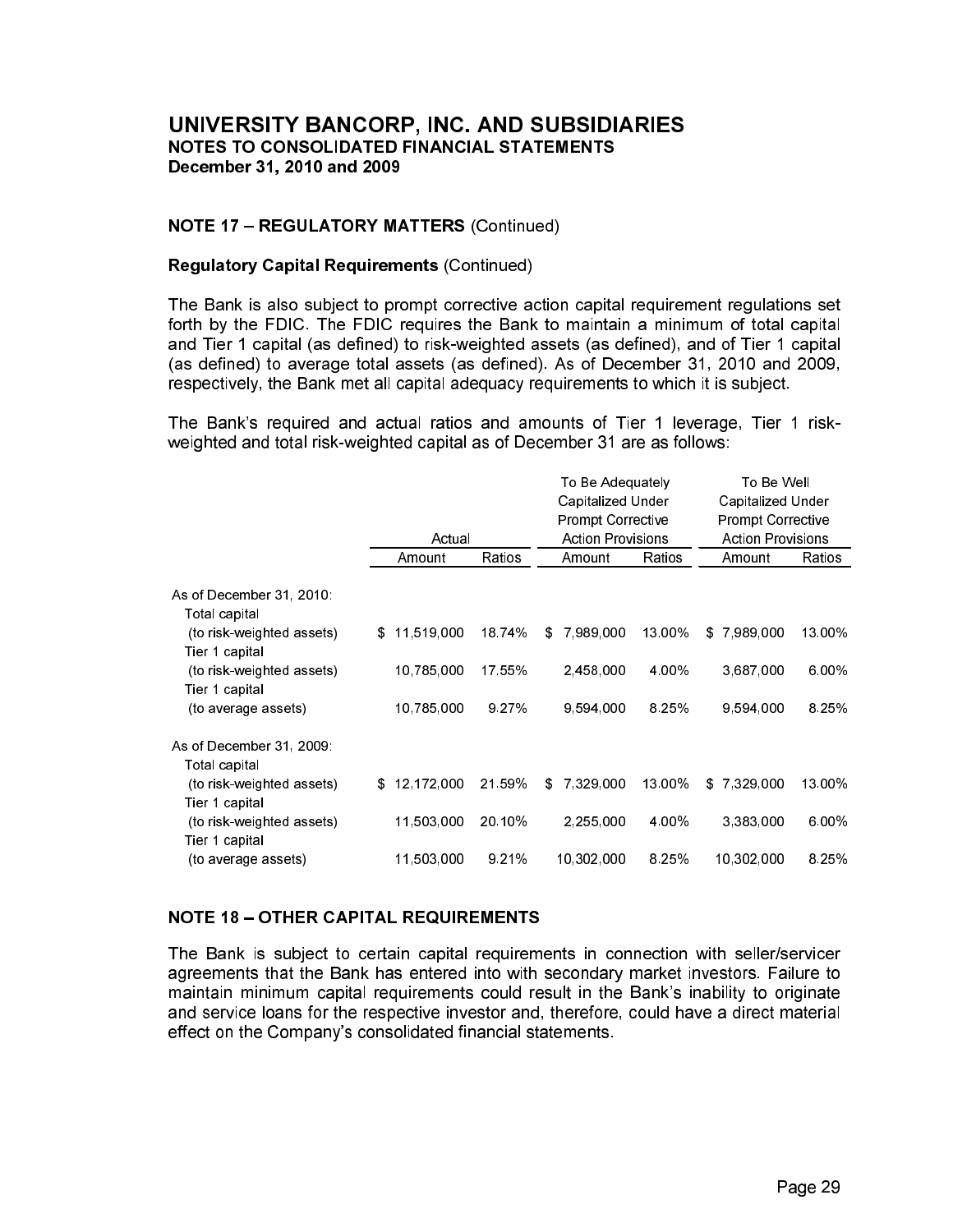#### **NOTE 18 - OTHER CAPITAL REQUIREMENTS**

The Bank's actual capital amounts and the minimum amounts required for capital adequacy purposes, by investor, are as follows as of December 31, 2010:

|                       | Actual<br>Capital |     | Minimum<br>Capital |  |  |  |
|-----------------------|-------------------|-----|--------------------|--|--|--|
| <b>HUD</b>            | \$ 11,226,529     | S.  | 250,000            |  |  |  |
| <b>FHLMC and FNMA</b> | 11 226 529        | \$. | 250,000            |  |  |  |

#### **NOTE 19 - FAIR VALUE MEASUREMENTS**

The ASC standards regarding fair value enhance previous quidance for measuring assets and liabilities using fair value. The standards provide a single definition of fair value, together with a framework for measuring it, and require additional disclosure about the use of fair value to measure assets and liabilities. The standard also emphasizes that fair value is a market-based measurement, not an entity-specific measurement, and sets out a fair value hierarchy with the highest priority being quoted prices in active markets. Under the standard, fair value measurements are disclosed by level within that hierarchy.

The fair value standards define fair value as the price that would be received to sell an asset or paid to transfer a liability in an orderly transaction between market participants. A fair value measurement assumes that the transaction to sell the asset or transfer the liability occurs in the principal market for the asset or liability or, in the absence of a principal market, the most advantageous market for the asset or liability. The price in the principal (or most advantageous) market used to measure the fair value of the asset or liability shall not be adjusted for transaction costs. An orderly transaction is a transaction that assumes exposure to the market for a period prior to the measurement date to allow for marketing activities that are usual and customary for transactions involving such assets and liabilities; it is not a forced transaction. Market participants are buyers and sellers in the principal market that are (i) independent, (ii) knowledgeable, (iii) able to transact and (iv) willing to transact.

The fair value standards require the use of valuation techniques that are consistent with the market approach, the income approach and/or the cost approach. The market approach uses prices and other relevant information generated by market transactions involving identical or comparable assets and liabilities. The income approach uses valuation techniques to convert future amounts, such as cash flows or earnings, to a single present amount on a discounted basis. The cost approach is based on the amount that currently would be required to replace the service capacity of an asset (replacement cost). Valuation techniques should be consistently applied. Inputs to valuation techniques refer to the assumptions that market participants would use in pricing the asset or liability.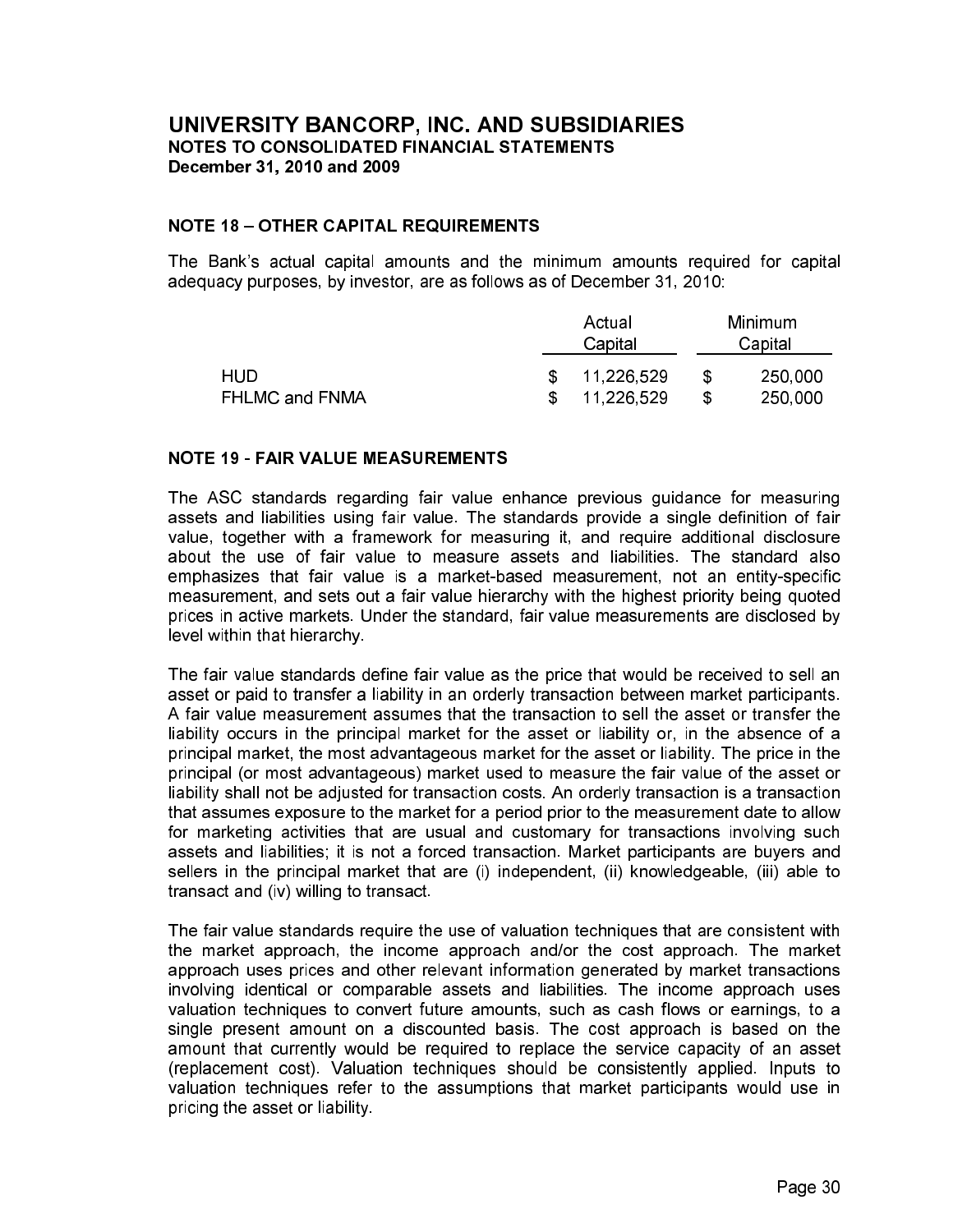#### **NOTE 19 - FAIR VALUE MEASUREMENTS (Continued)**

Inputs may be observable, meaning those that reflect the assumptions market participants would use in pricing the asset or liability developed based on market data obtained from independent sources, or unobservable, meaning those that reflect the reporting entity's own assumptions about the assumptions market participants would use in pricing the asset or liability developed based on the best information available in the circumstances

In that regard, the standards establish a fair value hierarchy for valuation inputs that gives the highest priority to quoted prices in active markets for identical assets or liabilities and the lowest priority to unobservable inputs. Determining which hierarchical level an asset or liability falls within requires significant judgment. The Company's management evaluates its hierarchy disclosures. Hierarchical levels, as defined by the standards and directly related to the amount of subjectivity associated with the inputs to fair valuation of these assets and liabilities are as follows:

Level 1: Quoted prices in active markets for identical assets or liabilities.

Level 2: Observable inputs other than Level 1 prices such as quoted prices for similar assets or liabilities; quoted prices in markets that are not active; or other inputs that are observable or can be corroborated by observable market data for substantially the full term of the assets or liabilities.

Level 3: Unobservable inputs that are supported by little or no market activity and are significant to the fair value of the assets or liabilities.

Because valuation methodologies require the use of subjective assumptions, changes in these assumptions can materially affect fair value. Furthermore, the reported fair value amounts have not been comprehensively revalued since the presentation dates, and therefore, estimates of fair value after the balance sheet date may differ significantly from the amounts presented herein. A description of the valuation methodologies used by the Company for instruments measured at fair value, as well as the general classification of such instruments pursuant to the valuation hierarchy, is set forth below.

Financial assets and financial liabilities measured at fair value on a recurring basis include the following:

#### **Trading and Available-for-Sale Securities**

The fair value of the securities represents the amount the Company would realize upon sale of the mortgage backed securities currently in the portfolio. The Company receives current market values from The Federal Home Loan Bank on a monthly basis as part of its collateral positions. The securities are then marked to market every month based on these values. These securities are considered to be level 2 assets in the valuation hierarchy. Net unrealized gains and losses on available-for-sale securities are included in other comprehensive income. Net unrealized gains and losses on trading securities are included in earnings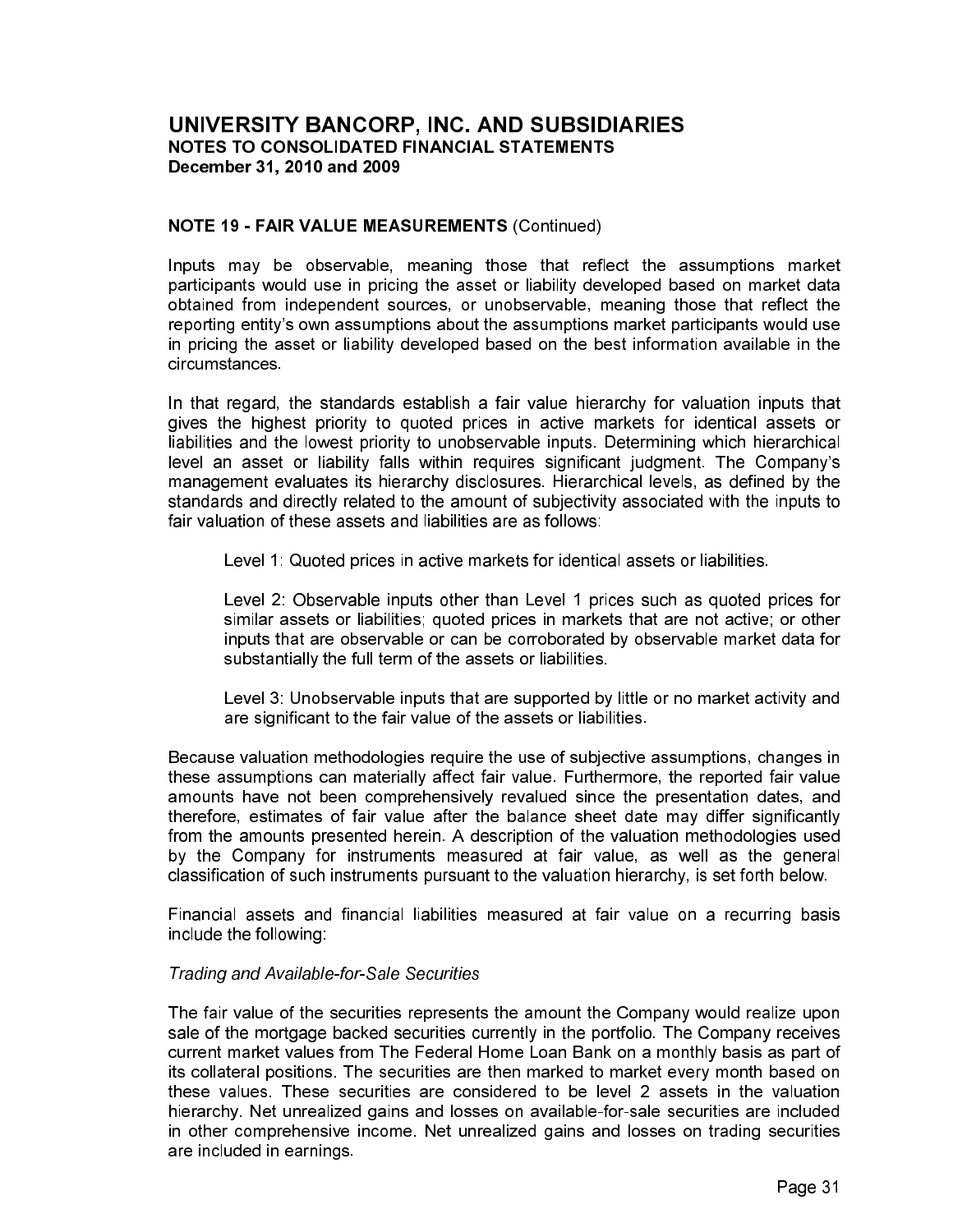#### **NOTE 19 - FAIR VALUE MEASUREMENTS (Continued)**

#### Loans Held for Sale - ULG and UIFC

The Company elected to account for ULG's and UIFC's loans held for sale at fair value under the ASC standards that permit the Company to choose to measure eligible items at fair value at specified election dates. Unrealized gains and losses on items for which the fair value measurement option has been elected are reported in earnings at each subsequent reporting date. The fair value option (i) may be applied instrument by instrument, with certain exceptions, thus the Company may record identical financial assets and liabilities at fair value or by another measurement basis permitted under GAAP, (ii) is irrevocable (unless a new election date occurs) and (iii) is applied only to entire instruments and not to portions of instruments.

Loans held for sale are recorded at fair value based on quoted market prices, where available, or are determined by discounting cash flows using interest rates approximating the Company's current origination rates for similar loans and adjusted to reflect the inherent credit risk. In most situations, these loans are locked into buckets to be sold under forward loan sales commitments (as discussed below), in which case the fair value of these loans held for sale are approximated by the value to be received soon thereafter under the forward sales commitments. Loans held for sale are considered to be level 2 assets in the valuation hierarchy. Net changes in the fair value of the Company's loans held for sale are included in earnings. The net gain on change in fair value of loans held for sale at December 31, 2010 and 2009 was \$119,989 and \$186,674, respectively, which is included in "Other income" in the consolidated statements of operations.

#### Derivatives – Interest Rate Lock Commitments and Forward Commitments

ULG enters into IRLCs in connection with its mortgage banking activities to fund mortgage loans at specified times in the future. IRLCs that relate to the origination of mortgage loans that will be held for sale are considered derivative instruments as discussed in Note 1. As such, in accordance with ASC standards for derivative instruments, these IRLCs are recorded at fair value with changes in fair value recorded in earnings

The Company estimates the fair value of an IRLC subsequent to inception of the commitment. In estimating the fair value of an IRLC, the Company assigns a probability to the loan commitment based on an expectation that it will be exercised and the loan will be funded. The fair value of IRLCs, while based on interest rates observable in the market, is highly dependent on the ultimate closing of the loans. These "pull-through" rates are based on ULG's historical data and reflect an estimate of the likelihood that a commitment will ultimately result in a closed loan.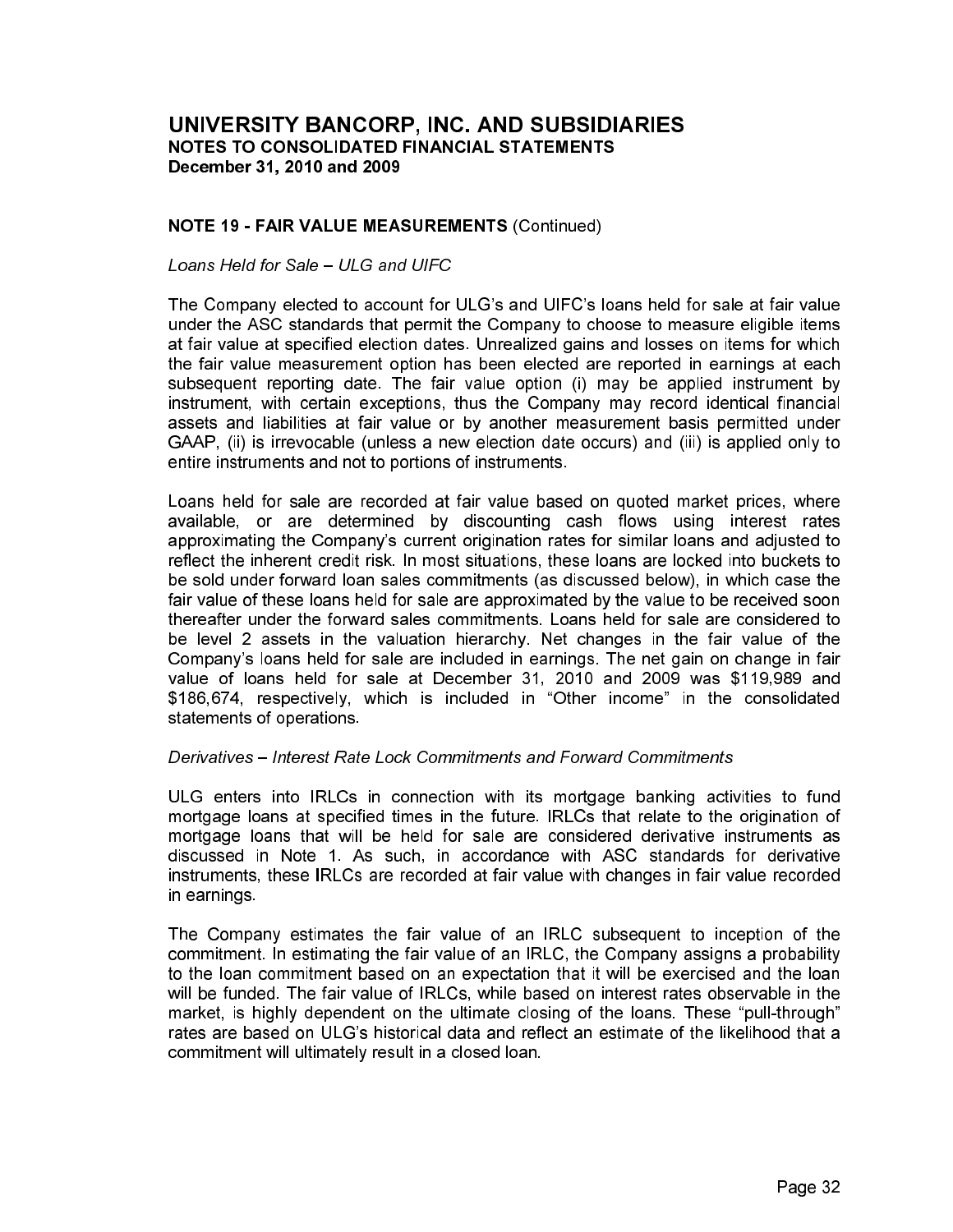#### **NOTE 19 - FAIR VALUE MEASUREMENTS (Continued)**

#### Derivatives - Interest Rate Lock Commitments and Forward Commitments (Continued)

Also, the fair value of these commitments is derived from the fair value of the related mortgage loans which is based on unobservable data. Because these inputs are not transparent in market trades. IRLCs are considered to be level 3 assets or liabilities in the valuation hierarchy. Changes in the fair value of the IRLCs are recognized based on interest rate changes, changes in the probability that the commitment will be exercised, and the passage of time. Changes from the expected future cash flows related to the customer relationship or loan servicing are excluded from the valuation of IRLCs.

Outstanding IRLCs expose ULG to the risk that the price of the loans underlying the commitments might decline from inception of the interest rate lock to the funding of the loan. To protect against this risk, ULG utilizes forward loan sales commitments to economically hedge the risk of potential changes in the value of the loans that would result from the commitments. These forward sales commitments are considered derivative instruments as discussed in Note 1, and hence are valued at fair value with changes in fair value recorded in earnings.

The fair value of forward sales commitments is based primarily on the fluctuation of interest rates between the date on which the particular forward sales commitment was entered into and year end. Forward commitments are considered to be level 3 assets or liabilities in the valuation hierarchy.

#### **Mortgage Servicing Rights**

The Company accounts for MSRs at fair value in accordance with the ASC standards for servicing rights as discussed in Note 1. The fair value of MSRs represents the amount that the Company would receive upon the sale of the MSRs. The Company receives an independent valuation of its MSRs on a quarterly basis. The fair value of MSRs is determined by projecting cash flows which are then discounted to estimate an expected fair value. The fair value of MSRs is impacted by a variety of factors, including prepayment assumptions, discount rates, delinguency rates, contractual specified servicing fees and underlying portfolio characteristics. Because these inputs are not transparent in market trades, MSRs are considered to be level 3 assets in the valuation hierarchy. Net changes in fair value of MSRs are included in earnings.

#### Other Real Estate Owned

Real estate properties acquired in collection of a loan are recorded at fair value upon foreclosure, establishing a new cost basis. After foreclosure, management periodically performs valuations to ensure real estate is carried at lower of cost or fair value, less estimated costs to sell. Fair value of the collateral is estimated by considering appraisals, which are updated on a periodic basis to reflect current housing market conditions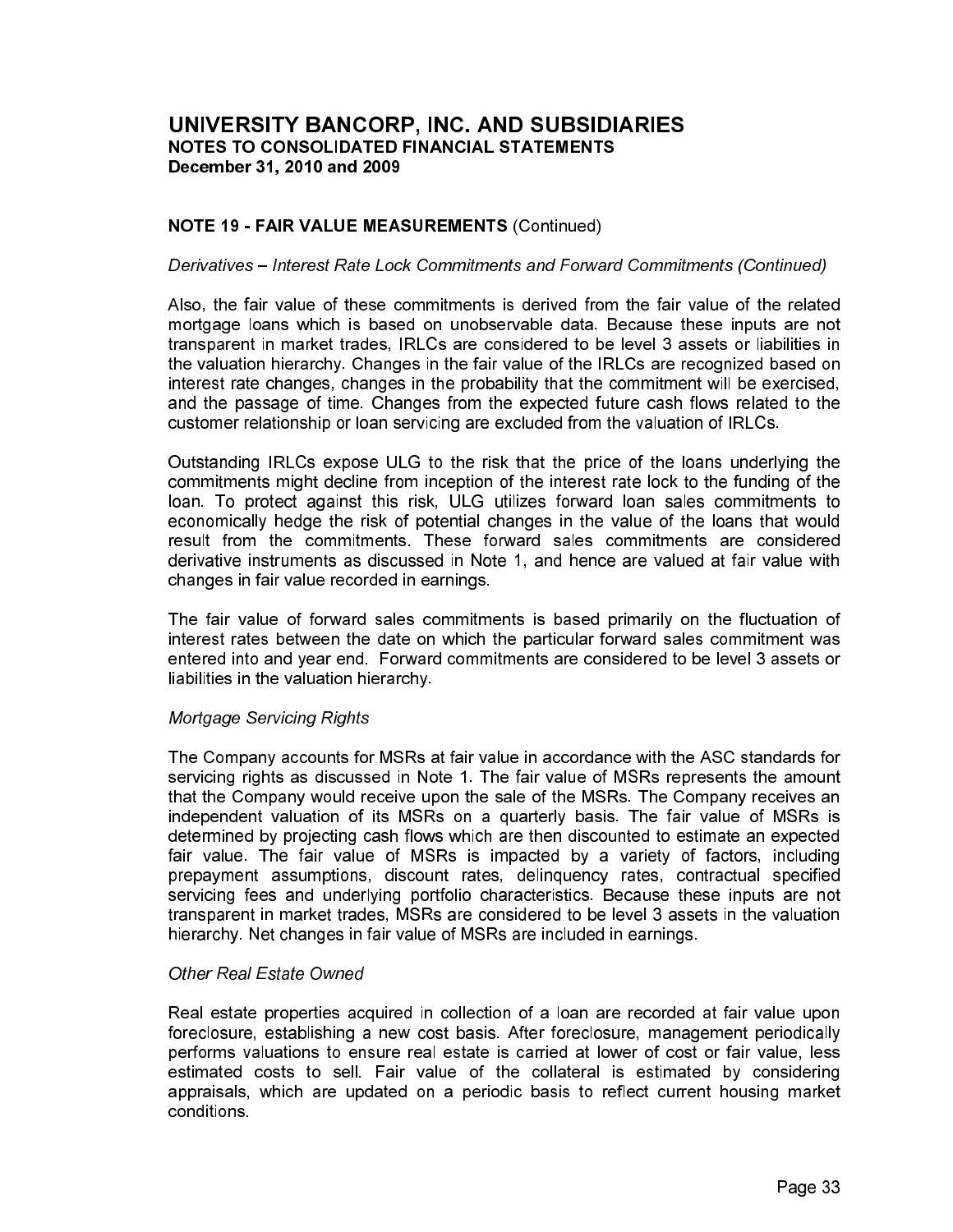#### **NOTE 19 - FAIR VALUE MEASUREMENTS (Continued)**

#### **Other Real Estate Owned (Continued)**

The following tables summarize financial assets and liabilities measured at fair value on a recurring basis as of December 31, 2010 and 2009, segregated by the level of the valuation inputs within the fair value hierarchy utilized to measure fair value:

|                                              | <b>Quoted Prices In</b><br><b>Active Markets for</b><br><b>Identical Assets</b><br>(Level 1) |    | <b>Significant Other</b><br>Observable<br>Inputs<br>(Level 2) |                | Significant<br>Unobservable<br>Inputs<br>(Level 3) |
|----------------------------------------------|----------------------------------------------------------------------------------------------|----|---------------------------------------------------------------|----------------|----------------------------------------------------|
| December 31, 2010                            |                                                                                              |    |                                                               |                |                                                    |
| Assets:                                      |                                                                                              |    |                                                               |                |                                                    |
| Trading and available-for-sale<br>securities | S                                                                                            | \$ | 3,899,262                                                     | \$             |                                                    |
| Loans held for sale - ULG, UIFC              |                                                                                              |    | 18,811,794                                                    |                |                                                    |
| Mortgage servicing rights                    |                                                                                              |    |                                                               |                | 2,929,514                                          |
| Interest rate lock commitments               |                                                                                              |    |                                                               |                | 105,342                                            |
| Forward sales commitments                    |                                                                                              |    |                                                               |                | 1,670                                              |
|                                              |                                                                                              |    |                                                               |                |                                                    |
| Total assets at fair value                   | \$                                                                                           | \$ | 22,711,056                                                    | \$             | 3,036,526                                          |
|                                              | <b>Quoted Prices In</b><br><b>Active Markets for</b><br><b>Identical Assets</b><br>(Level 1) |    | Significant Other<br>Observable<br>Inputs<br>(Level 2)        |                | Significant<br>Unobservable<br>Inputs<br>(Level 3) |
| December 31, 2009                            |                                                                                              |    |                                                               |                |                                                    |
| Assets:                                      |                                                                                              |    |                                                               |                |                                                    |
| Trading and available-for-sale<br>securities | \$                                                                                           | \$ | 2,070,143                                                     | \$             |                                                    |
| Loans held for sale - ULG                    |                                                                                              |    | 19,360,521                                                    |                |                                                    |
| Mortgage servicing rights                    |                                                                                              |    |                                                               |                | 2,465,243                                          |
| Forward sales commitments                    |                                                                                              |    |                                                               |                | 115,442                                            |
| Total assets at fair value                   | S                                                                                            | \$ | 21,430,664                                                    | $\mathfrak{S}$ | 2,580,685                                          |
| Liabilities:                                 |                                                                                              |    |                                                               |                |                                                    |
| Interest rate lock commitments               | \$                                                                                           | \$ |                                                               | \$             | 14,905                                             |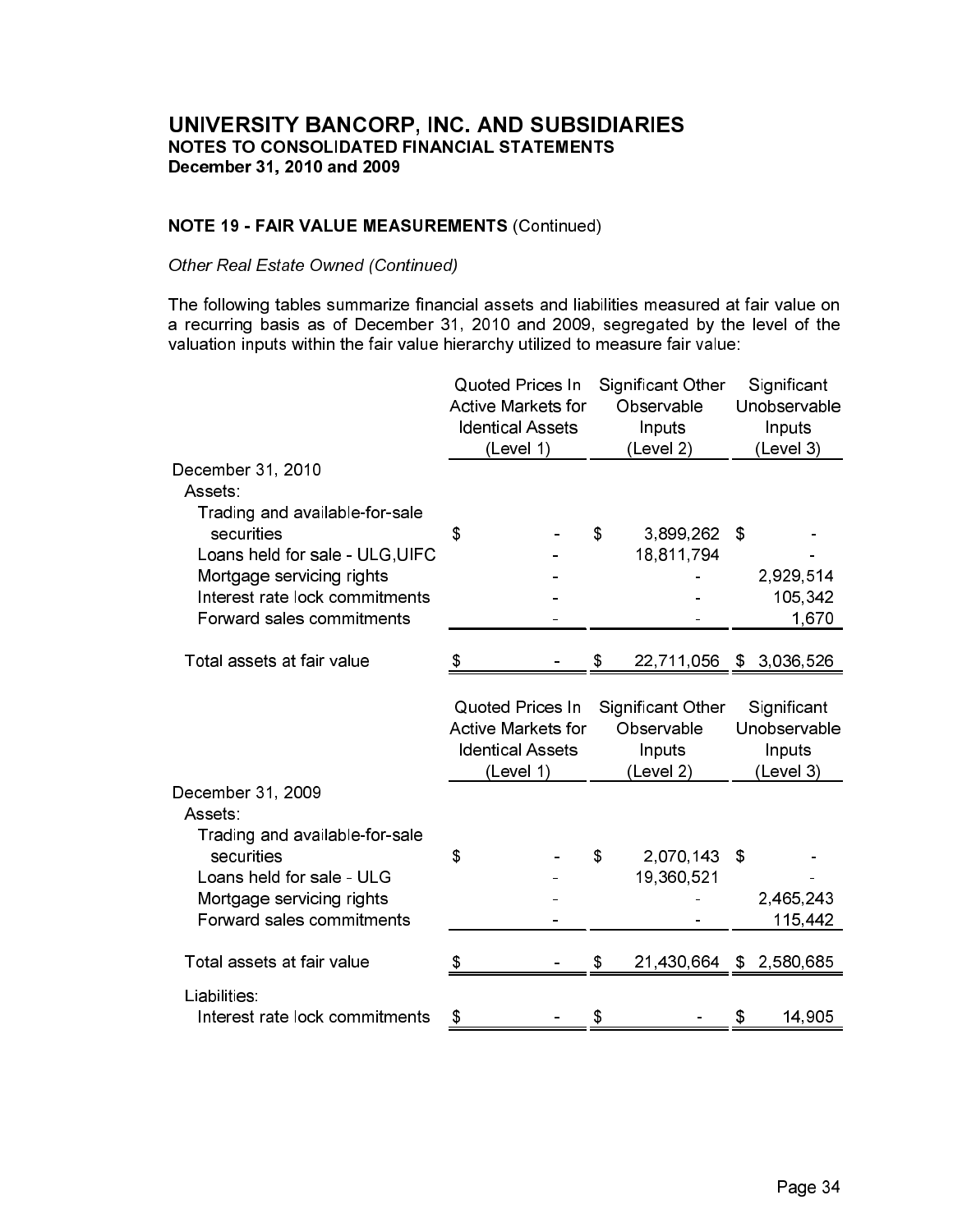#### **NOTE 19 - FAIR VALUE MEASUREMENTS (Continued)**

The table below includes a roll forward of the fair value of financial instruments that are classified by the Company within level 3 of the valuation hierarchy:

|                                                               | Mortgage<br>Servicing<br>Rights | Interest Rate<br>Lock<br>Commitments |    | Forward<br>Sales<br>Commitments |
|---------------------------------------------------------------|---------------------------------|--------------------------------------|----|---------------------------------|
| Fair value at January 1, 2009<br>Purchases, sales, issuances, | \$1,241,384                     | \$<br>768,582                        | \$ | (557, 716)                      |
| settlements, net                                              | 1,136,412                       | (768, 582)                           |    | 557,716                         |
| Net gains (losses)                                            | 87 447                          | (14, 905)                            |    | 115,442                         |
| Fair value December 31, 2009                                  | 2.465,243                       | (14, 905)                            |    | 115,442                         |
| Purchases, sales, issuances,                                  |                                 |                                      |    |                                 |
| settlements, net                                              | 609 423                         | 14,905                               |    | (115, 442)                      |
| Net gains (losses)                                            | (145, 152)                      | 105,342                              |    | 1,670                           |
|                                                               |                                 |                                      |    |                                 |
| Fair value December 31, 2010                                  | \$2,929,514                     | \$<br>105 342                        | S  | 1,670                           |

The following table summarizes financial assets and liabilities measured at fair value on a nonrecurring basis:

|                                                         | Quoted Prices In Significant Other<br><b>Active Markets for</b><br><b>Identical Assets</b><br>(Level 1) |                | Observable<br>Inputs<br>(Level 2) | Significant<br>Unobservable<br>Inputs<br>(Level 3) |  |  |
|---------------------------------------------------------|---------------------------------------------------------------------------------------------------------|----------------|-----------------------------------|----------------------------------------------------|--|--|
| Year ended December 31, 2010<br>Other real estate owned |                                                                                                         | $\blacksquare$ | 1,205,280                         | - \$                                               |  |  |
| Year ended December 31, 2009<br>Other real estate owned |                                                                                                         |                | 850,293                           |                                                    |  |  |

Other ASC standards require disclosure of the fair value of financial assets and financial liabilities, including those financial assets and financial liabilities that are not measured and reported at fair value on a recurring basis or non-recurring basis. The methodologies for estimating the fair value of financial assets and financial liabilities that are measured at fair value on a recurring or non-recurring basis are discussed above. The estimated fair value approximates carrying value for cash and cash equivalents, certificates of deposit, and Federal Home Loan Bank stock. The methodologies for other financial assets and financial liabilities are discussed below.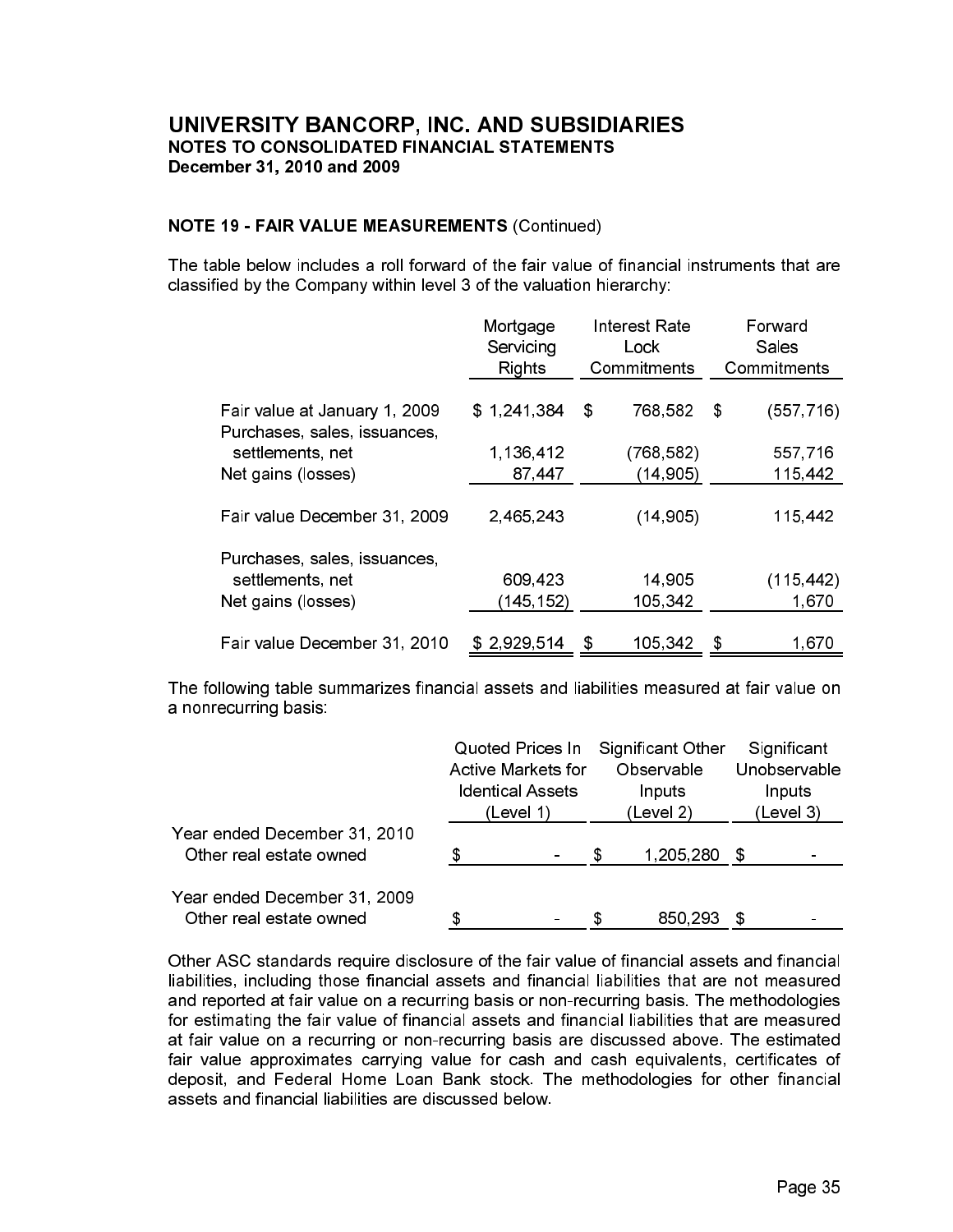#### **NOTE 19 - FAIR VALUE MEASUREMENTS (Continued)**

Loans and Financings Held for Sale, At Lower of Cost or Market and Loans and Financings, Net

The fair value of fixed-rate loans is estimated by discounting the future cash flows for each loan category using the current rates at which similar loans would be made to borrowers with similar credit ratings and for the same remaining maturities. The fair value of adjustable-rate loans are assumed to approximate their carrying amount.

#### Deposits

The fair value of demand deposits and savings accounts is the amount payable on demand at the reporting date. The fair value of time deposits is estimated by discounting the future cash flows using the market rates offered for similar deposits with the same remaining maturities.

The estimated fair values of financial instruments as of December 31, 2010 and 2009 are as follows (in thousands):

|                                                 | December 31, |        |    |            |    |          |    |            |  |  |
|-------------------------------------------------|--------------|--------|----|------------|----|----------|----|------------|--|--|
|                                                 | 2010         |        |    |            |    | 2009     |    |            |  |  |
|                                                 | Carrying     |        |    | Estimated  |    | Carrying |    | Estimated  |  |  |
|                                                 |              | Amount |    | Fair Value |    | Amount   |    | Fair Value |  |  |
| Significant financial assets                    |              |        |    |            |    |          |    |            |  |  |
| Cash and due from banks                         | \$           | 13,595 | \$ | 13,595     | S. | 40,690   | S. | 40,690     |  |  |
| Certificates of deposit                         |              | 6,250  |    | 6,250      |    |          |    |            |  |  |
| Trading securities                              |              | 965    |    | 965        |    | 1,513    |    | 1,513      |  |  |
| Securities available-for-sale                   |              | 2,934  |    | 2,934      |    | 557      |    | 557        |  |  |
| Federal Home Loan Bank stock                    |              | 1,197  |    | 1,197      |    | 1,325    |    | 1,325      |  |  |
| Loans and financings, held for                  |              |        |    |            |    |          |    |            |  |  |
| sale, at lower of cost or market                |              | 3,646  |    | 3,696      |    | 3,110    |    | 3,160      |  |  |
| Loans and financings, held for                  |              |        |    |            |    |          |    |            |  |  |
| sale, at fair value                             |              | 18,812 |    | 18,812     |    | 19,361   |    | 19,361     |  |  |
| Loans and financings, net                       |              | 57,603 |    | 58,025     |    | 58,355   |    | 59,738     |  |  |
| Mortgage servicing rights                       |              | 2,930  |    | 2,930      |    | 2,465    |    | 2,465      |  |  |
| Derivatives                                     |              | 107    |    | 107        |    | 115      |    | 115        |  |  |
|                                                 |              |        |    |            |    |          |    |            |  |  |
| Significant financial liabilities:<br>Deposits: |              |        |    |            |    |          |    |            |  |  |
| Demand - non-interest bearing                   | \$           | 74,570 | \$ | 74,570     | \$ | 80,766   | \$ | 80,766     |  |  |
| Demand - interest bearing                       |              |        |    |            |    |          |    |            |  |  |
| and profit sharing                              |              | 11,432 |    | 11,432     |    | 23,215   |    | 23,215     |  |  |
| Savings                                         |              | 275    |    | 275        |    | 309      |    | 309        |  |  |
| Time                                            |              | 13,336 |    | 13,508     |    | 13,745   |    | 14,244     |  |  |
| Derivatives                                     |              |        |    |            |    | 15       |    | 15         |  |  |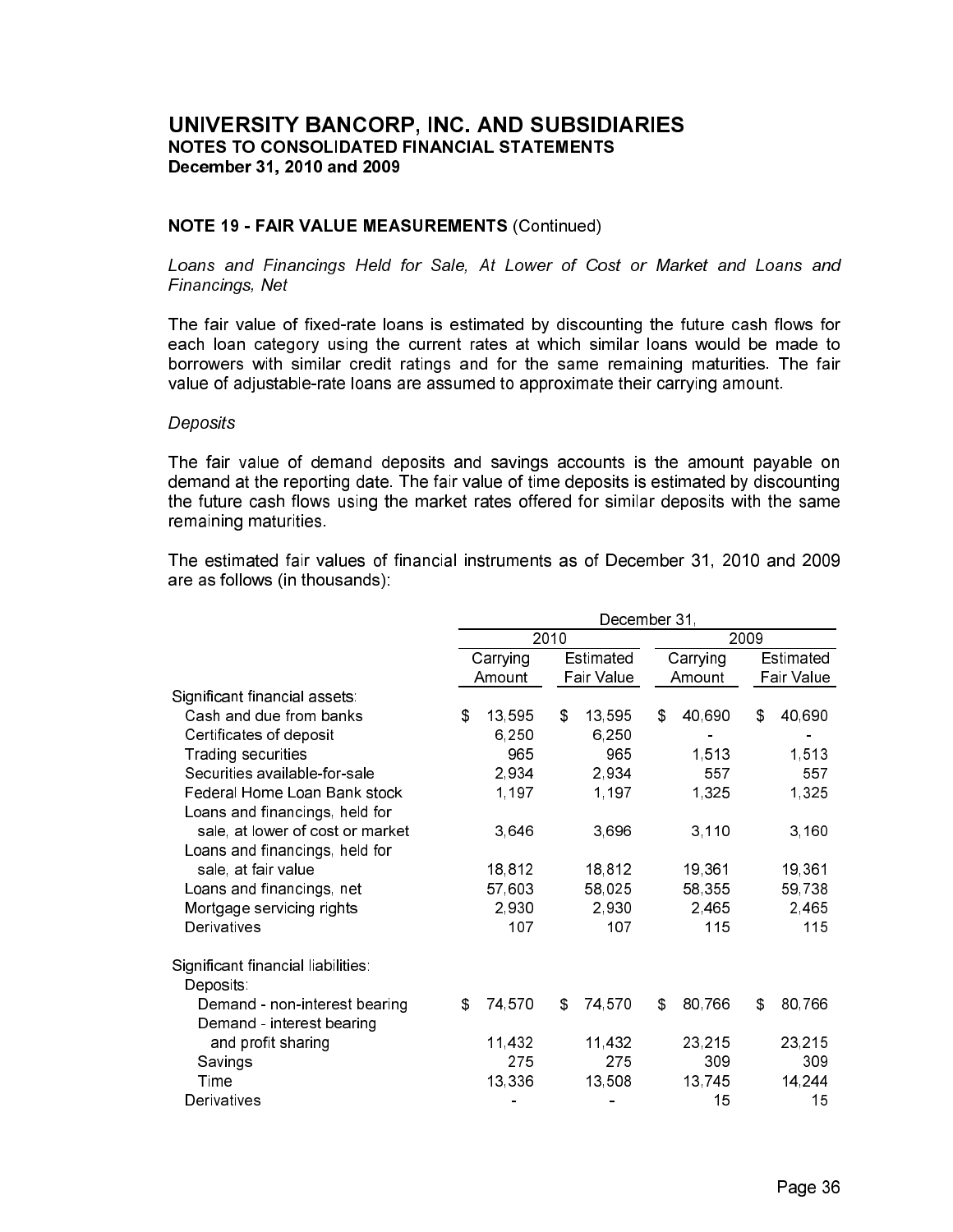#### **NOTE 20 - SEGMENT REPORTING**

The Company's operations include four primary segments: retail banking (the Bank), retail mortgage banking (Midwest), mortgage banking (ULG), and the holding company, as discussed in Note 1. The Company's four reportable segments are strategic business units that are separately managed as they offer different products and services and have different marketing strategies. In addition, the Bank, Midwest and ULG each service a different customer base.

The segment financial information provided below has been derived from the internal profitability reporting system used by management to monitor and manage the financial performance of the Company. The accounting policies of the segments are the same as those described in the summary of significant accounting policies. The Company evaluates segment performance based on profit or loss before income taxes, not including nonrecurring gains and losses. Certain indirect expenses have been allocated based on actual volume measurements and other criteria, as appropriate. The Company accounts for transactions between segments at current market prices. Information about reportable segments as of and for the years ended December 31, 2010 and 2009 is as follows (in thousands):

|                                     | The Bank      | Midwest     | ULG          | Holding<br>Company | Consolidating<br>Entries | Total         |
|-------------------------------------|---------------|-------------|--------------|--------------------|--------------------------|---------------|
| Interest and financing income       | \$<br>4.325   | \$<br>120   | \$<br>665    | \$                 | \$<br>(438)              | \$<br>4.672   |
| Net gain on sale of mortgage loans  | 883           | 1.045       | 3.643        |                    |                          | 5.571         |
| Other non-interest income           | 2.879         | 7.919       | 1.645        |                    | (2.249)                  | 10.194        |
| Interest and profit sharing expense | 739           | 23          | 423          |                    | (438)                    | 747           |
| Provision for loan losses           | 877           |             | 14           |                    |                          | 891           |
| Salaries and benefits               | 3.356         | 3.902       | 3.546        |                    |                          | 10.804        |
| Occupancy                           | 366           | 204         | 192          |                    |                          | 762           |
| Other operating expenses            | 2.803         | 3,068       | 1,530        | 9                  | (484)                    | 6,926         |
| Income (loss) before tax expense    | (54)          | 1,887       | 248          | (9)                | (1.765)                  | 307           |
| Income tax expense (benefit)        | 138           | 656         |              |                    | (656)                    | 138           |
| Net income (loss)                   | (192)         | 1.231       | 248          | (9)                | (1, 109)                 | 169           |
| Net income (loss) attributable to   |               |             |              |                    |                          |               |
| noncontrolling interests            |               |             |              |                    | 410                      | 410           |
| Segment profit (loss)               | (192)         | \$<br>1,231 | \$<br>248    | \$<br>(9)          | \$<br>(1, 519)           | \$<br>(241)   |
| Segment assets                      | \$<br>121.942 | \$13.334    | \$<br>19,595 | \$<br>7.077        | \$<br>(44.682)           | \$<br>117,266 |
| Capital expenditures                | 382           | 186         | 72           |                    |                          | 640           |
| Depreciation and amortization       | 277           | 141         | 54           |                    |                          | 472           |

2010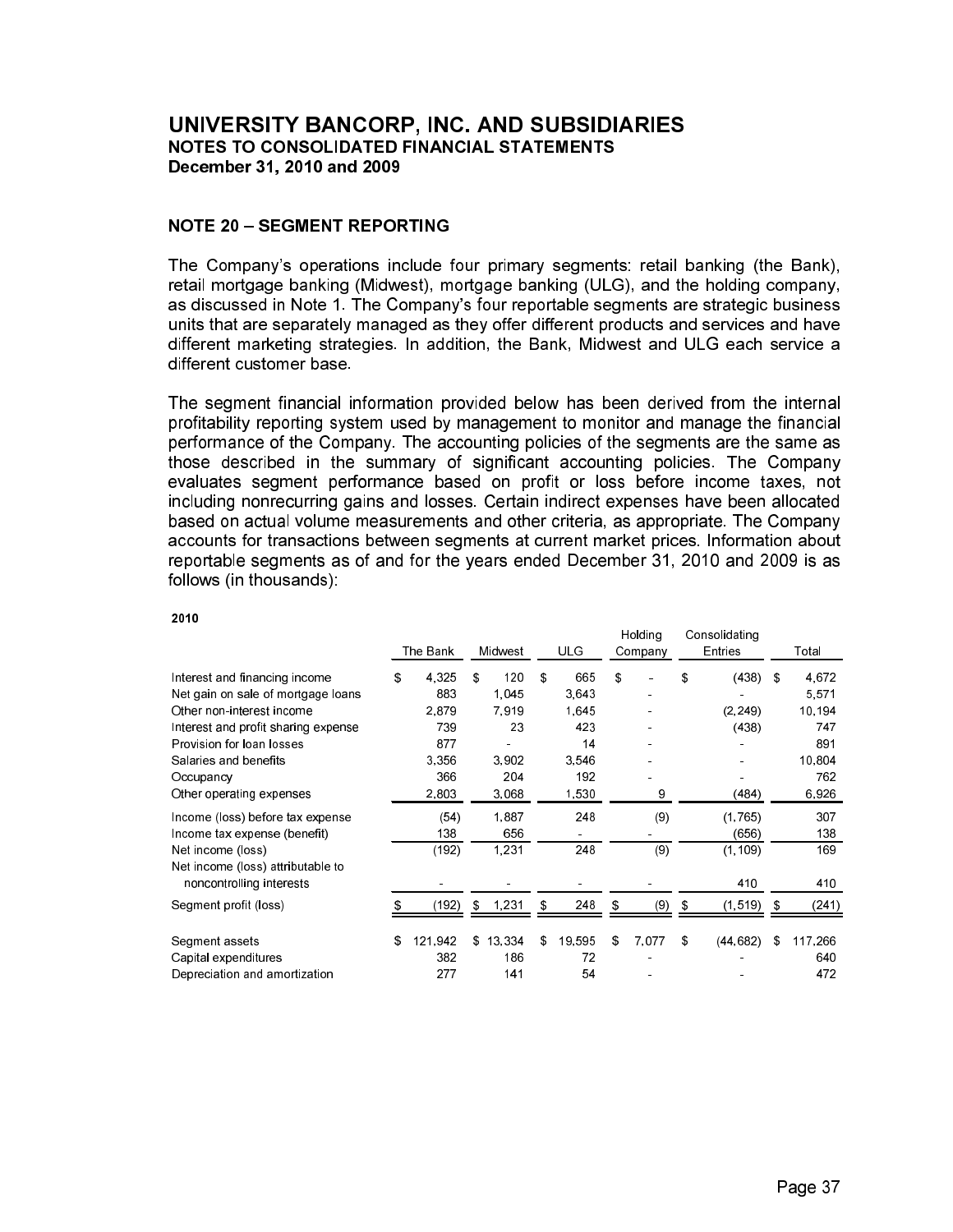# **NOTE 20 - SEGMENT REPORTING (Continued)**

| 2009                                |               |             |              |    | Holding | Consolidating  |    |         |
|-------------------------------------|---------------|-------------|--------------|----|---------|----------------|----|---------|
|                                     | The Bank      | Midwest     | ULG          |    | Company | Entries        |    | Total   |
| Interest and financing income       | \$<br>4.644   | \$<br>102   | \$<br>1.032  | \$ |         | \$<br>(591)    | \$ | 5.187   |
| Net gain on sale of mortgage loans  | 974           | 373         | 6.165        |    |         |                |    | 7.512   |
| Other non-interest income           | 4.242         | 6.559       | 1.682        |    | 17      | (3.384)        |    | 9.116   |
| Interest and profit sharing expense | 977           | 11          | 587          |    |         | (590)          |    | 985     |
| Provision for loan losses           | 1.024         | 270         |              |    |         |                |    | 1,294   |
| Salaries and benefits               | 3.113         | 3.088       | 3.243        |    |         |                |    | 9.444   |
| Occupancy                           | 394           | 186         | 142          |    |         |                |    | 722     |
| Other operating expenses            | 3.845         | 1.941       | 1.648        |    | 16      | (512)          |    | 6,938   |
| Income (loss) before tax expense    | 507           | 1.538       | 3.259        |    |         | (2, 873)       |    | 2.432   |
| Income tax expense (benefit)        | (187)         | 541         |              |    |         | (541)          |    | (187)   |
| Net income (loss)                   | 694           | 997         | 3.259        |    |         | (2.332)        |    | 2,619   |
| Net income (loss) attributable to   |               |             |              |    |         |                |    |         |
| noncontrolling interests            |               |             |              |    |         | 1.925          |    | 1,925   |
| Segment profit (loss)               | 694           | \$<br>997   | \$<br>3.259  | \$ |         | \$<br>(4, 257) | S  | 694     |
| Segment assets                      | \$<br>135.417 | \$<br>7.858 | \$<br>22 706 | S  | 7.093   | \$<br>(38.659) | \$ | 134,415 |
| Capital expenditures                | 165           | 266         | 54           |    |         |                |    | 485     |
| Depreciation and amortization       | 262           | 127         | 46           |    |         |                |    | 435     |

#### NOTE 21 - PARENT COMPANY ONLY CONDENSED FINANCIAL INFORMATION

#### **CONDENSED BALANCE SHEETS**

|                                                                                   | December 31,                     |                               |  |  |  |  |  |
|-----------------------------------------------------------------------------------|----------------------------------|-------------------------------|--|--|--|--|--|
|                                                                                   | 2010                             | 2009                          |  |  |  |  |  |
| <b>ASSETS</b>                                                                     |                                  |                               |  |  |  |  |  |
| Cash and cash equivalents<br><b>Investment in University Bank</b><br>Other assets | \$<br>37,482<br>6,821,598<br>699 | \$<br>578<br>7,039,329<br>699 |  |  |  |  |  |
| Total assets                                                                      | 6,859,779                        | 7,040,606<br>\$               |  |  |  |  |  |
| <b>LIABILITIES AND EQUITY</b>                                                     |                                  |                               |  |  |  |  |  |
| Accounts payable and other liabilities<br>Preferred stock subject to mandatory    | \$<br>55,930                     | \$<br>57,089                  |  |  |  |  |  |
| redemption                                                                        | 880,140                          | 806,120                       |  |  |  |  |  |
| <b>Total liabilities</b>                                                          | 936,070                          | 863,209                       |  |  |  |  |  |
| Total equity                                                                      | 5,923,709                        | 6,177,397                     |  |  |  |  |  |
| Total liabilities and equity                                                      | 6,859,779<br>\$                  | 7,040,606<br>S                |  |  |  |  |  |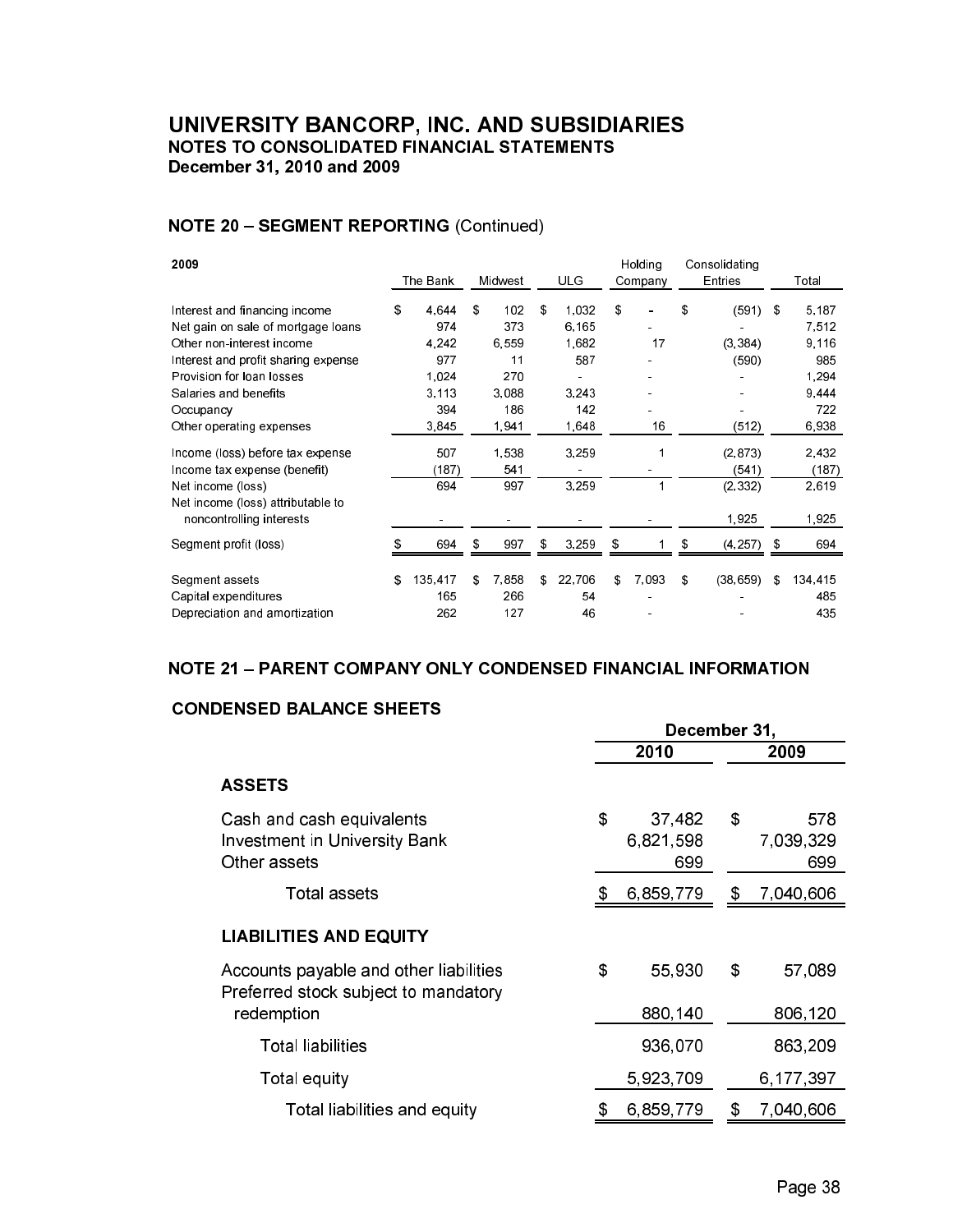NOTE 21 - PARENT COMPANY ONLY CONDENSED FINANCIAL INFORMATION (Continued)

## **CONDENSED STATEMENTS OF OPERATIONS**

|                                                                                             | December 31, |                       |     |                  |
|---------------------------------------------------------------------------------------------|--------------|-----------------------|-----|------------------|
|                                                                                             |              | 2010                  |     | 2009             |
| <b>OTHER INCOME</b>                                                                         |              |                       |     |                  |
| Interest and dividend income<br>Other                                                       | \$           | 9                     | \$. | 14<br>17,396     |
| Total other income                                                                          |              | 9                     |     | 17,410           |
| <b>EXPENSES</b>                                                                             |              |                       |     |                  |
| Public listing<br><b>Professional fees</b><br>Other miscellaneous                           |              | 899<br>4,176<br>3,521 |     | 8,798<br>6,998   |
| Total expenses                                                                              |              | 8,596                 |     | 15,796           |
| Net income (loss) before income taxes<br>and net income of subsidiary<br>Income tax expense |              | (8, 587)              |     | 1,614            |
| Net income (loss) before net income<br>of subsidiary<br>Net income (loss) of subsidiary     |              | (8, 587)<br>(232,618) |     | 1,614<br>691,903 |
| Net income (loss)                                                                           | \$           | (241, 205)            | \$  | 693,517          |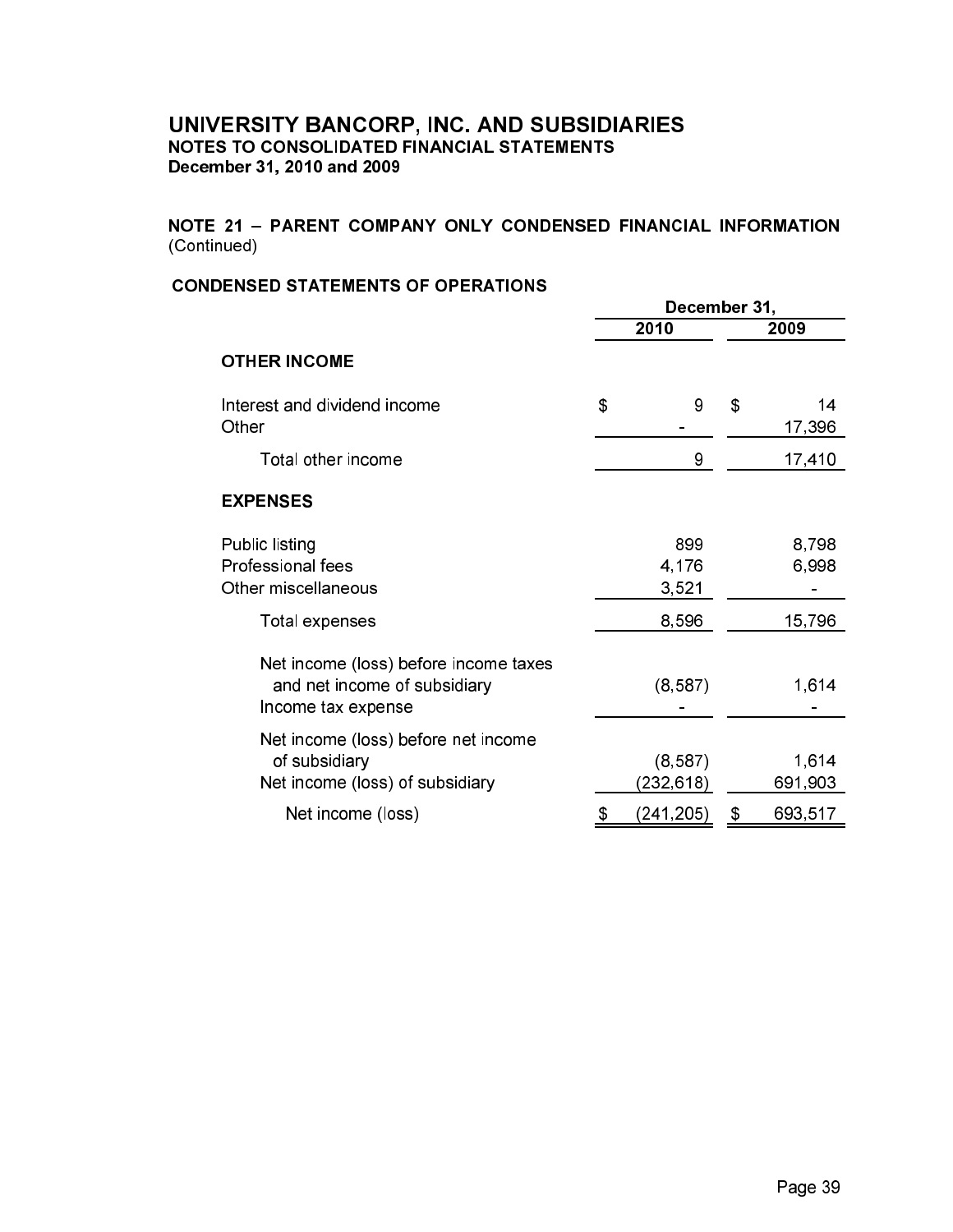## NOTE 21 - PARENT COMPANY ONLY CONDENSED FINANCIAL INFORMATION (Continued)

## **CONDENSED STATEMENTS OF CASH FLOWS**

|                                                | December 31,          |            |    |            |
|------------------------------------------------|-----------------------|------------|----|------------|
|                                                |                       | 2010       |    | 2009       |
| <b>OPERATING ACTIVITIES</b>                    |                       |            |    |            |
| Net income (loss)                              | \$                    | (241, 205) | \$ | 693,517    |
| Adjustments to reconcile net income (loss)     |                       |            |    |            |
| to net cash flows from operating activities:   |                       |            |    |            |
| Net change in:<br>Other assets                 |                       |            |    | 4.891      |
| <b>Other liabilities</b>                       |                       | 72,861     |    | 53,693     |
| Investment in subsidiary                       |                       | 232,618    |    | (691, 903) |
|                                                |                       |            |    |            |
| Net cash provided by operating<br>activities   |                       | 64,274     |    | 60,198     |
|                                                |                       |            |    |            |
| <b>INVESTING ACTIVITIES</b>                    |                       |            |    |            |
| <b>Dividend from University Bank</b>           |                       | 50,000     |    |            |
| Additional investment in University Bank       |                       |            |    | (200, 000) |
| Net cash provided by (used in)                 |                       |            |    |            |
| investing activities                           |                       | 50,000     |    | (200, 000) |
| <b>FINANCING ACTIVITIES</b>                    |                       |            |    |            |
| Dividends on preferred stock                   |                       | (77, 370)  |    | (66, 528)  |
| Issuance of preferred stock                    |                       |            |    | 200,000    |
| Net cash provided by (used in)                 |                       |            |    |            |
| financing activities                           |                       | (77, 370)  |    | 133,472    |
| <b>NET CHANGE IN CASH</b>                      |                       | 36,904     |    | (6, 330)   |
| <b>Cash and Cash Equivalents, Beginning</b>    |                       | 578        |    | 6,908      |
| <b>Cash and Cash Equivalents, Ending</b>       | $\boldsymbol{\theta}$ | 37,482     | \$ | 578        |
| <b>SUPPLEMENTAL DISCLOSURE OF</b>              |                       |            |    |            |
| <b>NON-CASH TRANSACTIONS:</b>                  |                       |            |    |            |
| Accrued dividends on preferred stock converted |                       |            |    |            |
| to additional shares of preferred stock        | \$                    | 74,020     | \$ | 54,950     |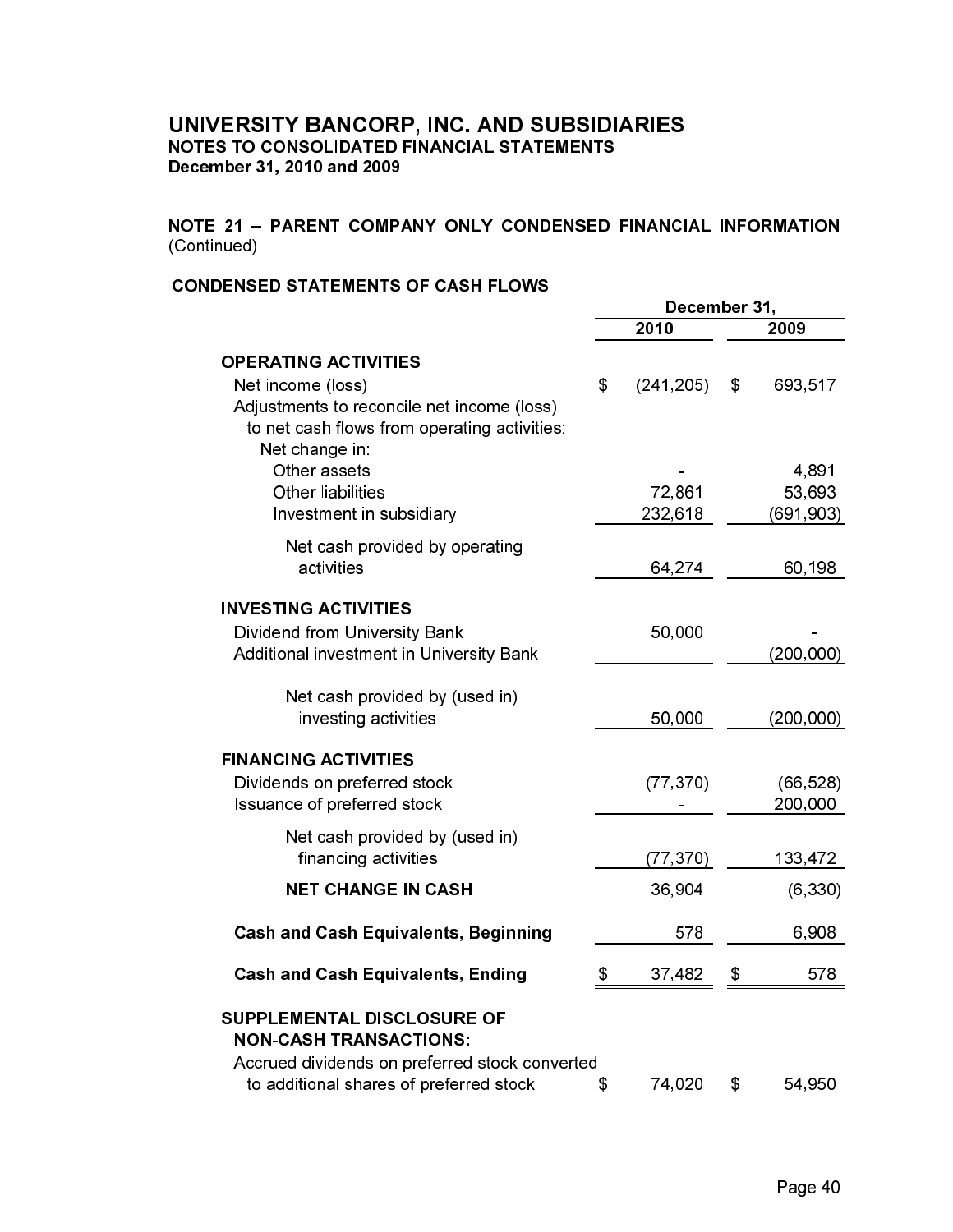#### **NOTE 22 - SUBSEQUENT EVENTS**

The Company has performed a review of events subsequent to the balance sheet date through April 27, 2011, the date the consolidated financial statements were available to be issued.

#### **Business Combination**

On March 9 2011, ULG purchased 100% of the assets of a mortgage company (the "Seller") for \$150,000. As part of the Asset Purchase Agreement, ULG assumed all assets, all contracts, real estate leases for three Indiana locations and one Michigan location, and the mortgage pipeline of the Seller. This acquisition brings ULG four loan processing branches that are expected to increase the ULG's ability to expand its customer base

During 2011, this transaction will be accounted for as a business combination under the ASC. Management has not yet completed its valuation of assets acquired and liabilities assumed as of the date of this report.

Minimum future rental payments under non-cancellable operating leases assumed by ULG in this business combination are as follows:

| Year ended December 31, | Amount |         |
|-------------------------|--------|---------|
| 2011                    | \$     | 29,320  |
| 2012                    |        | 35,877  |
| 2013                    |        | 36,644  |
| 2014                    |        | 3.059   |
|                         | S.     | 104,900 |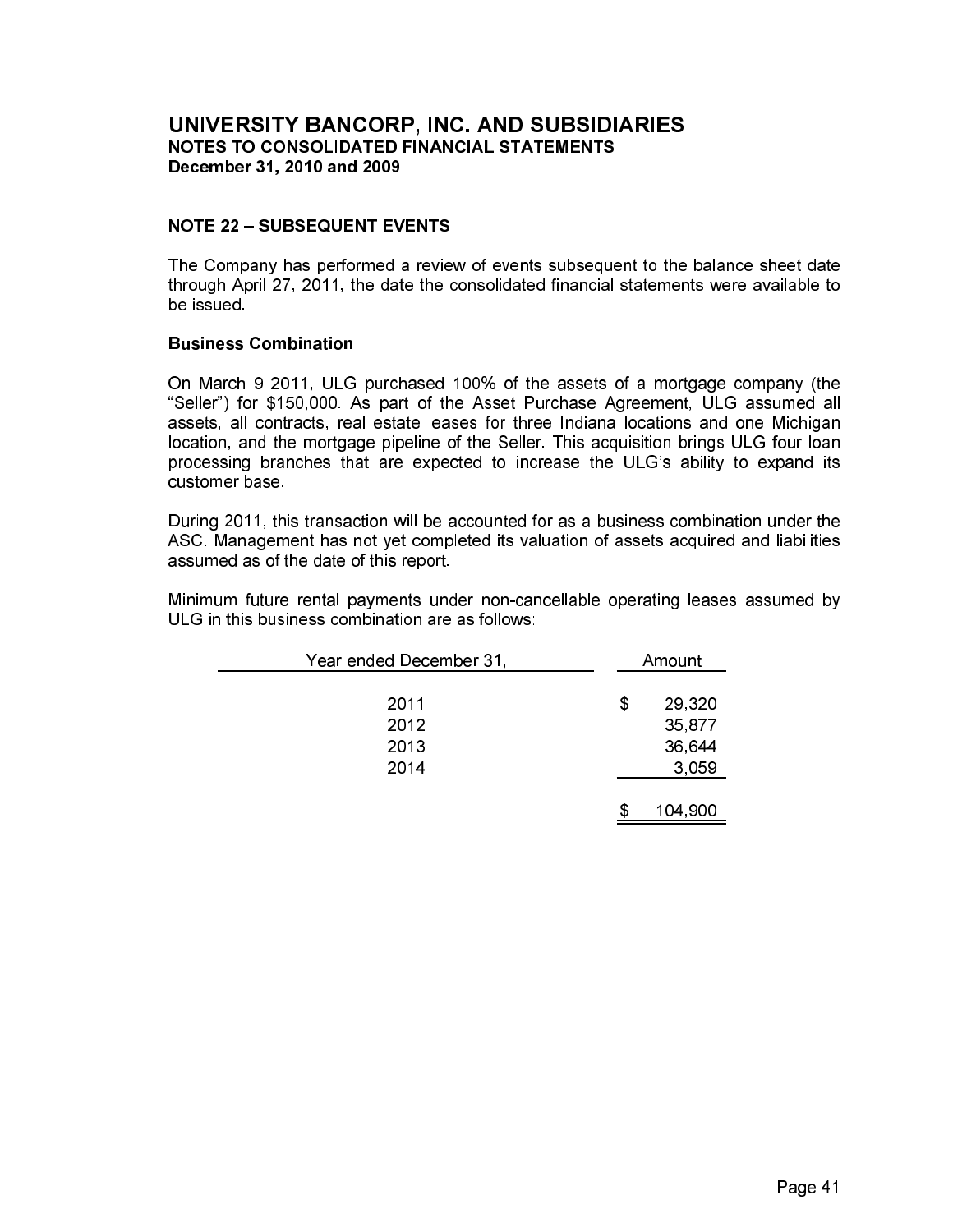

#### **INDEPENDENT AUDITOR'S REPORT ON INTERNAL CONTROL**

Board of Directors and Stockholders University Bancorp, Inc. and Subsidiaries University Bank

We have audited the consolidated financial statements of University Bancorp. Inc. and Subsidiaries, as of and for the year ended December 31, 2010 and have issued our report thereon dated April 27, 2011. We have also audited University Bank's compliance with specific requirements that could have a direct and material effect on each of its major U.S. Department of Housing and Urban Development HUD-assisted programs for the year ended December 31, 2010 and have issued our reports thereon dated April 27, 2011

We conducted our audit in accordance with auditing standards generally accepted in the United States of America, the standards applicable to financial audits contained in Government Auditing Standards, issued by the Comptroller General of the United States, and the Consolidated Audit Guide for Audits of HUD Programs (the "Guide") issued by the HUD Office of the Inspector General. Those standards and the Guide require that we plan and perform the audits to obtain reasonable assurance about whether the consolidated financial statements are free of material misstatement and whether University Bank complied with compliance requirements referred to above that could have a direct and material effect on a major HUD-assisted program.

The management of the University Bank is responsible for establishing and maintaining effective internal control over financial reporting and internal control over compliance with the compliance requirements referred to above. In planning and performing our audits of the consolidated financial statements and compliance, we considered University Bank's internal control over financial reporting and its internal control over compliance with the specific program reguirements that could have a direct and material effect on a major HUD-assisted program to determine the auditing procedures for the purpose of expressing our opinions on the consolidated financial statements and compliance but not for the purpose of expressing an opinion on the effectiveness of University Bank's internal control over financial reporting and internal control over compliance. Accordingly, we do not express an opinion on the effectiveness of University Bank's internal control over financial reporting and internal control over compliance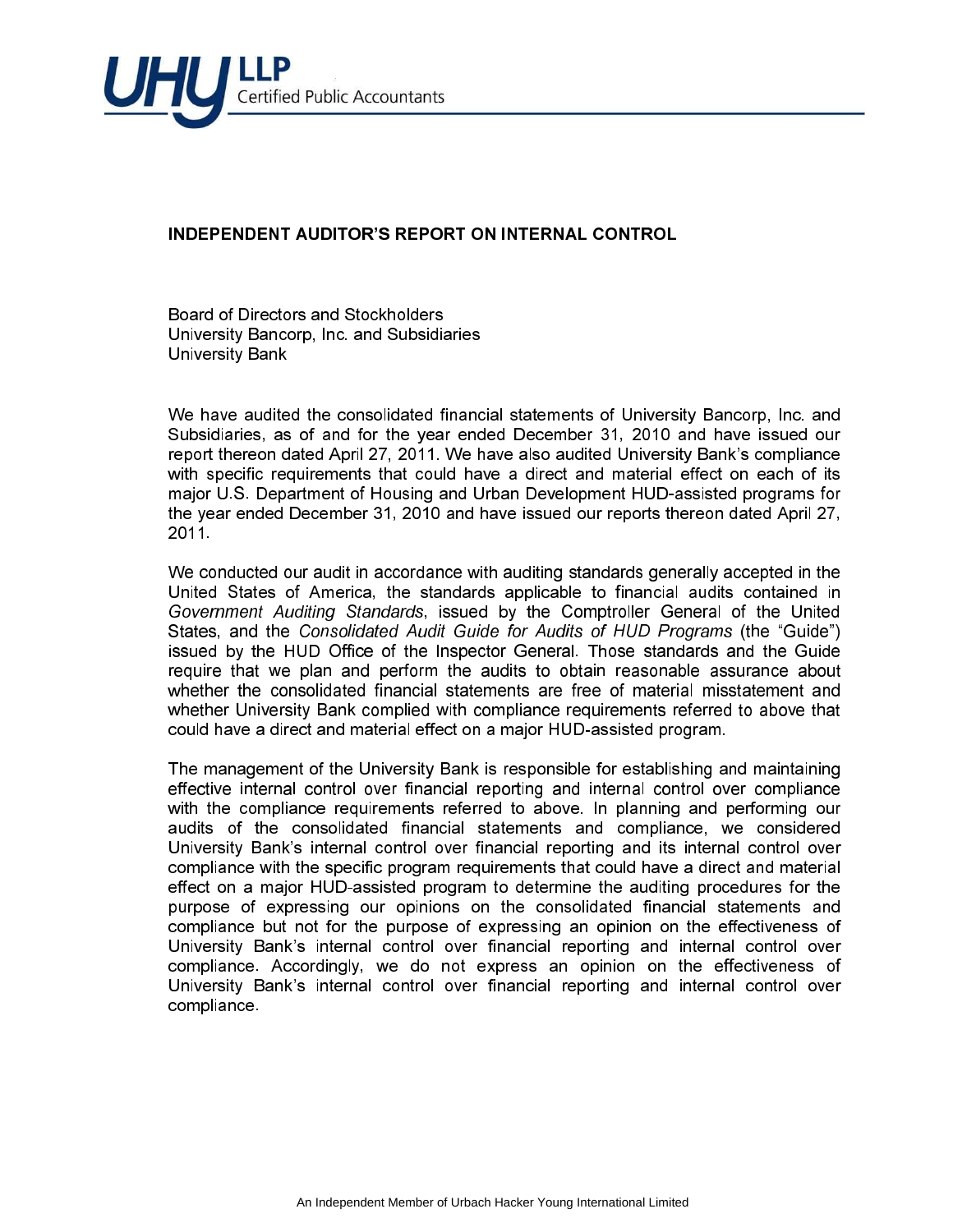Board of Directors and Stockholders University Bancorp, Inc. and Subsidiaries University Bank Page Two

A deficiency in internal control exists when the design or operation of a control does not allow management or employees, in the normal course of performing their assigned functions, to prevent or detect and correct (1) misstatements of the entity's consolidated financial statements or (2) noncompliance with applicable requirements of a HUD-assisted program on a timely basis. A material weakness is a deficiency or combination of deficiencies in internal control such that there is a reasonable possibility that (1) a material misstatement of the entity's consolidated financial statements or (2) material noncompliance with applicable requirements of a HUDassisted program will not be prevented or detected and corrected on a timely basis.

Our consideration of internal control over financial reporting and internal control over compliance was for the limited purpose described in the third paragraph of this report and was not designed to identify all deficiencies in internal control that might be deficiencies, significant deficiencies or material weaknesses. We did not identify any deficiencies in internal control that we consider to be material weaknesses as defined above

This report is intended solely for the information and use of the Board of Directors, Stockholders and management of University Bancorp, Inc. and Subsidiaries and University Bank, and the Department of Housing and Urban Development and is not intended to be and should not be used by anyone other than these specified parties.

ИНУ 11

Southfield, Michigan April 27, 2011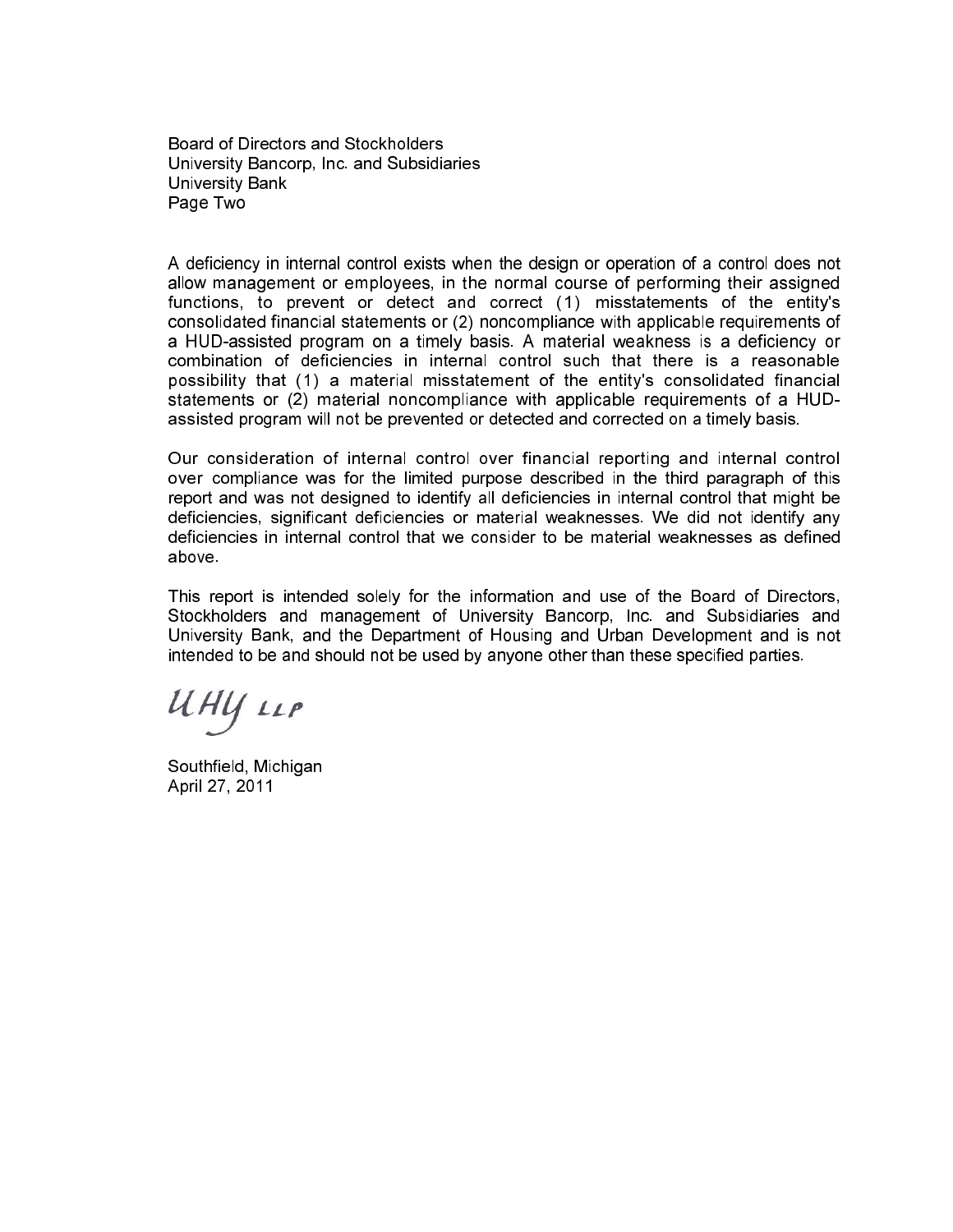

#### **INDEPENDENT AUDITOR'S REPORT ON COMPLIANCE WITH SPECIFIC** PROGRAM REQUIREMENTS THAT COULD HAVE A DIRECT AND MATERIAL **EFFECT ON EACH MAJOR HUD-ASSISTED PROGRAM**

Board of Directors and Stockholders University Bancorp, Inc. and Subsidiaries **University Bank** 

We have audited the compliance of University Bank (the "Company") with specific program requirements governing the quality control, loan origination, loan settlement, eligible fees and charges, kickbacks, mortgagee approval requirements, adjusted net worth and liquidity requirements that could have a direct and material effect on each of the Company's major HUD-assisted programs, for the year ended December 31, 2010. Compliance with those requirements is the responsibility of the Company's management. Our responsibility is to express an opinion on the Company's compliance based on our audit

We conducted our audit of compliance in accordance with auditing standards generally accepted in the United States of America, the standards applicable to financial audits contained in Government Auditing Standards, issued by the Comptroller General of the United States, and the Consolidated Audit Guide for Audits of HUD Programs (the "Guide") issued by the U.S. Department of Housing and Urban Development, Office of the Inspector General. Those standards and the Guide require that we plan and perform the audit to obtain reasonable assurance about whether noncompliance with the requirements referred to above that could have a direct and material effect on a major HUD-assisted program occurred. An audit includes examining, on a test basis, evidence about the Company's compliance with those requirements and performing such other procedures as we considered necessary in the circumstances. We believe that our audit provides a reasonable basis for our opinion. Our audit does not provide a legal determination of the Company's compliance with those requirements.

In our opinion, University Bank complied, in all material respects, with the requirements referred to above that could have a direct and material effect on each of its major HUDassisted programs for the year ended December 31, 2010.

This report is intended solely for the information and use of the Board of Directors, Stockholders and management of University Bancorp, Inc. and Subsidiaries and University Bank, and the Department of Housing and Urban Development and is not intended to be and should not be used by anyone other than these specified parties.

UHY LLP

Southfield, Michigan April 27, 2011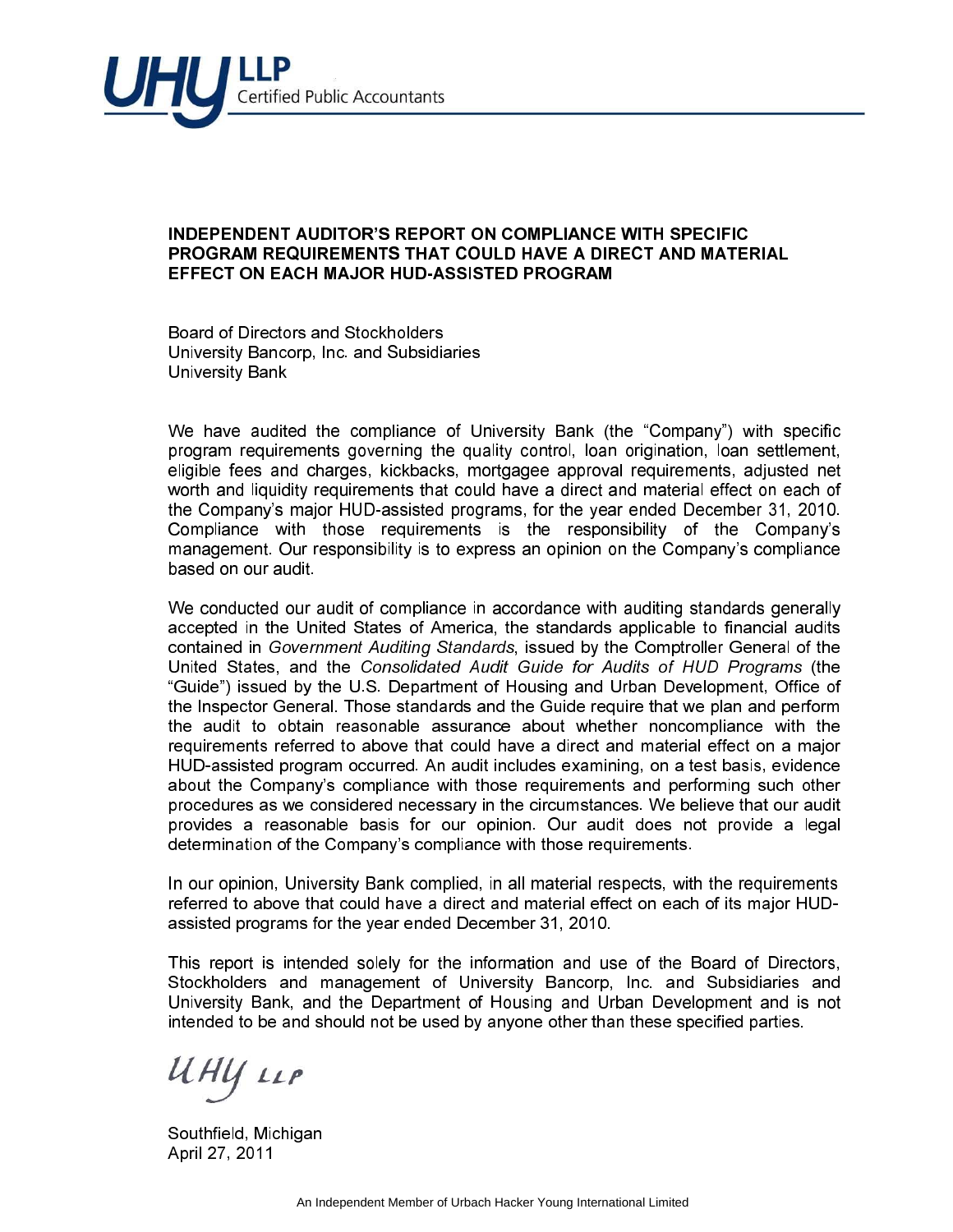

#### **INDEPENDENT AUDITOR'S REPORT ON COMPLIANCE WITH SPECIFIC** REQUIREMENTS APPLICABLE TO NONMAJOR HUD-ASSISTED PROGRAMS

Board of Directors and Stockholders University Bancorp, Inc. and Subsidiaries **University Bank** 

We have audited the consolidated financial statements of University Bancorp, Inc. and Subsidiaries as of and for the year ended December 31, 2010, and have issued our report thereon dated April 27, 2011.

In connection with that audit and our consideration of the University Bank's internal control used to administer HUD programs, as required by the Consolidated Audit Guide for Audits of HUD Programs (the "Guide"), issued by the U.S. Department of Housing and Urban Development, Office of the Inspector General, we selected certain transactions applicable to certain nonmajor HUD-assisted programs for the year ended December 31, 2010.

As required by the Guide, we performed auditing procedures to test compliance with the requirements governing escrow accounts, eligible fees and charges, and mortgagee approval requirements that are applicable to those transactions. Our procedures were substantially less in scope than an audit, the objective of which is the expression of an opinion on University Bank's compliance with these requirements. Accordingly, we do not express such an opinion.

In our opinion, University Bank complied, in all material respects, with the requirements referred to above that could have a direct and material effect on each of its non-major HUD-assisted programs for the year ended December 31, 2010.

This report is intended solely for the information of the Board of Directors, Stockholders and management of University Bancorp, Inc. and Subsidiaries and University Bank, and the Department of Housing and Urban Development and is not intended to be and should not be used by anyone other than these specified parties.

ИНУ 11Р

Southfield, Michigan April 27, 2011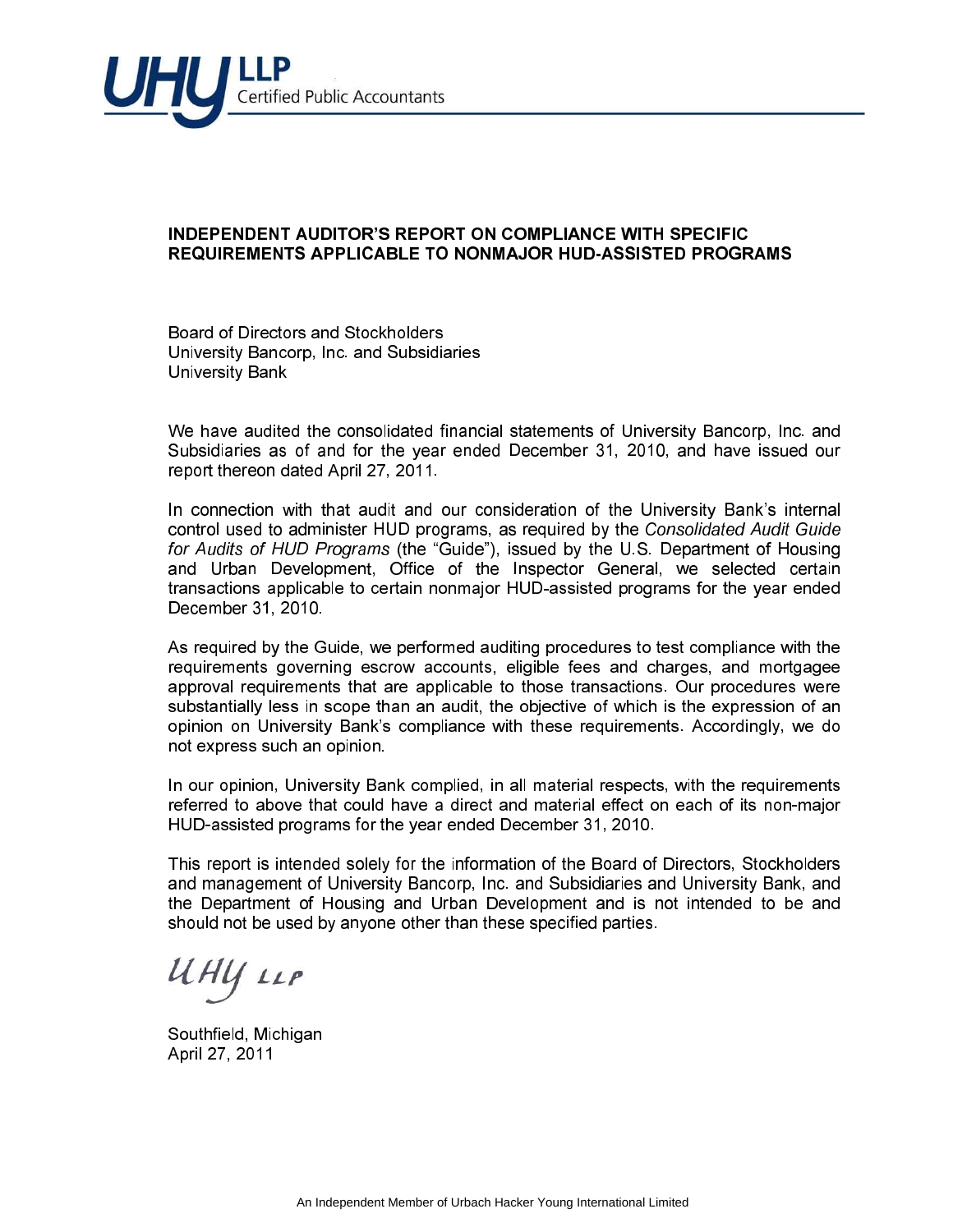# **UNIVERSITY BANK COMPUTATION OF ADJUSTED NET WORTH TO DETERMINE COMPLIANCE WITH HUD NET WORTH REQUIREMENTS December 31, 2010**

| 1. Servicing portfolio for HUD loans at December 31, 2010                                                                                               |                            | \$<br>191,478   |
|---------------------------------------------------------------------------------------------------------------------------------------------------------|----------------------------|-----------------|
| 2 Add<br>Origination of HUD loans during 2010<br>HUD loans purchased from loan<br>correspondents during 2010                                            | \$154,624,372<br>7,580,514 |                 |
| Subtotal                                                                                                                                                |                            | 162,204,886     |
| 3 Less<br>HUD loans originated during 2010 with<br>servicing retained<br>HUD loans purchased from correspondents<br>during 2010 with servicing retained | 132,826                    |                 |
| Subtotal                                                                                                                                                |                            | 132,826         |
| 4 Total                                                                                                                                                 |                            | 162,263,538     |
| 5 1% of line 4                                                                                                                                          |                            | \$<br>1,622,635 |
| 6. Minimum net worth required (greater of<br>\$250,000 or line 5)                                                                                       |                            | \$<br>1,622,635 |
| 7. Net worth required (lesser of \$1,000,000 or<br>line $6)$                                                                                            |                            | \$<br>1,000,000 |
| 8. Stockholders' equity (net worth) per<br>balance sheet<br>9. Less unacceptable assets                                                                 | \$<br>11,226,529           |                 |
| 10. Adjusted net worth for HUD requirement<br>purposes                                                                                                  |                            | 11,226,529      |
| 11. Adjusted net worth above amount required                                                                                                            |                            | 10,226,529      |
| 12. Adjusted net worth below amount required                                                                                                            |                            | \$              |